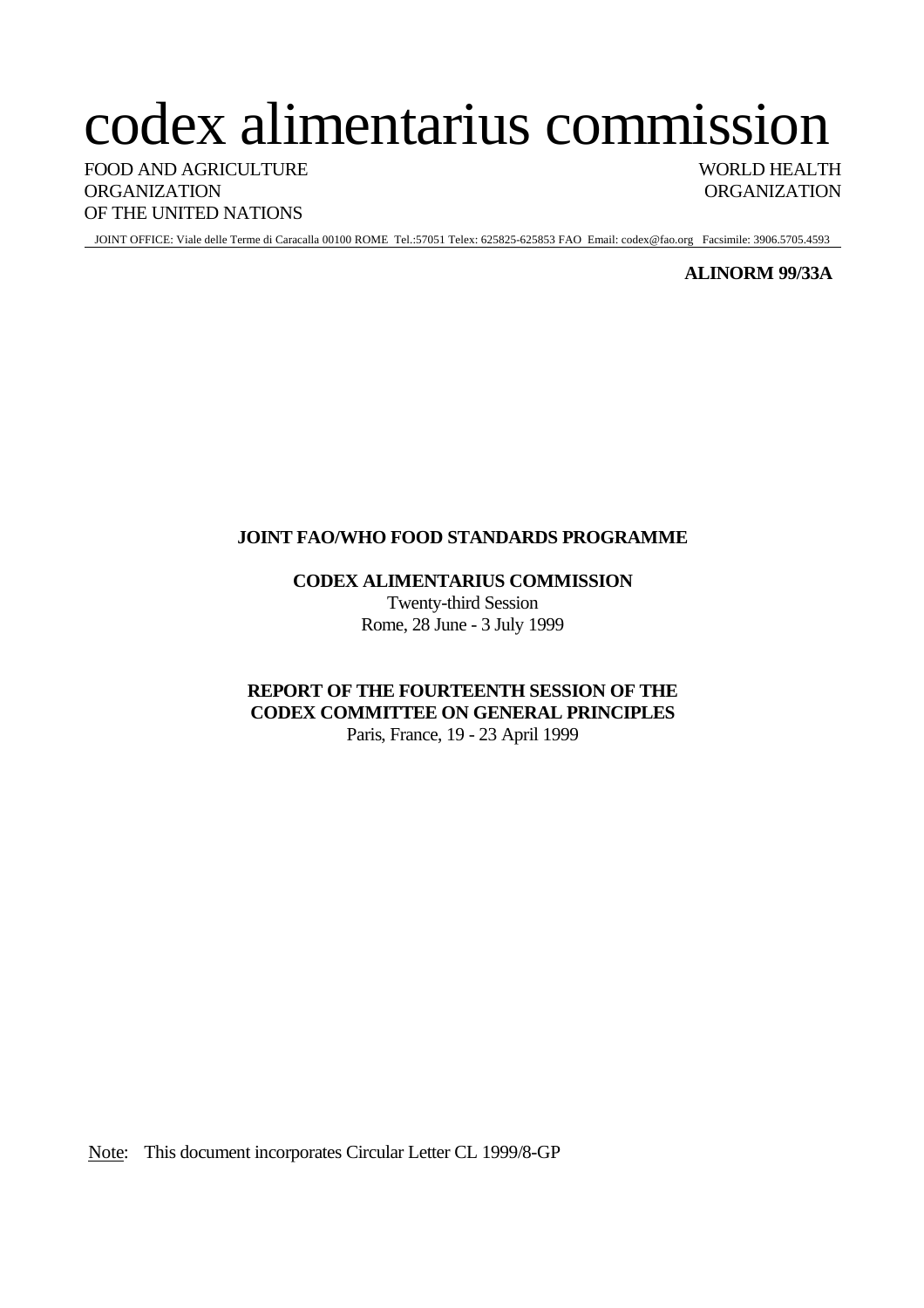# codex alimentarius commission

JOINT OFFICE: Viale delle Terme di Caracalla 00100 ROME Tel.:57051 Telex: 625825-625853 FAO I Email:codex@fao.org Facsimile:3906.5705.4593

**CX 4/10 CL 1999/8-GP April 1999**

- **TO:** Codex Contact Points - Interested International Organizations - Participants at the 14th Session of the Codex Committee on General Principles
- **FROM:** Secretary, Codex Alimentarius Commission, Joint FAO/WHO Food Standards Programme, FAO, 00100 Rome, Italy

#### **SUBJECT: Distribution of the Report of the 14th Session of the Codex Committee on General Principles (ALINORM 99/33A)**

#### **MATTERS FOR ADOPTION BY THE 23rd SESSION OF THE CODEX ALIMENTARIUS COMMISSION**

#### **Amendments to the Rules of Procedure**

1. Amendment to Rule X to extend its scope to the adoption of standards and stress the importance of adopting standards by consensus (para. 46, Appendix II)

#### **Amendments to the Procedural Manual**

#### **Definitions of Risk Analysis Terms Related to Food Safety**

2. Revised Definitions for Risk Communication and Risk Management (para. 15, Appendix III)

#### **Additional Sections**

- 3. Draft Principles Concerning the Participation of INGOs in the Work of the Codex Alimentarius Commission (para. 90 , Appendix IV)
- 4. Core Functions of Codex Contact Points (para. 95, Appendix V)

Governments and international organizations wishing to submit comments on the above documents should do so in writing to the Secretary, Joint FAO/WHO Food Standards Programme, FAO, via delle Terme di Caracalla, 00100 Rome, Italy **before 30 May 1999**.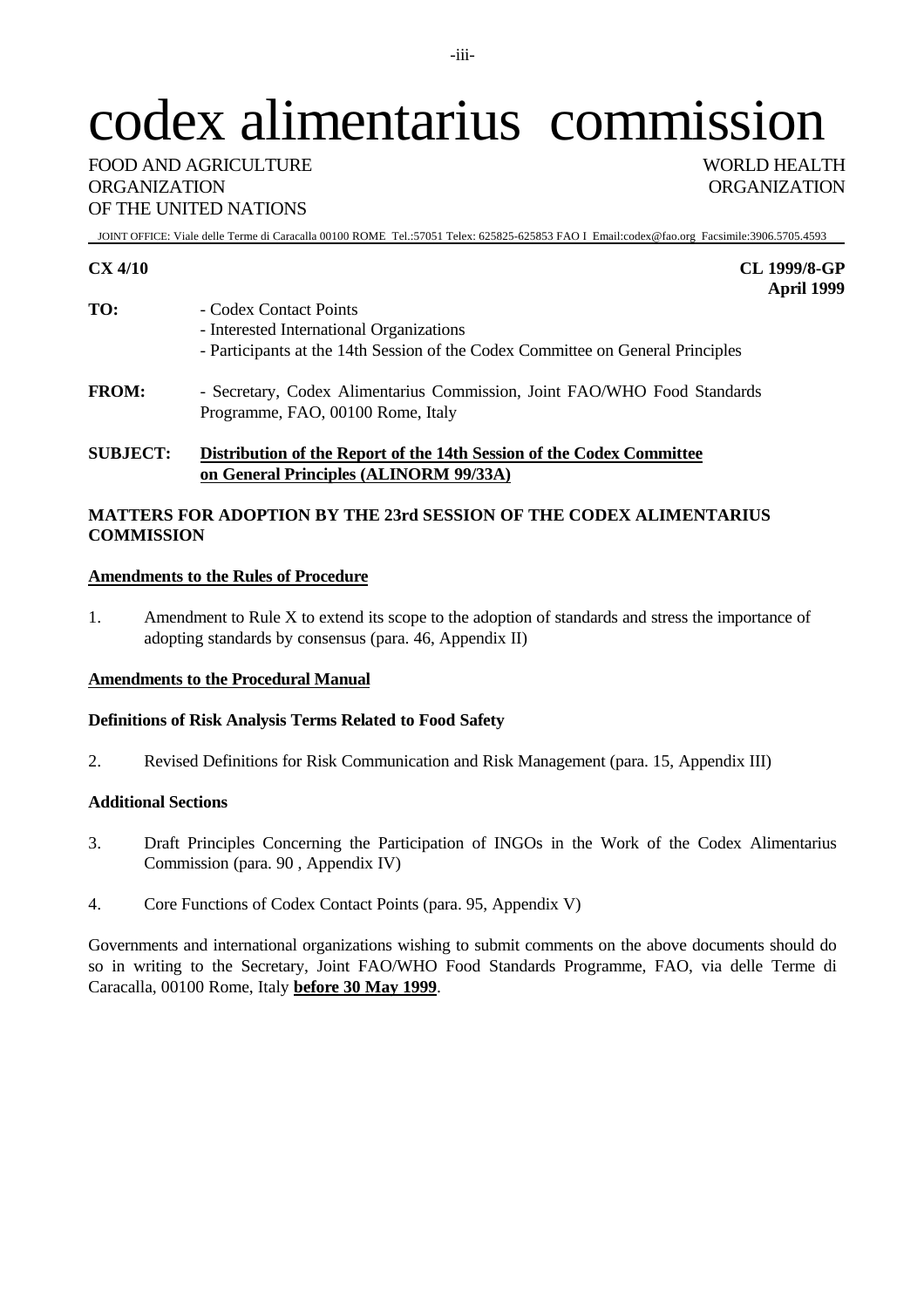The summary and conclusions of the 14th Session of the Codex Committee on General Principles are as follows:

#### **Matters for consideration by the Commission**:

The Committee:

- recommended the amendment of Rule X of the Rules of Procedure to extend its scope to the adoption of standards and stress the importance of adopting standards by consensus (para. 46, Appendix II)
- **-** agreed to revise the Definitions for *Risk Management* and *Risk Communication* in the *Definitions of Risk Analysis Terms Related to Food Safety* (para. 15, Appendix III)
- **-** agreed on *Draft Principles Concerning the Participation of INGOs in the Work of the Codex Alimentarius Commission*, for inclusion as an additional section in the Procedural Manual (para. 90 , Appendix IV)
- **-** agreed on *Core Functions of Codex Contact Points*, for inclusion as an additional section in the Procedural Manual (para. 95 , Appendix V)
- agreed to inform the Commission that consensus could not be reached on the Role of Science and Other Factors - Application in the Case of BST (para. 85)
- agreed to inform the Commission that consensus could not be reached on the revision of the Acceptance Procedure (para. 57)

#### **Other Matters of Interest to the Commission**

The Committee:

- agreed to return to Step 3 for further comments the Working Principles for Risk Analysis (para. 37)
- agreed to consider further the following questions at its next session:
	- measures intended to facilitate consensus (para. 51 )
	- food safety objectives (para. 9)
	- the role of science and other legitimate factors in relation to risk analysis (para. 74)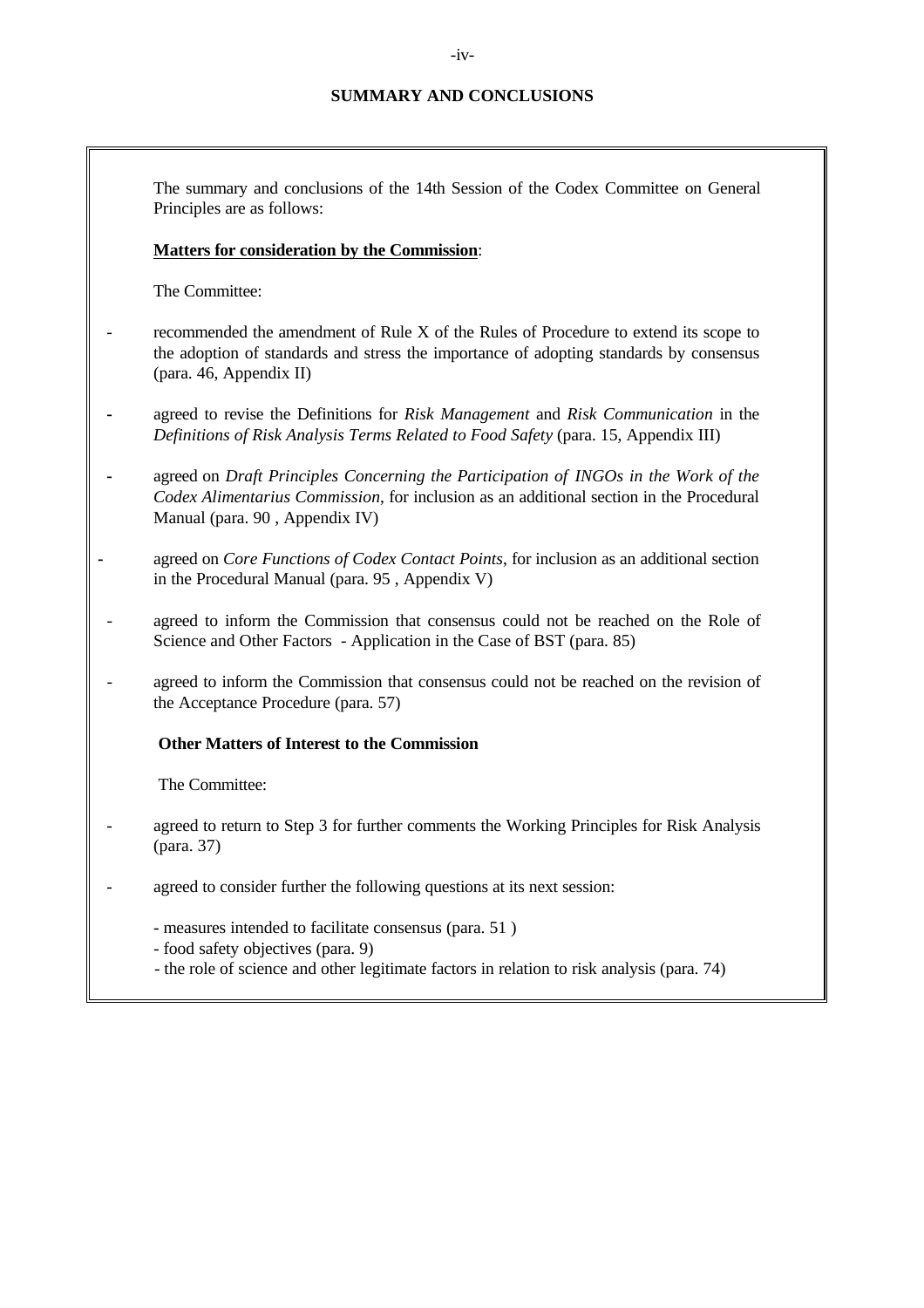# **TABLE OF CONTENTS**

| Matters arising from the Codex Alimentarius Commission                               |
|--------------------------------------------------------------------------------------|
|                                                                                      |
|                                                                                      |
|                                                                                      |
|                                                                                      |
| Review of the General Principles of Codex                                            |
|                                                                                      |
| Review of the Status of Codex Texts                                                  |
|                                                                                      |
|                                                                                      |
| Review of the Statements of Principle on the Role of Science and the Extent to which |
| Other Factors are Taken into Account                                                 |
|                                                                                      |
|                                                                                      |
| Revision of the Procedural Manual                                                    |
| Draft Principles concerning the Participation of INGOs                               |
|                                                                                      |
|                                                                                      |
| Application of Rule VII of the Commission's Rules of Procedure                       |
|                                                                                      |
|                                                                                      |

## **LIST OF APPENDICES**

Pages

| Appendix I         |                                                        |  |
|--------------------|--------------------------------------------------------|--|
| <b>Appendix II</b> |                                                        |  |
| Appendix III       |                                                        |  |
| <b>Appendix IV</b> | Draft Principles Concerning the Participation of INGOs |  |
| <b>Appendix V</b>  |                                                        |  |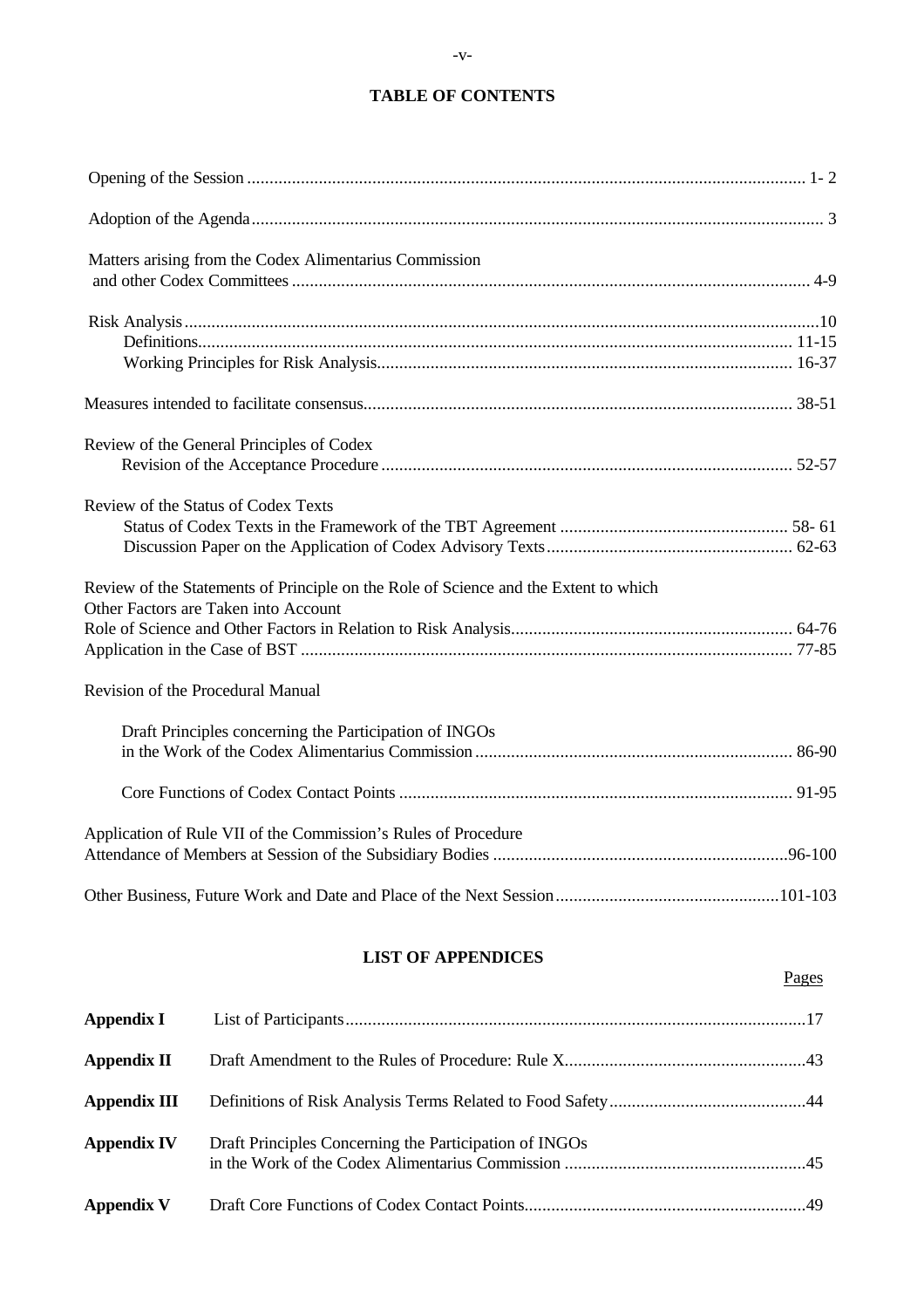#### **ALINORM 99/33A**

#### **INTRODUCTION**

1. The Fourteenth Session of the Codex Committee on General Principles was held from 1-23 April 1999 in Paris at the kind invitation of the Government of France. The Session was chaired by Professor Pierre Louisot and was attended by 178 delegates and representatives from 47 Member governments and one Observer nation and 57 representatives of 6 international governmental organizations and 26 international non-governmental organizations. A complete list of participants including members of the Secretariat but not including members of the press and public is attached as Appendix I to this report.

2. The Session was opened by Mme Marion Guillou, Directeur Général de l'Alimentation of the Ministry of Agriculture, on behalf of the Minister of Agriculture and Fisheries, M. Jean Glavany. Her opening address underlined the importance of risk analysis for authorities responsible for taking decisions in food safety. But such decisions took into account other factors, such as the concerns of consumers, animal health or socio-economic consequences. Mme Guillou noted that the role of Codex Standards as reference points for the World Trade Organization (WTO) conferred upon Codex a significant responsibility. It was essential that such standards took into account all of the concerns expressed, including those that did not relate directly to food safety and that they should be adopted on the basis of the largest consensus possible. Obtaining such a consensus at the level of the Codex Committees or the Commission would facilitate the harmonization of national standards and the development of international trade.

#### **ADOPTION OF THE AGENDA (AGENDA ITEM 1)<sup>1</sup>**

3. The Committee adopted the Provisional Agenda as the Agenda for the Session, with a change in the order of certain items to facilitate discussions.

#### **MATTERS REFERRED BY THE CODEX ALIMENTARIUS COMMISSION AND OTHER CODEX COMMITTEES (AGENDA ITEM 2)<sup>2</sup>**

#### *CODEX COMMITTEE ON METHODS OF ANALYSIS AND SAMPLING: AMENDMENTS TO THE PROCEDURAL MANUAL*

4. The Committee noted that the Committee on Methods of Analysis and Sampling (CCMAS) had undertaken work to revise the *Principles for the Establishment or Selection of Codex Methods of Analysis* and the Section of the Procedural Manual dealing with the relations between Codex Commodity Committees and General Subject Committees on the matter of methods of analysis and sampling. It was noted that this work was subsequent to recommendations made by the  $1<sup>th</sup>$  Session of CCGP to relevant Codex Committees. The Committee agreed that the objective of such revisions was to ensure that the Procedural Manual contained only matters relating to the Commission's procedures; guidelines or other recommendations that were better directed to Member governments should be transferred from the Procedural Manual, revised as appropriate, and after adoption by the Commission, included in the Codex Alimentarius.

The Committee noted that the proposals of the CCMAS in this regard were at a relatively early stage of discussion and expressed the wish to consider them at a later stage after further deliberation by the Committee concerned.

#### *SPECIAL TREATMENT OF DEVELOPING COUNTRIES*

6. The Committee recalled the recommendation made it its last session that the Code of Ethics for International Trade in Foods was the appropriate instrument for developing statements relating to the special treatment of developing countries in the application of food standards. The Committee requested the Commission to give positive consideration to its proposal to initiate the early revision of the Code of Ethics

 $\mathbf{1}$  $\frac{1}{2}$  CX/GP 99/1.

<sup>&</sup>lt;sup>2</sup> CX/GP 99/2.

<sup>3</sup> ALINORM 99/33, paras. 31-41 and 84-90.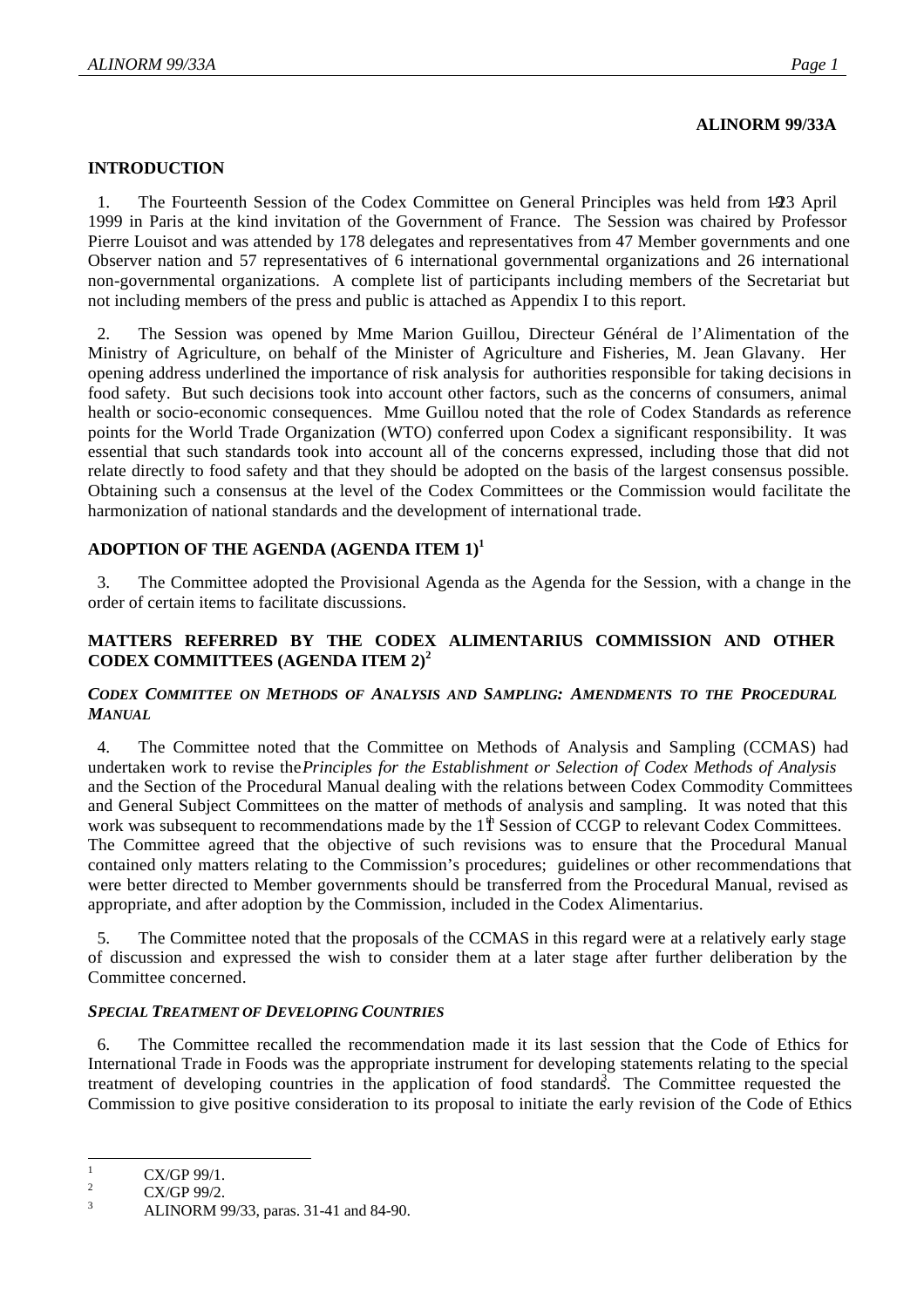for this purpose. Several Delegations expressed the need for this matter to be urgently discussed at the Committee's next session.

#### *FOOD SAFETY OBJECTIVES*

7. The Committee noted that the Codex Committee on Food Import and Export Inspection and Certification Systems (CCFICS) had requested approval of the Commission to undertake the elaboration of *Guidelines for the Judgement of Equivalence of Sanitary Measures associated with Food Inspection and* Certification Systems.<sup>4</sup> The proposal included consideration of the concept of *Food Safety Objectives*.

8. Several Delegations were of the opinion that the concept of Food Safety Objectives and its linkage with the concept of the determination of the Appropriate Level of Protection were general matters that should be discussed by the CCGP and other relevant Codex Committees, for example the Codex Committee on Food Hygiene where work in the same area had also been initiated. Other Delegations pointed out that the Executive Committee had approved the idea that the concepts in this regard should first be developed by CCFICS in regard to food control for import and export. The CCFICS would also suggest how a systematic approach might be developed and the application of these concepts would then be taken up at an appropriate time by other relevant Committees including the  $CCGP$ . It was also pointed out that the application of these concepts at a technical level would probably differ in the different fields covered by specialist Codex Committees.

9. The Committee agreed that the matter was one of importance to the work of all Codex Committees and agreed to consider the general aspects of the development and application of food safety objectives at its next session.

#### **RISK ANALYSIS (AGENDA ITEM 3)**

10. The Committee noted that definitions relating to risk analysis needed to be read in conjunction with the relevant texts in which the terms were used or applied. In this regard, it was agreed that definitions should be limited to an explanation of the terms used, and that substantive statements of application or principle should be made in the appropriate text and not in the definitions themselves.

#### *DEFINITIONS (AGENDA ITEM 3.1)<sup>6</sup>*

11. The Committee noted that it had, at its last session, agreed that the current definitions for*Risk Management* and *Risk Communication* required further consideration in the light of reports of recently held Joint FAO/WHO Expert Consultations.<sup>7</sup> A draft definition for Risk Assessment Policy had been developed at the same time. These definitions had been circulated for comment. The Committee had also agreed that there was no need for a definition of *Risk Profile*.

12. The Committee agreed to use the definition of*Risk Communication* recommended by the *Joint FAO/WHO Expert Consultation on Risk Communication in relation to Food Standards and Safety Matters* as a basis for its discussions. It agreed to modify the definition on the basis of comments received, stressing in particular the relevance of including a reference to "risk-related factors" and to "perceptions of risk" and extending the specific examples of "interested parties".

13. In relation to the definition of *Risk Management*, the Committee agreed to incorporate a reference to both prevention and control options, and to highlight the fact that risk management was distinct from risk assessment. It also noted that for Codex purposes, the result of risk management decisions would not be regulatory measures, but the elaboration of standards, codes of practice, or other advice to governments. The reference to implementation of regulatory measures was therefore deleted.

 $\overline{4}$  $4 \qquad \text{ALINORM 99/30A, paras. 69-84.}$ 

 $\frac{5}{6}$  ALINORM 99/3, paras. 35-36.

<sup>6</sup> ALINORM 99/33, paras. 15-17; CL 1998/32-GP; CL 1998/33-GP; CX/GP 99/3 (Comments of Canada, Egypt, United States, Consumers International); CX/GP 99/3-Add. 1 (Comments of Australia, European Community).

<sup>&</sup>lt;sup>7</sup><br>Risk Management and Food Safety; Report of a FAO/WHO Expert Consultation, FAO Food and Nutrition Paper No. 65, FAO, Rome; *Joint FAO/WHO Expert Consultation on Risk Communication in relation to Food Standards and Safety Matters,* Report in press.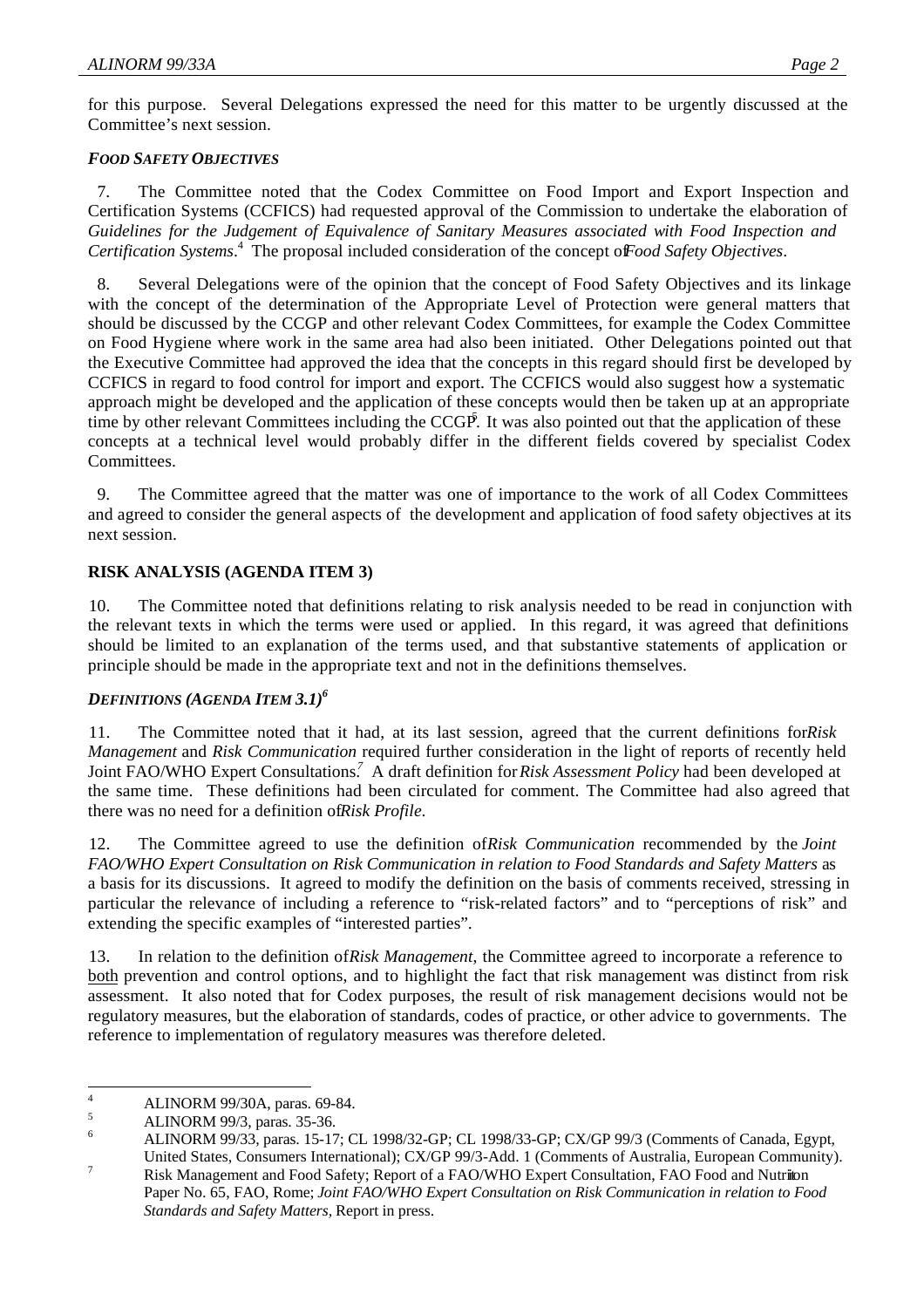14. In regard to the definition of *Risk Assessment Policy*, the Committee noted the views of delegations that there had been recent conceptual changes in the relationships between risk assessment policy, risk management and risk assessment. In particular it was noted that risk management was a broad activity encompassing risk assessment policy and was not merely the following stage after risk assessment. The Committee also noted that these relationships were complex and implied an understanding of value judgements at steps in both the risk assessment and risk management processes. It agreed that working principles on the application of risk assessment policies needed to be developed at least to a common level of understanding before it would be possible to develop an appropriate definition.

# *Status of the Definitions*

15. The Committee agreed to submit the revised definitions of *Risk Communication* and *Risk Management* as contained in Appendix III to this report, to the Commission for adoption.

# *WORKING PRINCIPLES FOR RISK ANALYSIS (AGENDA ITEM 3.2)<sup>8</sup>*

16. The Committee recalled that the last session had considered Proposed Draft Working Principles, developed as part of an Action Plan adopted by Commission at its  $22<sup>d</sup>$  Session, and had agreed that the Principles should be redrafted for further consideration. The Committee examined the Working Principles section by section and had a general discussion on the application of the Principles, and especially whether they were directed to Codex Committees or to governments. Some delegations pointed out that several recommendations were of a general nature and could be used in both cases, while certain provisions could be interpreted differently at the national and international levels. The Committee recalled that the mandate of the Commission was to consider Working Principles for general application in Codex, following which guidelines should be developed to aid the uniform application of the principles.

# *Risk Analysis*

17. The Committee agreed with the proposal of the Observer from Consumers International to insert a sentence indicating that the primary purpose of risk analysis was the protection of public health.

18. The Committee agreed that the section should be reorganized so that matters relating to risk assessment should be transferred to the appropriate section. It was further agreed that the three components of risk analysis should be separately and systematically documented, with the documentation accessible to interested parties. The Committee agreed to add a sentence on the need for communication and interaction where appropriate between the parties involved, as this should apply to all stages of the risk analysis process. Further references to documentation were therefore deleted.

19. The Committee discussed the need for harmonization of Codex procedures with those of other organizations. Several delegations pointed out that Codex should take the lead in this area and that harmonization should be a mutual process; some delegations proposed to refer only to intergovernmental organizations. The Committee agreed to retain the sentence with a reference to non-governmental organizations in square brackets and to refer to harmonization " where appropriate".

20. The Committee had an exchange of views on the opportunity of including in the section a reference to the specific needs of developing countries. Several delegations, while recognizing that those needs should be addressed, pointed out that the document considered risk analysis principles in the Codex process and that the needs of countries at the national level were not under consideration. The Delegation of the Philippines pointed out that the situation of developing countries should be taken into account in the framework of Codex, for example to include the consideration of data from those countries in the risk analysis process. The Committee agreed to clarify that the needs of developing countries should be identified and addressed in this context.

21. The Committee agreed with the proposal of the Representative of WHO to specify that the risk analysis process should be consistent, in addition to the current reference to openness and transparency.

 $\overline{8}$ 

<sup>8</sup> CX/GP 99/4, CX/GP 99/4-Add.1 (comments of New Zealand, European Community, Consumers International, Council for Responsible Nutrition, CRD 12 (Malaysia), Unnumbered CRDs (Korea, IASDA, EFLA)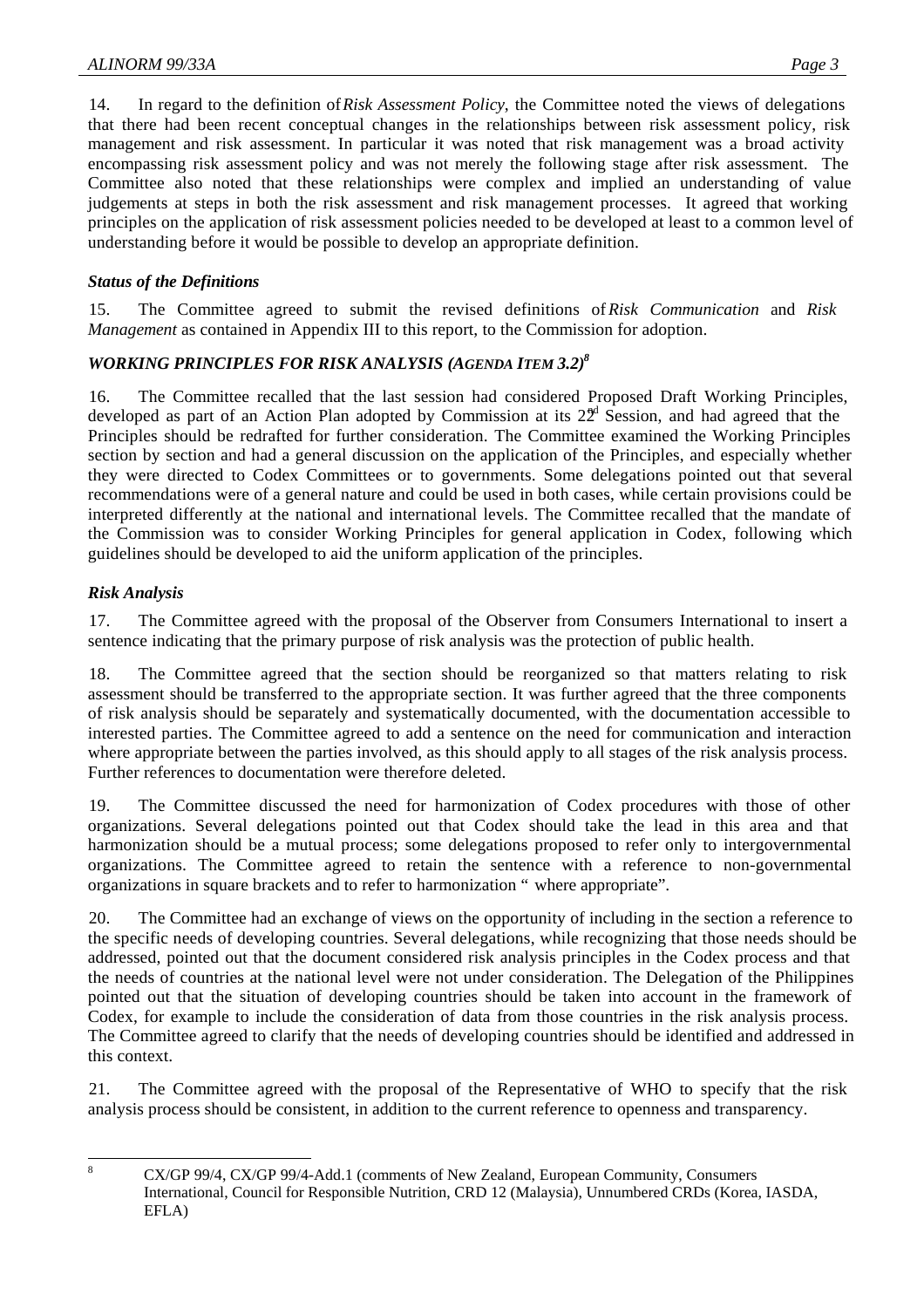#### *Risk Assessment*

22. The four *Statements of Principle Relating to the Role of Food Safety Risk Assessment* were included in the section. The Committee agreed with the proposal of the Delegation of France to include a statement to the effect that experts should be selected on the basis of their competence and independence.

23. The section referring to acute and chronic health effects was combined with the section concerning exposure, and the Committee agreed to refer to " different situations" instead of " worst case" situations as this was a more general wording and covered all possible cases.

#### *Risk Assessment Policy*

24. Some delegations stressed the need for clarification on the identification of the risk assessors and risk managers, as the current text might be understood as applying to governments rather than to the Codex process. The Secretariat recalled that the mandate of the Commission to the CCGP was to define principles for risk analysis applicable within Codex, for inclusion in the Procedural Manual, and not recommendations to governments. The Committee noted that the identification of risk assessors (Joint FAO/WHO Expert Committees and Expert Consultations) and risk managers (Codex committees) might be included as a footnote after the definition had been finalized.

25. The Committee agreed with the proposal of the Observer from the EC to indicate that the mandate given by risk managers to risk assessors must be clearly specified and delineated. The Committee discussed the proposal of the Delegation of France concerning the achievability of the mandate given to risk assessors by risk managers and agreed to leave it in square brackets for further comments. The Committee agreed to add a sentence indicating that risk managers should invite interested parties to submit proposals and comments to ensure that the risk assessment process was systematic and complete.

26. The Committee recognized that it was not possible to come to a conclusion at this stage as further discussion was necessary on risk management and on the principles as a whole, in order to clarify the matters related to risk assessment policy. It was agreed that the amended text would be circulated for further comments and consideration at the next session.

#### *Risk Management*

27. The Committee noted that the important issue was how to address uncertainty in scientific evaluation while conducting the risk management process; several delegations and the Observer from the EC pointed out that there was always a measure of uncertainty in the scientific evidence available, and that should not prevent necessary measures to protect public health.

28. The Delegation of Sweden proposed to clarify that the precautionary principle could be applied in specific circumstances in the framework of risk management to address uncertainty, as follows: "Lack of full scientific certainty shall not be used as a reason to delay measures intended to prevent adverse effects on human health from hazards present in food. When a preliminary risk assessment indicates a threat of adverse effects on human health from a hazard present in food, it is justifiable to take measures to prevent such effects without awaiting additional scientific data and a full risk assessment. Such measures should be proportionate to the potential health risk and should be kept under review."

29. The Delegation of Germany, speaking on behalf of the members of the European Union, supported the inclusion of the precautionary principle in view of its relevance in risk management decisions and the elaboration of guidelines on the use of this principle; this was also essential to build the confidence of consumers in the risk analysis process and reflect that the protection of public health was the primary objective of Codex. This position was supported by other delegations and the Observers of the EC, Consumers International, IBFAN, and IACFO.

30. The Delegation of the United States expressed its objection to the inclusion of the precautionary principle as there was no internationally recognized definition and a precautionary approach was already built in risk assessment; this concept should not be used by risk managers to overrule risk assessment. The Delegation recalled that under Article 5.7 of the SPS Agreement, national governments may adopt provisional measures in cases of insufficient scientific evidence but they should seek to obtain additional information for a more objective assessment of risk; at the international level and in the framework of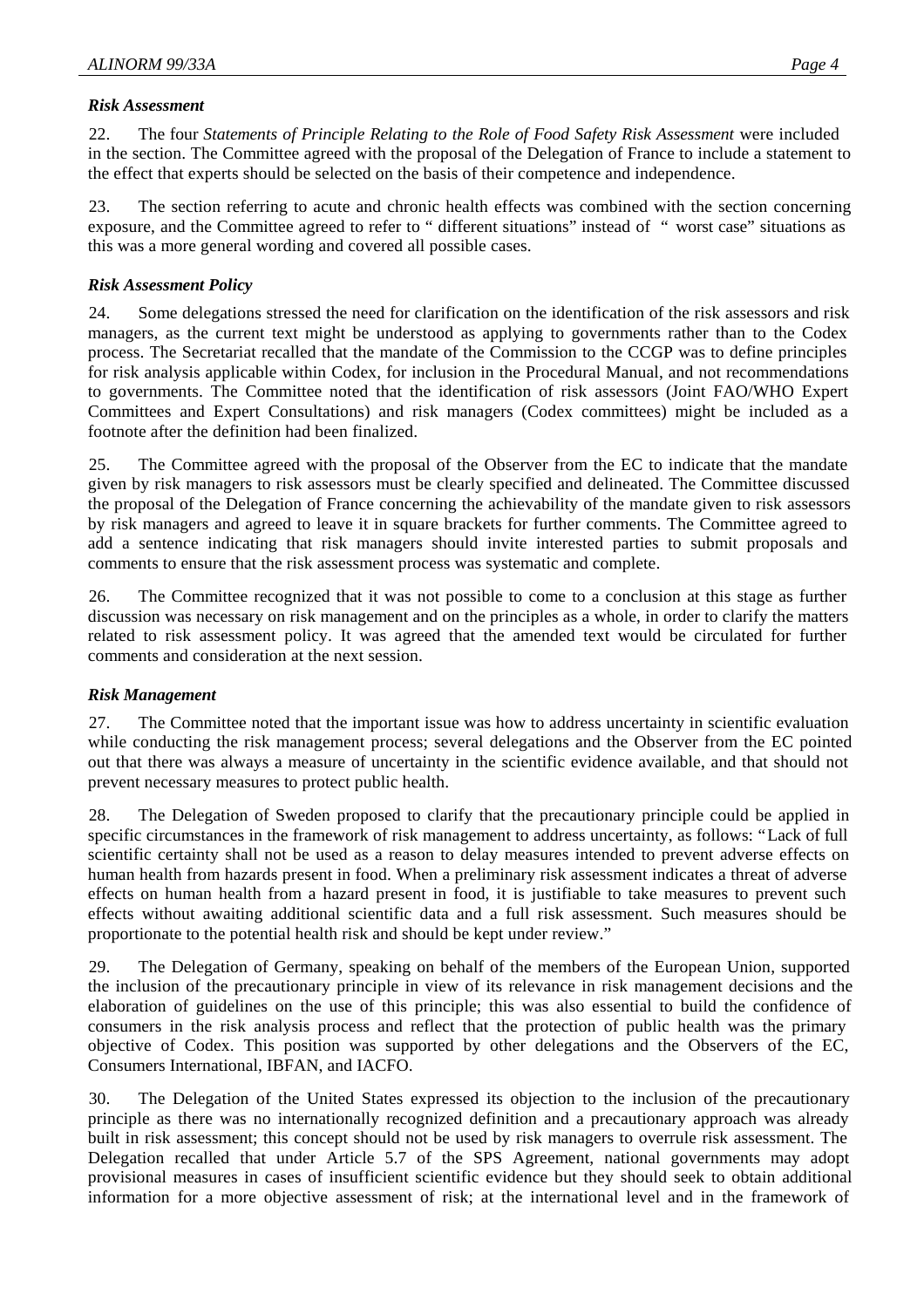Codex, standards should be based on scientific evidence. This position was supported by other delegations and the observers from CRN, COMISA and GCPF.

31. The Delegation of France proposed that if the precautionary principle were not integrated in the Working Principles, the following sentence should be included in the section on Risk Management: " The Codex Alimentarius Commission should not adopt standards or related texts when scientific evidence is insufficient or adverse effects are difficult to assess."

32. The Observer from CIAA pointed out that clear guidelines were needed to define the precautionary principle and its application in order to avoid constraints to technological innovation and to ensure that the industry could develop its activities in a transparent and predictable framework. The Observer from EFLA, referring to its written comments, drew the attention of the Committee to the legal implications of the debate and, if the principle were to be introduced as such, stressed the necessity of defining it and clarifying the conditions for its application, with special attention to the question of the burden of proof.

33. The Delegation of Canada referred to the definition of the precautionary principle in the area of environment and indicated that for the purposes of Codex, it would be preferable to refer to a precautionary approach, which corresponded to current practice when considering health protection issues and did not represent a new concept. The Delegation of New Zealand stressed the importance of clarifying the principles for risk assessment policy, as this was the essential element in the application of a precautionary approach in the framework of Codex, whereas the precautionary principle was more relevant at the national level.

34. Several delegations expressed the view that although there was general agreement on the application of a precautionary approach in order to protect public health, the main difficulty was to define and explain this approach in the framework of Codex risk management. The Committee recognized that for the purposes of health protection in the framework of Codex, a precautionary approach had been consistently taken in health protection matters, but it would be useful to consider further how to integrate this approach in the framework of risk management, possibly through the definition of guidelines. It was agreed that for the moment the text would remain in square brackets and that comments would be sought on a definition of the precautionary principle or a statement of precautionary approach and the conditions under which it would be applied. The Secretariat would then prepare an analysis of all relevant aspects and proposals for further consideration. The Delegation of the United Kingdom requested that the analysis include guidelines for the application of the precautionary principle or approach.

# *Risk Communication*

35. The Delegation of Australia pointed out that since the principles were intended for use within Codex, the reference in the draft text to communication with the public was not appropriate. The Committee agreed that this matter should be clarified. The Secretariat informed the Committee that the Commission would be considering specifically the recommendations of the Joint FAO/WHO Expert Consultation on Risk Communication and this would provide guidance to the CCGP for further consideration of this matter. The Committee agreed to defer consideration of this section until the next session.

#### *Documentation*

36. The Committee noted that there were some repetition in this section and that it should be redrafted accordingly and further considered at the next session.

#### *Status of the Proposed Draft Working Principles for Risk Analysis*

37. The Committee agreed to return to Step 3 the Proposed Draft Working Principles, as amended during the current session, for further comments and consideration at the next session.

# **MEASURES INTENDED TO FACILITATE CONSENSUS (AGENDA ITEM 4) <sup>9</sup>**

38. The Committee recalled that the 13th session had considered a document prepared by the FAO Legal Counsel, following the request of the Commission that the Committee should consider the improvement of

 $\overline{9}$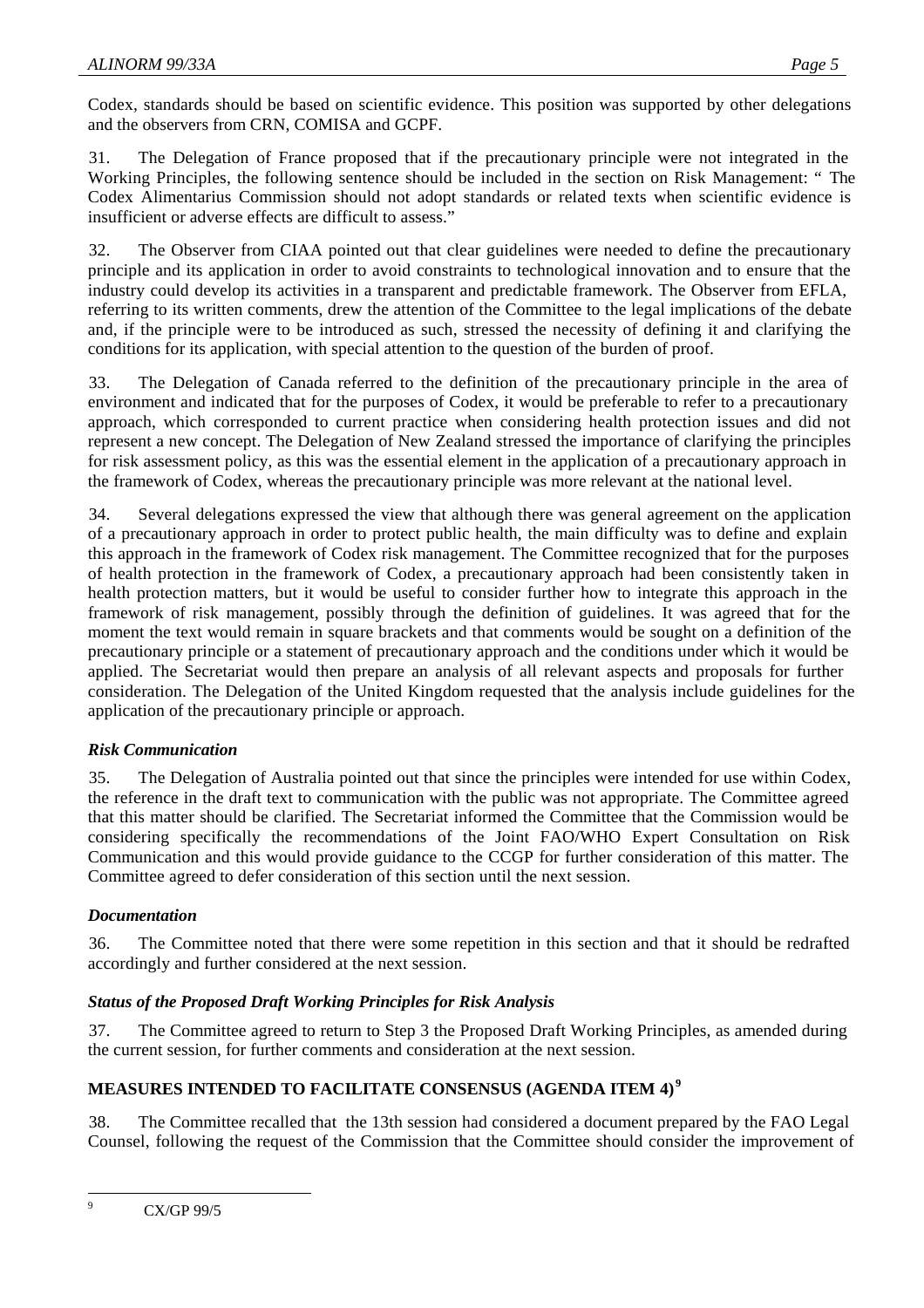procedures to facilitate consensus in the formulation and adoption of standards. It had been agreed that the paper should be redrafted and considered further at the 14th session.<sup>10</sup>

39. The FAO Legal Counsel introduced the revised document, which recalled the relevance of Codex standards in the framework of the WTO Agreements and focused on the measures intended to achieve consensus throughout the decision process, in order to avoid resorting to a vote for the adoption of standards. The document also proposed to clarify the conditions under which voting could be called for in Rule VI and to amend the majority required for the adoption of Codex texts, with the understanding that voting could be resorted to only if other means had been thoroughly explored.

40. The Committee expressed its appreciation to the Legal Counsel for the comprehensive analysis of this complex issue and the constructive proposals presented in the document and considered the following aspects: the proposals for improving consensus in the decision process; the conditions for voting in the Rules of Procedure; and the amendment of the majority.

#### *CONSENSUS IN THE DECISION PROCESS*

41. The Committee recalled that according to the Guidelines for Codex Committees "chairpersons should always try to arrive at a consensus" and reasserted the importance of this recommendation, especially for matters submitted to the Commission for adoption. The Committee recommended that draft texts should be submitted for adoption to the Commission only when a large measure of consensus had been reached. Some delegations expressed the view that complete agreement on all aspects of a particular text was not always possible, and that such a requirement would prevent progress in Codex work, but acceptable compromises should be sought in order to complete the elaboration of Codex texts in a reasonable period of time.

42. Some delegations supported the recommendation to organize informal meetings and pointed out that it was useful to resolve controversial issues and generally to facilitate discussions in the Committees. Other delegations expressed their concern with any general recommendation to establish informal meetings and stressed that the objectives of such meetings should be clearly defined by the Committee concerned and that participation should be open to all interested delegations and observers in order to ensure transparency.

43. The Delegation of the Philippines noted the important role of the Chairperson in facilitating consensus and offered the view that the measures recommended could be differentiated between those that were procedural in nature and those that could be left as options of the Chairperson, such as the conduct of informal meetings.

44. Several delegations sought clarification on the proposals concerning the reallocation of work priorities and expressed the view that the priorities of the Commission and the Committees should be selected on the basis of their importance for member governments, and Codex work should not be limited to the areas where consensus was easily achievable.

# *RULE VI*

45. The Committee recognized the importance of an interpretation of Rule VI *Voting and Procedures* to reflect that Rule VI.2 did not provide for automatic decision-making by voting and to clarify Rule VI.2 as to the power of a single Member to call for a vote, and agreed that relevant amendments should be proposed for consideration at the next session.

# *RULE X*

46. The Committee recalled that the Guidelines for Codex Committees included recommendations on reaching consensus but recognized the necessity for a reference to consensus in the Rules of Procedure as they apply primarily to the Commission and to the adoption of Codex texts. In order to make it clear that decisions could be taken by vote only when other means of reaching a decision had been thoroughly explored, the Legal Counsel proposed to add a sentence to this effect in Rule X*Elaboration of Standards* and to amend its title to *Elaboration and Adoption.* The Committee had a short exchange of views on the wording proposed and agreed to forward the proposed amendment to Rule *XElaboration* to the Commission for adoption and inclusion in the Procedural Manual (see Appendix II).

 $10$ <sup>10</sup> ALINORM 99/33, paras. 24-30; CX/GP 98/6.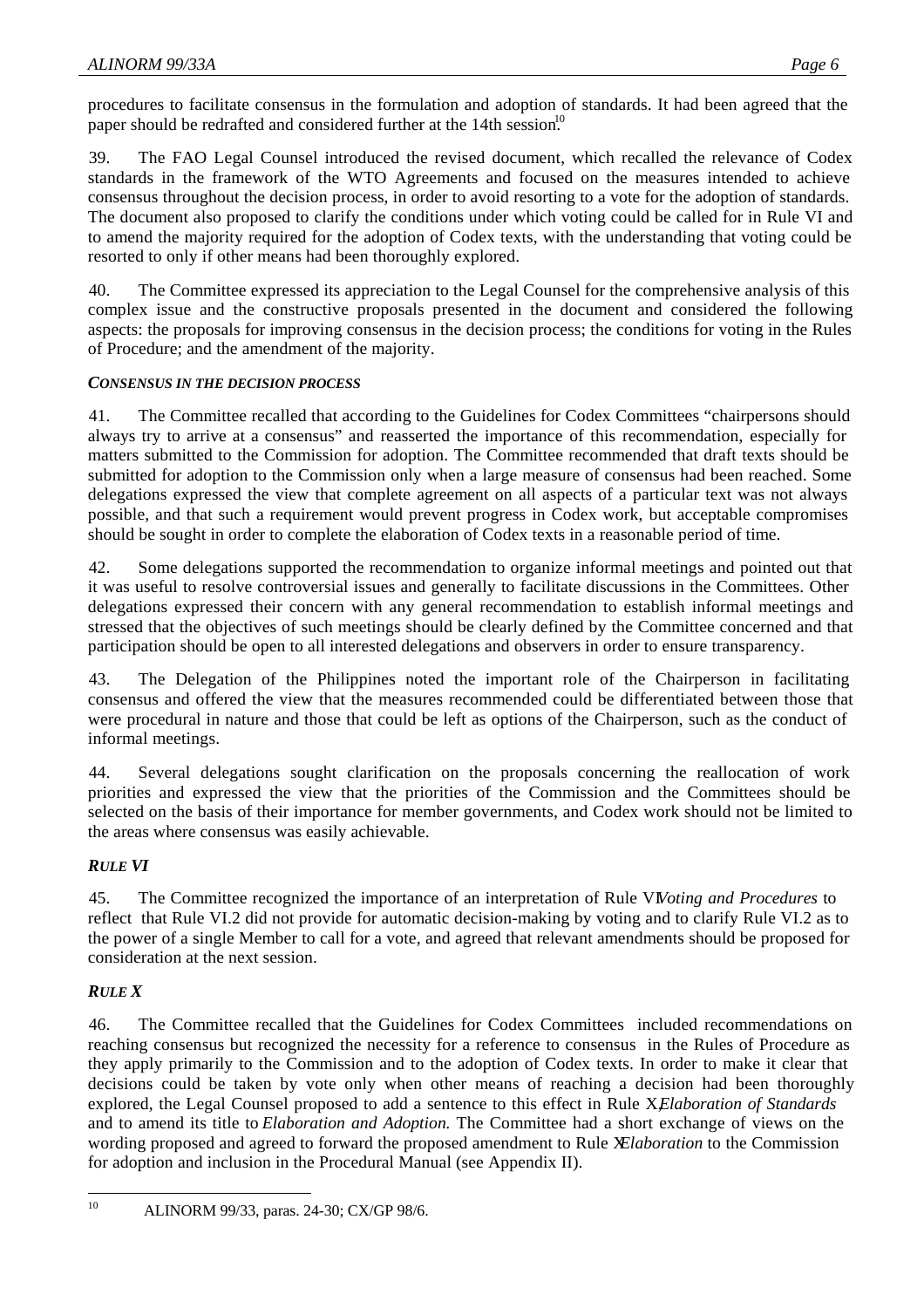#### *MAJORITY*

47. Many delegations supported the amendment of the majority to two-thirds for the adoption of standards pointing out that if consensus could not be reached, it would still be preferable to adopt standards by a larger majority, in view of the relevance of Codex texts as a reference in international trade. The Delegation of Australia expressed its objection to this proposal as it would make it more difficult to adopt new standards or revise existing standards and generally expedite the work of the Commission, and pointed out that consensus on all aspects of a standard was not always possible.

48. Several delegations supported the proposal to require a two-thirds majority of the votes cast on the first two sessions at which a text was considered for adoption, and a simple majority at a subsequent session if the two-thirds majority could not be met, in order to avoid excessive delays in the adoption of standards.

49. Some delegations, while not opposing the amendment, proposed that the discussion should focus on the measures to achieve consensus as a first stage and on the clarification of RuleVI.4 before considering specifically the amendment of the majority.

50. Some delegations proposed to consider postal voting in order to take into account the difficulties of developing countries and to ensure that the standards reflected the agreement of a large number of member countries, although they could not attend the meeting. The Delegation of Mexico drew the attention of the Committee to the possibility of using information technologies (such as the Internet) for discussions and voting. Many delegations however stressed that current procedures allowed for full discussion and exchange of views on the issues under consideration, in order to ensure the transparency of the process and arrive at compromises that would facilitate consensus. The Committee recognized that the involvement of developing countries should be facilitated and increased, and noted that this could be done through a number of measures, especially technical assistance to improve the infrastructure and capacity of the countries to participate in the Codex process.

51. The Committee agreed that the document should be redrafted in the light of the above discussion and would include the relevant proposals for amendments to the Rules or other sections for inclusion in the Procedural Manual.

#### **REVIEW OF THE GENERAL PRINCIPLES OF THE CODEX ALIMENTARIUS COMMISSION: REVISION OF THE ACCEPTANCE PROCEDURE (AGENDA ITEM 5)**<sup>11</sup>

52. The Committee noted that this matter had been under consideration since the  $2<sup>1</sup>$  Session of the Commission (1995), when the Commission agreed that a revision of the Acceptance Procedure was a matter of high priority due to the entry into force of the WTO SPS and TBT Agreements. The  $12$ <sup>th</sup> Session of the Committee (1996) recommended that a revised procedure should have clearly defined objectives and simple procedures, the least bureaucratic possible.<sup>12</sup> This was confirmed by the  $22<sup>nd</sup>$  Session Commission (1997), which noted that the present procedures were no longer appropriate in the light of the WTO Agreements and which also recommended that the procedures be revised, rather than abolished.<sup>3</sup>

53. The Committee had reviewed Secretariat proposals for the revision of the Acceptance Procedure at its  $13<sup>th</sup>$  Session (1998) and several proposals were made.<sup>14</sup> The text before the Committee was a revised version of that presented to the  $13<sup>th</sup>$  Session with these proposals incorporated.

54. Several Delegations stated that the Acceptance Procedure had no legal meaning or was redundant, and was of little or no practical use, and questioned its practical implementation in whatever form. Furthermore, in any form, it would constitute a burden for Member countries and additional work for the Secretariat. Some Delegations called for its abolition.

55. Other Delegations were of the opinion that a notification procedure would be useful because it would provide additional transparency of national requirements and could also be used as a measure of

 $11$  $\frac{11}{12}$  CX/GP 99/6.

 $12$  ALINORM 97/33, para. 23.

<sup>&</sup>lt;sup>13</sup> ALINORM 97/37, paras. 174-175.

<sup>14</sup> ALINORM 99/33, paras. 42-49.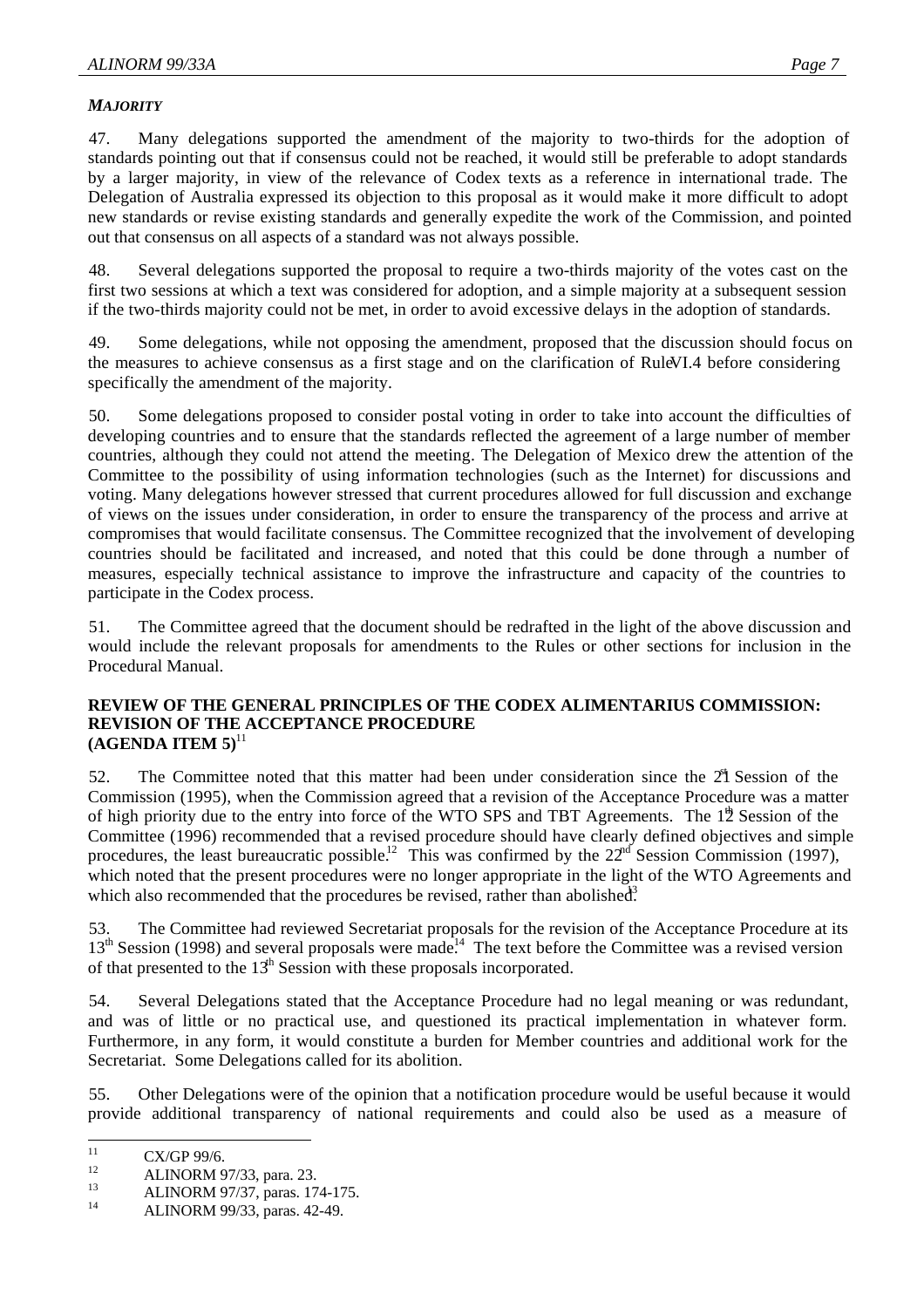performance. Some Delegations stated that the understanding of the status of Codex Standards and related texts in relation to the WTO Agreements was still in a state of flux, and since the status of Codex texts was linked to the Acceptance Procedure, it would be preferable not to make any changes for the time being. It was also suggested that the notion of "free distribution", as described in the Acceptance Procedure, was valuable and should be retained.

56. In relation to the proposals contained in the Secretariat document, several Delegations questioned the introduction of the concept of "Equivalence" which was a term that had acquired special meaning as a result of the WTO Agreements, the consequences of which were still under debate in other Codex Committees.

57. The Committee agreed to advise the Commission that due to the diversity of opinions it was not possible to recommend changes to the current Acceptance Procedure at the present time. The Committee agreed to return to this matter in the future, but decided that it would not be appropriate to include the matter on the agenda of its next session.

#### **REVIEW OF THE STATUS OF CODEX TEXTS (AGENDA ITEM 6)**

### *STATUS OF CODEX TEXTS WITHIN THE FRAMEWORK OF THE TBT AGREEMENT <sup>15</sup>*

58. The Committee recalled that at its last meeting it had discussed the matter of so-called "advisory" Codex texts, especially the question of whether it was appropriate for the Commission to establish provisions intended for voluntary application by commercial partners and, as a consequence, whether the Annexes of certain standards containing such provisions should be withdrawn. Noting that such provisions could fall within the scope of the WTO TBT Agreement, the Committee requested the Secretariat to prepare, together with the Secretariat of the Committee on Technical Barriers to Trade, an analysis of the status of Codex standards with respect to that Agreement.<sup>16</sup> The paper presented to the Committee had been prepared in consultation with the Secretariat of the TBT Committee and with the Legal Counsels of FAO and WHO.

59. Many Delegations expressed the opinion that the material contained in the "advisory" annexes of Codex standards was of use in international trade as technical guidance for trading partners and should therefore be retained. Moreover, it was noted that technical Codex Committees had devoted considerable time and effort in developing this guidance and that it would be difficult and time-consuming to review, again, all of the standards that contained such annexes. The Committee therefore could not arrive at a conclusion in relation to the proposals contained in the document concerning the "voluntary Annexes".

60. Several Delegations pointed out that Codex texts should continue to be developed in a manner that met the needs of Codex Members and that the elaboration of standards should not be impeded by way in which WTO Members might refer to them. The Delegation of Malaysia stated that it was important that WTO Members should be aware of the intention of the Commission in relation to the elaboration and adoption of standards and "advisory" texts in view of the possibility, in the opinion of Malaysia, that noncompliance with Codex "advisory" texts could be challenged under the WTO dispute settlement procedures. However, it was noted that the Committee at its last Session had agreed that the development of a set of preambular statements explaining the intent of the different types of Codex texts was unnecessary.

61. As regards the status of Codex texts under the TBT Agreement, the Committee agreed that all Codex texts, including standards and their annexes, were covered by the TBT definition of "standard", and that distinctions based on Acceptance (under the Codex Procedures) were not relevant in the framework of WTO.

#### *DISCUSSION PAPER ON THE APPLICATION OF CODEX ADVISORY TEXTS<sup>18</sup>*

62. The Delegation of Australia presented a paper describing the use of advisory texts within the Australia's domestic food regulatory framework. This paper had been prepared to illustrate how such texts

 $15$  $\frac{15}{16}$  CX/GP 99/7.

<sup>&</sup>lt;sup>16</sup> ALINORM 99/33, paras. 55-57.

 $17$  ALINORM 99/33, para. 54.

CX/GP 99/8.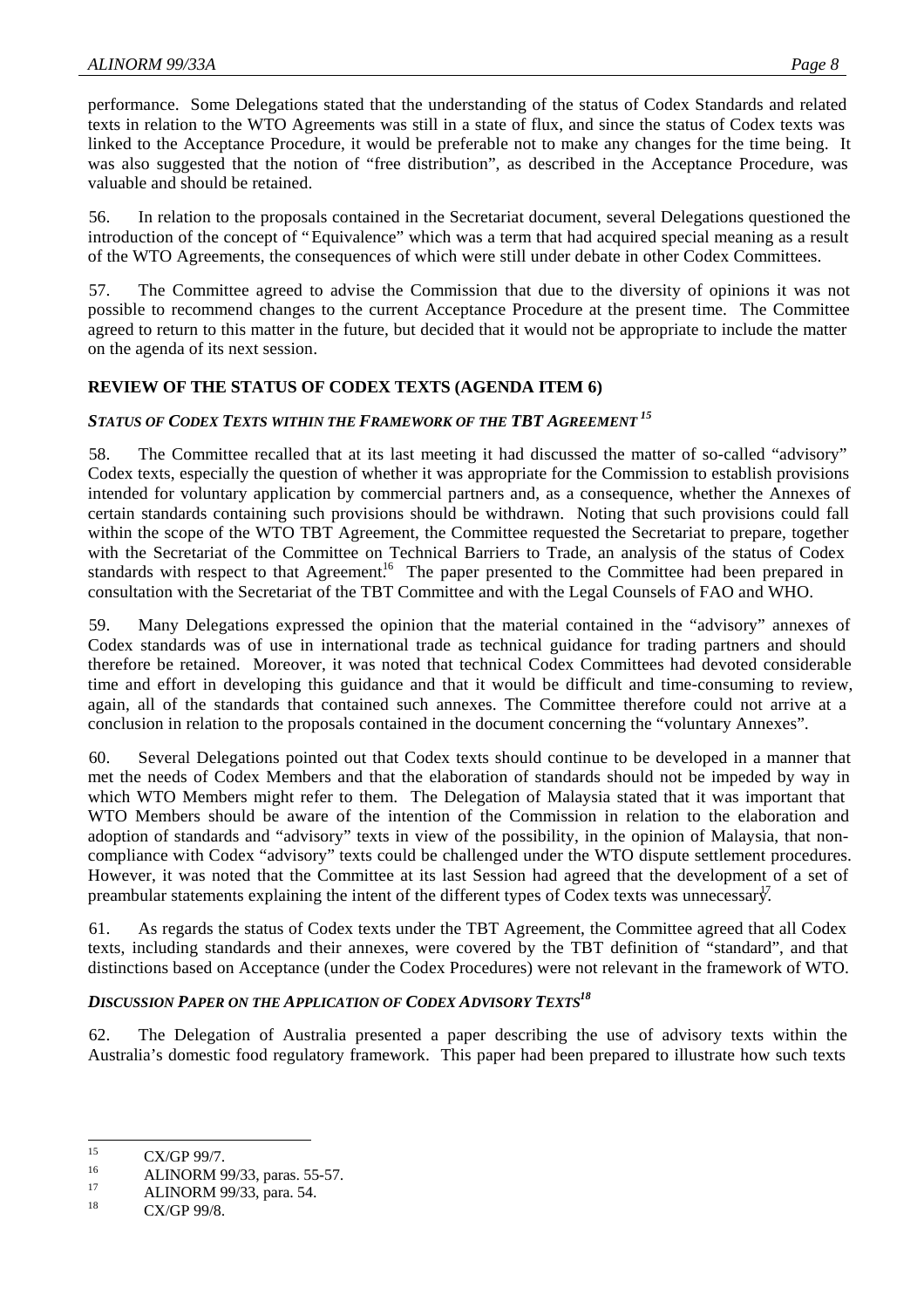could be used, and arose from the debate on this matter at the Committee's 1<sup>th</sup> Session.<sup>19</sup> The Delegation noted that advisory texts were developed within a clear and consistent policy framework and included:

- Codes of practice intended to achieve uniform compliance with legislation, where industry compliance was voluntary but expected;
- Guidelines that indicated how objectives might be achieved but which could be applied flexibly to suit individual situations; and
- Ancillary documents that provided general background and information on standards and their intent.
- 63. The Committee expressed its appreciation for the Australian paper and the information provided in it.

#### **REVIEW OF THE STATEMENTS OF PRINCIPLES ON THE ROLE OF SCIENCE AND THE EXTENT TO WHICH OTHER FACTORS ARE TAKEN INTO ACCOUNT (AGENDA ITEM 7)**

# *ROLE OF SCIENCE AND OTHER FACTORS IN RELATION TO RISK ANALYSIS*  $(AGENDA \, ITEM \, 7.1)^{20}$

64. The Committee recalled that at its last session it had reviewed a paper on the role of science and the extent to which other factors are taken into account in relation to BST. It was agreed at the time that a separate paper should be prepared on the application of other legitimate factors in the framework of risk analysis. $21$ 

65. The Delegation of the United States expressed the view that the scientific basis of risk assessment was essential in the decision process and that the introduction of other factors that are more appropriately considered at the national level was not appropriate in Codex; in particular economic interests should not be considered when the primary focus was health protection. According to the Delegation, environmental aspects were not in the mandate of Codex. The Delegation pointed out that the precautionary principle should not be considered as an other factor as it related to uncertainty, which was already addressed in the framework of risk assessment. This position was supported by several countries and the Observers of ICGMA, COMISA, GCPF and CRN.

66. The Delegation of Germany, speaking on behalf of the member states of the European Union, and referring to its written comments, supported the consideration of other legitimate factors, as the Commission had requested on the basis of the recommendations of the FAO/WHO Expert Consultation on Risk Management. The Delegation pointed out that some of these factors would be relevant for the Working Principles for Risk Analysis, and proposed that guidelines should be prepared on their integration in the decision process.

67. The Delegation of the Netherlands, supported by the Delegation of Denmark, emphasized the importance of other legitimate factors linked to the production process such as animal welfare, biotechnology and the use of growth promoters, which might influence the decision-making process; for this reason Codex should take into account the recommendations made at the international level on these issues.

68. The Delegation of Norway pointed out that animal health and welfare were already taken into account in relation to the registration and administration of veterinary drugs at the national level and environmental aspects were also relevant to public health; it would therefore be necessary to clarify whether the second statement included aspects which were relevant for health but not for food safety.

69. Several delegations expressed the view that environmental aspects should be considered as other legitimate factors, while other delegations expressed their disagreement with their consideration in the framework of Codex as it was outside its mandate. Some delegations pointed out that even if Codex did not consider such issues *per se*, it should take into account recommendations made at the international level, as

<sup>19</sup>  $^{19}$  ALINORM 99/33, para. 57.

<sup>20</sup> CX/GP 99/9; CRD 2 (Germany/EU); CRD 4 (CRN); CRD 8 (France); CRD 10 (COMISA/ ASSINSEL/GCPF/ FIS/IMS); Unnumbered CRDs (EFLA; ICA; Consumers International)

<sup>21</sup> ALINORM 99/33, paras. 59-70.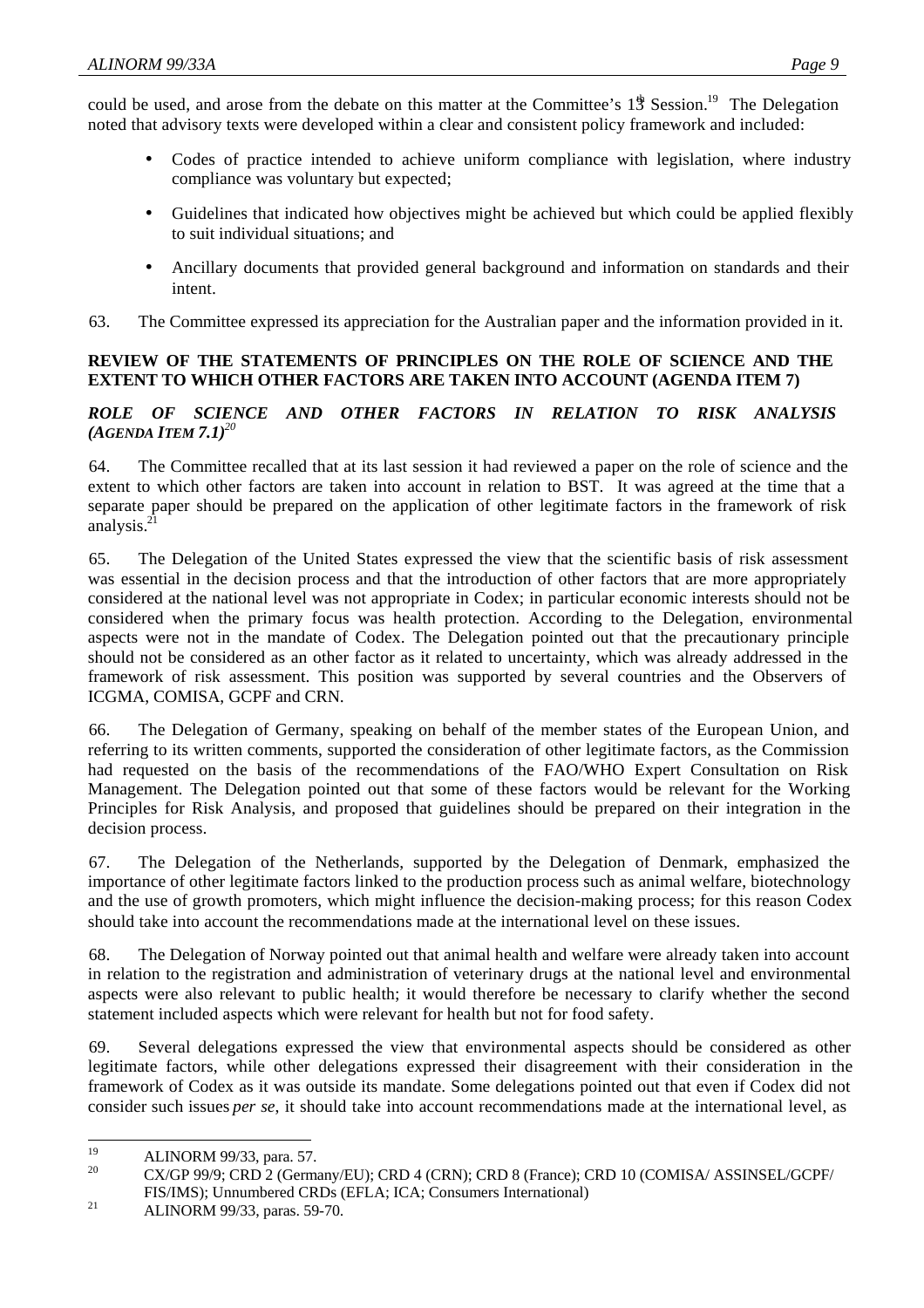in the case of methods of analysis using ozone-depleting substances. However, many delegations agreed that Codex standards should avoid, to the extent possible, having a negative impact on the application of internationally agreed environmental measures.

70. Several delegations pointed out that according to the second Statement of Principle, only legitimate factors which were relevant for health protection and fair trade practices should be taken into account in Codex. Other delegations and the Observer from the EC expressed the view that the factors which affected human health indirectly should be taken into account and that consumer concerns and societal factors were relevant to fair trade practices and important elements of the decision process. This position was supported by the Observers of Consumers International, ICA and IACFO.

71. Several delegations expressed the view that a list of other factors could not be exhaustive and might put an additional constraint on the work of committees, and proposed to consider the relevance of other factors on a case-by-case basis in the elaboration of Codex texts. Other delegations suggested that it would be preferable to provide general guidelines on the integration of such factors for the guidance of the committees. Other legitimate factors mentioned by some delegations included the concept of ALARA (As Low As Reasonably Achievable), the appropriate level of protection and religious and ethical considerations.

72. The Delegation of Uruguay pointed out that, in view of the differences between the consumers' points of view and concerns in different countries, only those other legitimate factors that could be accepted on a world-wide basis should be taken into account in Codex.

73. The Delegation of Sweden, supported by other delegations, stressed the importance of considering the whole food chain, and especially primary production, when deciding on measures for the protection of human health, and stressed that some of the factors mentioned, such as GAP and GMP had a scientific basis and were part of the overall risk analysis process. The Observer from CGPF agreed with this statement as regards Good Agricultural Practice.

74. The Committee agreed that other factors should be defined according to the principles of transparency, objectivity, and proportionality and that their application should be clearly documented in the decision process. The Committee recognized that there was no consensus on the integration of a number of other factors including animal health, animal welfare and the environment, and agreed that the document should be revised in the light of the above discussion for further consideration at the next session.

75. The Representative of WTO indicated that under the TBT Agreement member countries could take measures addressing environment, animal welfare or other legitimate objectives; under the SPS Agreement they could take measures to protect animal and plant life and health on their territory, and noted that measures concerning animal health relevant for international trade were the competence of OIE.

76. The Committee agreed to ask the relevant committees to identify and clarify the relevant factors taken into account in their work, in the framework of risk analysis, as this would facilitate the general debate in the CCGP on other legitimate factors.

# *APPLICATION IN THE CASE OF BST (AGENDA ITEM 7.2)<sup>22</sup>*

77. The Committee recalled that the Commission at its  $22<sup>d</sup>$  Session had adopted by roll-call vote, a proposal to suspend consideration of the adoption of the MRLs for BST pending the re-evaluation of scientific data by JECFA and the CCRVDF and the examination of the application of the "other legitimate" factors" in relation to BST by this Committee. It was further recalled that this matter was discussed at the Committee's  $13<sup>th</sup>$  Session, when it was agreed that separate papers would be prepared on the application of

 $22$ <sup>22</sup> CX/GP 99/9; CRD. No. 3 (comments of Consumers International); CRD No.6 (Report of the European Commission's Scientific Committee on Veterinary Measures relating to Public Health on the Public Health Aspects of the Use of BST); CRD No. 7 (Report of the European Commission's Scientific Committee on Animal Health and Animal Welfare Aspects of the Use of BST); CRD No.9 (France); Unnumbered CRD (Germany on behalf of EU).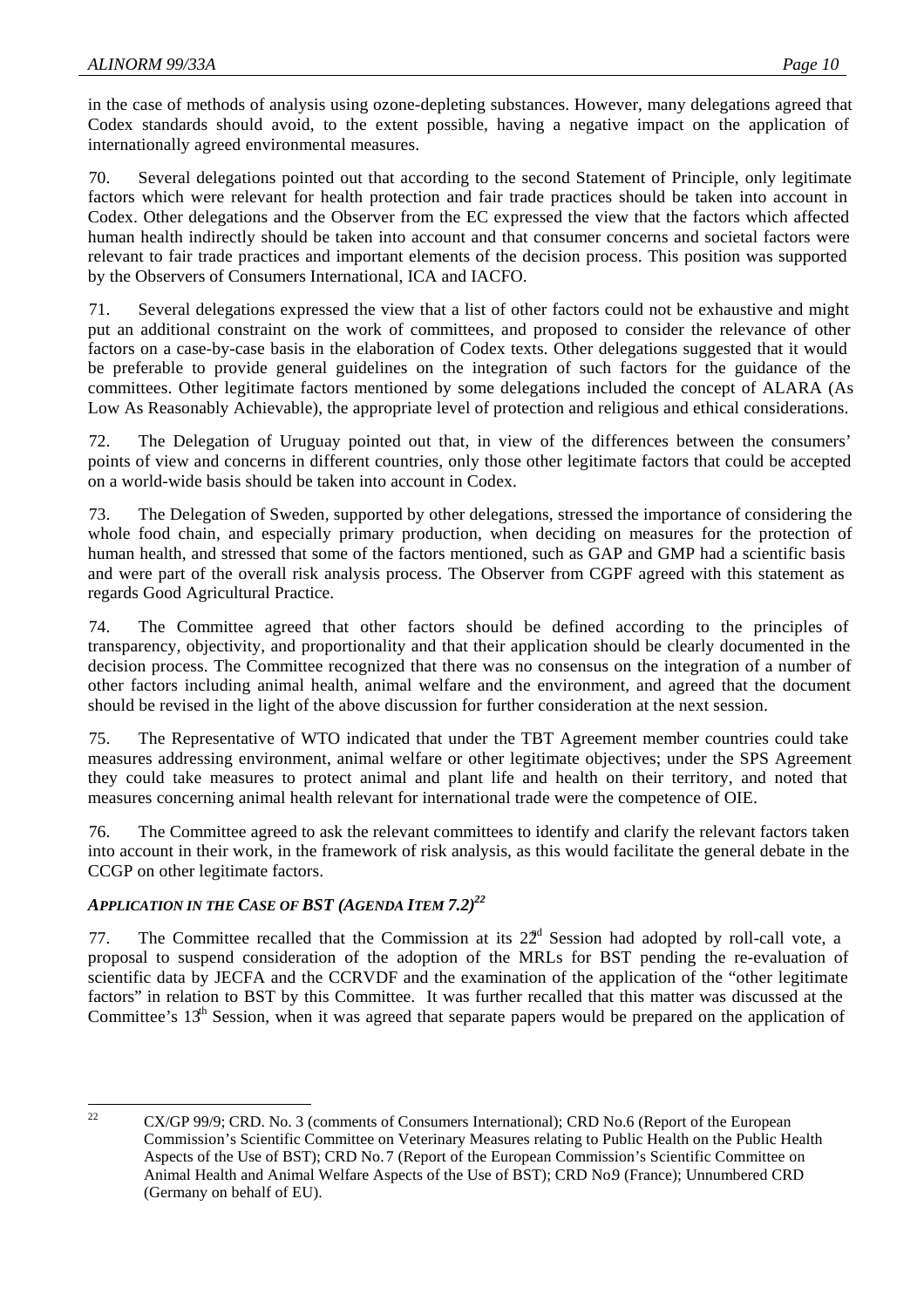"other legitimate factors" in general, and on "other legitimate factors" in relation to BST in order to respond more precisely to the request of the Commission.<sup>23</sup>

78. The Delegation of Germany, speaking on behalf of the member states of the European Union, pointed out that the EC could not accept the adoption of MRLs for BST for reasons including consideration of other legitimate factors (OLFs), and proposed that after the discussion on OLFs had been completed the Commission should refer this question back to the Committee for further consideration.

79. Some Delegations drew attention to the potential public health implications of the use of BST, especially as milk was an important element in the diet of children. However, it was noted that these matters did not fall under "other legitimate factors" since they were taken into account in the scientific risk analyses of the use of BST. Delegations noted the lateness of the publication of the relevant JECFA reports and monograph and some delegations stated that consensus had not been achieved by the CCRVDF on this matter. Delegations stressed that the protection of consumers' health was the primary consideration.

80. The Delegation of France expressed the view that the proceedings used in the case of BST had not respected the principles of risk analysis (separation between risk assessment and risk management, documents allowing risk managers to take decisions in case of uncertainty) and that the decision taken by the CCRVDF was contrary to the objective of seeking to achieve consensus.

81. Some Delegations referred to recently published scientific reports in which the conclusions differed from those of JECFA and stated that there may be a need to recognize that there was a difference of scientific opinion on some matters related to the use and safety of BST.

82. Several Delegations stated that apart from the protection of consumers' health, no other legitimate factors needed to be addressed since the scientifically-based risk analysis should be the determining factor. They expressed concern that consideration of other factors that were more legitimately addressed at the national level, would lead to paralysis of the Codex system. The countries making this point also stressed that individual countries did not have to approve the use of BST on their territories. The Delegation of Canada pointed out that it had used this approach in its recent decision on BST.

83. Other Delegations referred explicitly to animal health and welfare as legitimate factors that had to be taken into account in relation to the use of BST. It was noted that the welfare of animals was included in the Codex International Recommended Code of Practice for the Control and Use of Veterinary Drugs (CAC/RCP 38/1993). Furthermore, it was suggested that different consideration should be given to the evaluation of substances used for therapeutic purposes than those use for production efficiency and growth promotion. The Observer from Consumers International suggested that in the light of the Committee's earlier decision to seek the advice of Codex Committees on their use of other factors, the CCRVDF should be asked to indicate which factors it had included in its consideration of BST.

84. Attention was also drawn to consumer concerns expressed in several countries and some delegations stated that this was a legitimate factor that had to be addressed especially in relation to the acceptability of products by consumers. Other delegations however stated that while such concerns might be appropriate considerations at the national level, they were not "other legitimate factors" within the meaning of the second of the Four Statements of Principle Concerning the Role of Science for Codex purposes.

85. The Committee noted that Delegations remained divided on the consideration of other factors as requested by the Commission in the mandate given to the Committee and that as a result it had not been possible to arrive at a consensus decision. It agreed to inform the Commission accordingly.

23

<sup>23</sup> ALINORM 97/37, para. 68-69; ALINORM 99/33, para. 70.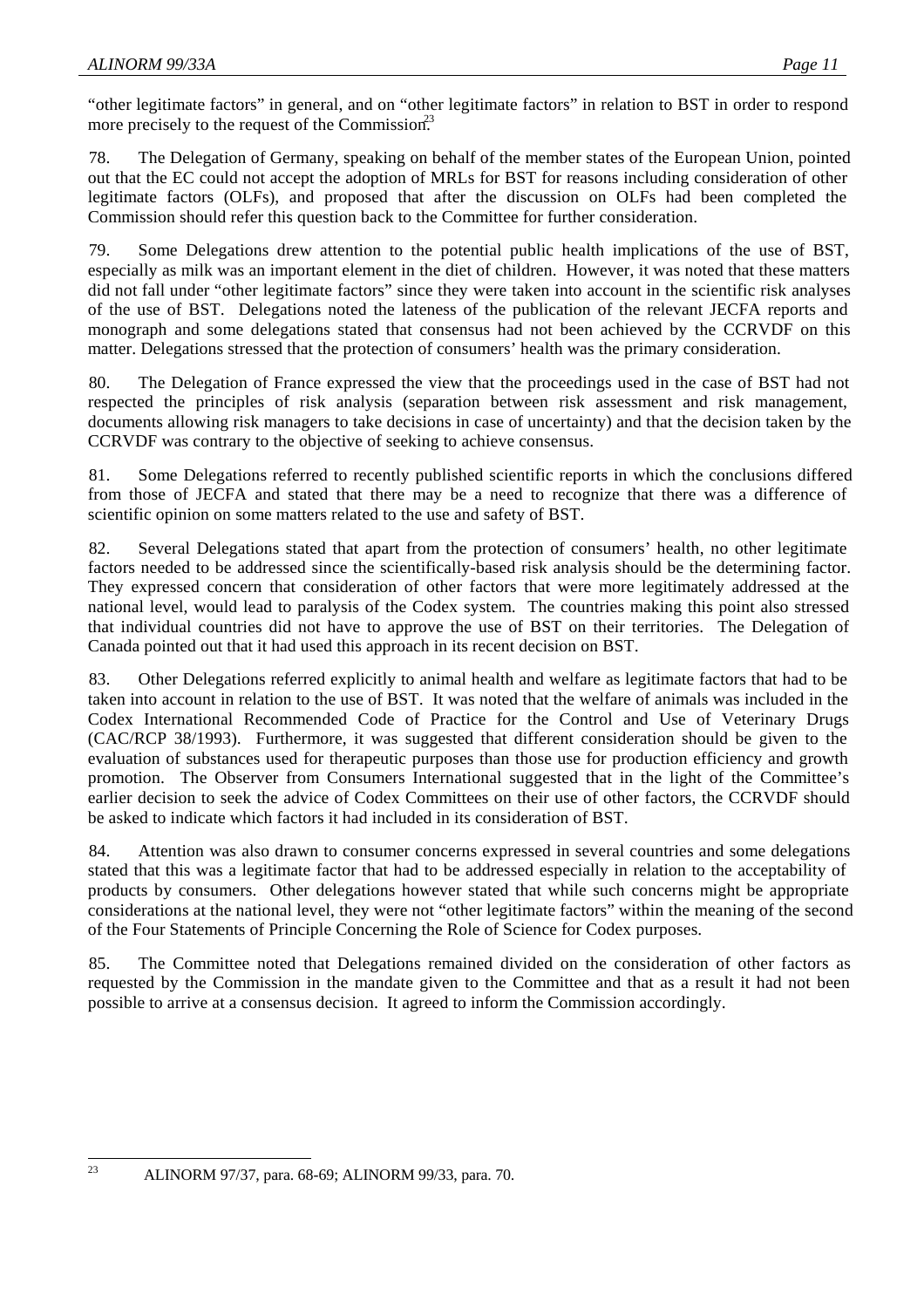#### **REVISION OF THE PROCEDURAL MANUAL (AGENDA ITEM 8)**

#### *DRAFT PRINCIPLES CONCERNING THE PARTICIPATION OF INTERNATIONAL NON-GOVERNMENTAL ORGANIZATIONS (AGENDA ITEM 8.1)<sup>24</sup>*

86. In response to a request from the  $22<sup>nd</sup>$  Session of the Commission, the  $13<sup>th</sup>$  Session of the Committee had considered proposals for the development of guidelines for the participation of International Non-Governmental Organizations (INGOs) in the work of Codex. The Committee requested the Secretariat to revise the draft proposals in the light of discussion and to circulate them for comments prior to the present session.<sup>25</sup>

87. The Committee welcomed the revised proposals. In relation to the paragraph restricting the admission of several organizations working in the same field of interest, the Committee agreed that such a restriction could limit the legitimate participation of a wider number of smaller organizations with different points of view and decided to delete the paragraph. Nevertheless, it maintained in the Annex of information to be provided by applicants for observer status, a request for information that would allow a pragmatic approach to be followed when considering requests from organizations with similar competencies.

88. The Committee also agreed that the list of Observer Organizations published by the Secretariat should indicate the nature of the membership of organizations, especially whether organizations represented trade and industry groups, consumer and other public sector groups, or scientific and professional groups. It was noted that such a distinction would be helpful in the interests of transparency and also in relation to proposals before the Commission for the admission of observers to the Executive Committee on a representational basis. The Secretariat noted that the attribution of organizations into one or other of these groups would have to be tentative in the first instance, pending information from the organizations concerned.

89. The Committee also agreed to include in the Annex of information required from applicant organizations, information on the sources of funding for such organizations. The Observer of Consumers International pointed out that such information would be useful in determining the*bona fides* of organizations, consistent with the recommendations of the FAO Expert Consultation in this matter.

# *Status of the Draft Principles Concerning the Participation of International Non-Governmental Organizations*

90. The Committee agreed to transmit the revised Draft Principles as contained in Appendix IV of this report, to the Commission for adoption and publication in the Procedural Manual.

#### *CORE FUNCTIONS OF CODEX CONTACT POINTS (AGENDA ITEM 8.2)<sup>27</sup>*

91. The Committee recalled that the Codex Coordinating Committees for Asia and for Europe had held discussions concerning the definition of the core functions of Codex Contact Points and had agreed, at its last session, to consider this matter on the basis of proposals put forward by the Coordinating Committee for Asia.<sup>28</sup> A Circular Letter was subsequently sent to all Codex Contact Points.

92. The Committee revised the draft Core Functions in the light of the comments received, in particular to simplify them and to make them more generally applicable. It was noted that countries had different constitutional and legislative systems, administrative structures, resources and procedures, and that the draft Core Functions could not therefore be specific in making reference to the types of government structures or

 $24$ <sup>24</sup> CL 1998/31-GP; CX/GP 99/11 (Comments of Canada, Germany, Unites States, International Sweeteners Association, European Food and Feed Cultures Association, European Network of Childbirth Association, International Baby Food Action Network, Institute of Food Technologists, Center for Science in the Public Interest); Unnumbered CRD (Comments of Consumers International).

<sup>25</sup> ALINORM 97/37, paras 155-159; ALINORM 99/33, paras. 71-78.

<sup>26</sup> Report of the FAO Expert Consultation in the Integration of Consumers Interest in Food Control, Rome, 14-18 June 1993. Published by FAO, Rome.

<sup>27</sup> CL 1998/34-GP; CX/GP 99/12 (Comments of Brazil, Canada, Costa Rica, Malawi, United States); CRD 5 (Comments of Consumers International).

<sup>28</sup> ALINORM 99/30, para. 7.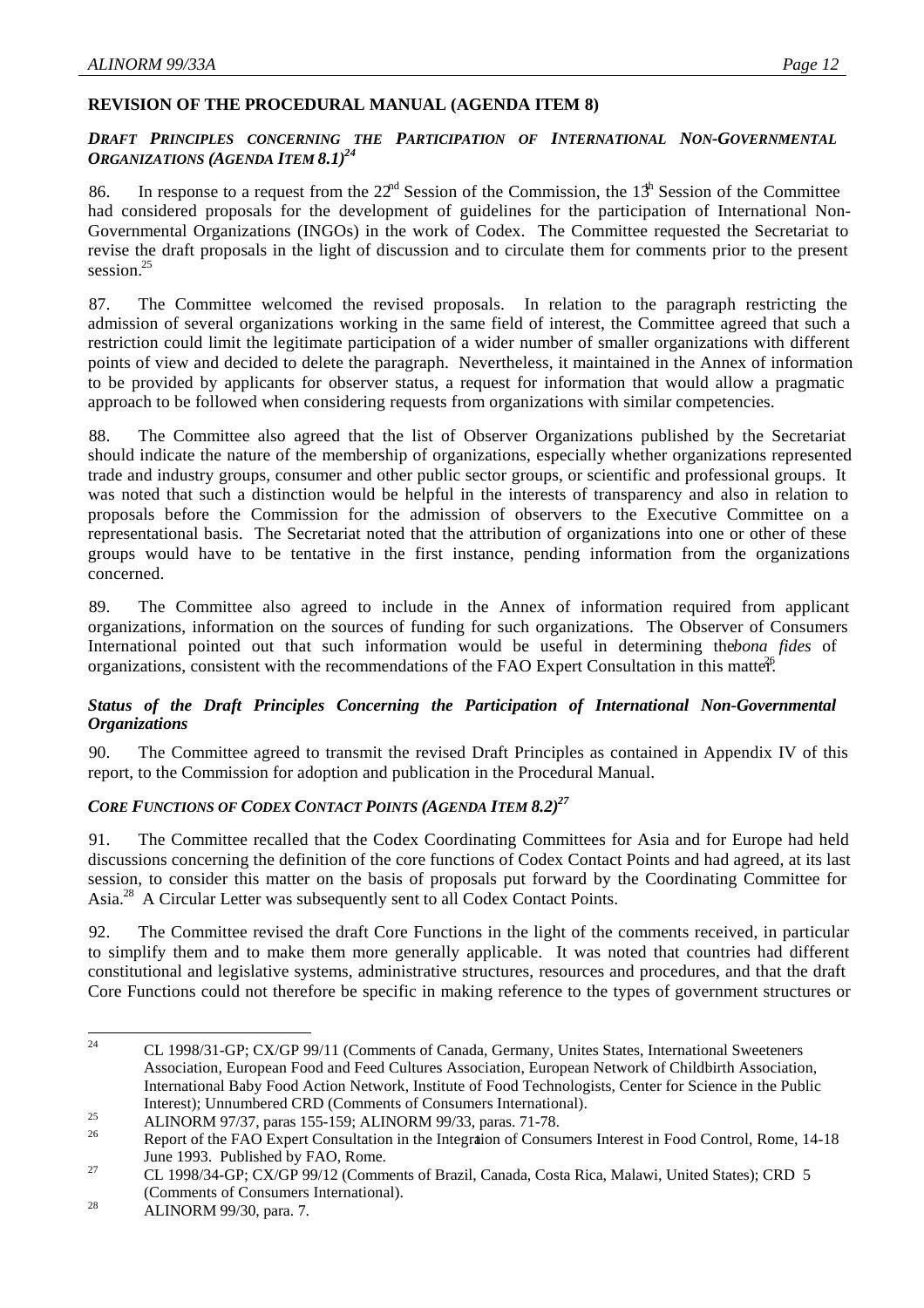procedures that participated in Codex at the national level. An introductory statement was included to this effect.

93. It was also noted that whereas many countries had established national Codex Committees, this practice was not universal and depended on the administrative structures, resources and practices in effect in the different countries. The text was amended to reflect this. The Observer from Consumers International expressed concern that many countries do not yet have an effective National Codex Committee or Codex Contact Points and urged that this should be given greater priority.

94. The Delegation of Thailand suggested that the Codex Contact Point could become a strategic unit for capacity building and information exchange on executive and technical matters relating to national food safety plans.

# *Status of the Draft Core Functions of Codex Contact Points*

95. The Committee agreed to transmit the revised Draft Core Functions as contained in Appendix V of this report, to the Commission for adoption and publication in the Procedural Manual.

#### **APPLICATION OF RULE VII OF THE COMMISSION'S RULES OF PROCEDURE: ATTENDANCE OF MEMBERS AT SESSIONS OF THE SUBSIDIARY BODIES (AGENDA ITEM 9)<sup>29</sup>**

96. The Committee noted that the Codex Coordinating Committee for Europe had asked for clarification on the application of Rule VII concerning the participation of Members of the Commission as Observers in subsidiary bodies of the Commission in relation to Rule III concerning the composition of the Executive Committee, in order to determine to what extent they had the possibility of attending meetings of the Executive Committee (ALINORM 99/19, para. 46). Advice had been sought from Legal Counsel and the views of Legal Counsel were before the Committee.

97. The Committee noted the views of Legal Counsel that the Executive Committee was a subsidiary body of the Commission and that consequently any Member of the Commission that had a special interest in the work of the Commission may attend sessions of the Executive Committee as an observer. Nevertheless, Legal Counsel also noted that Members of the Commission that are not Members of the Executive Committee have not, in practice, participated in its meetings, nor had any requests been received to that effect. This was in line with practice in other FAO bodies.

98. It was noted that current working procedures allowed the participation of two*advisors* to Regional Representatives, and that these advisors could be from countries in the Region other than the country of the Representative. Moreover, the interests of the Region were strengthened by the attendance of the Regional Coordinators at sessions of the Executive Committee.

99. The Delegations of Japan and the Republic of Korea stated that, in their view, the representation of Members on the Executive Committee should be proportional to their membership in the Commission.

100. The Committee decided that the current situation in regard to the participation of Members of the Commission as observers in the Executive Committee was satisfactory and that there was no need to change the current arrangements in this regard.

#### **OTHER BUSINESS, FUTURE WORK AND DATE AND PLACE OF NEXT SESSION (ITEM 10)**

101. There was no Other Business.

102. The Committee noted that, as a result of discussions at its present session, its future work would include the following (in addition to any additional work conferred upon it by the Commission):

- Measures to achieve consensus:
- Consideration of food safety objectives;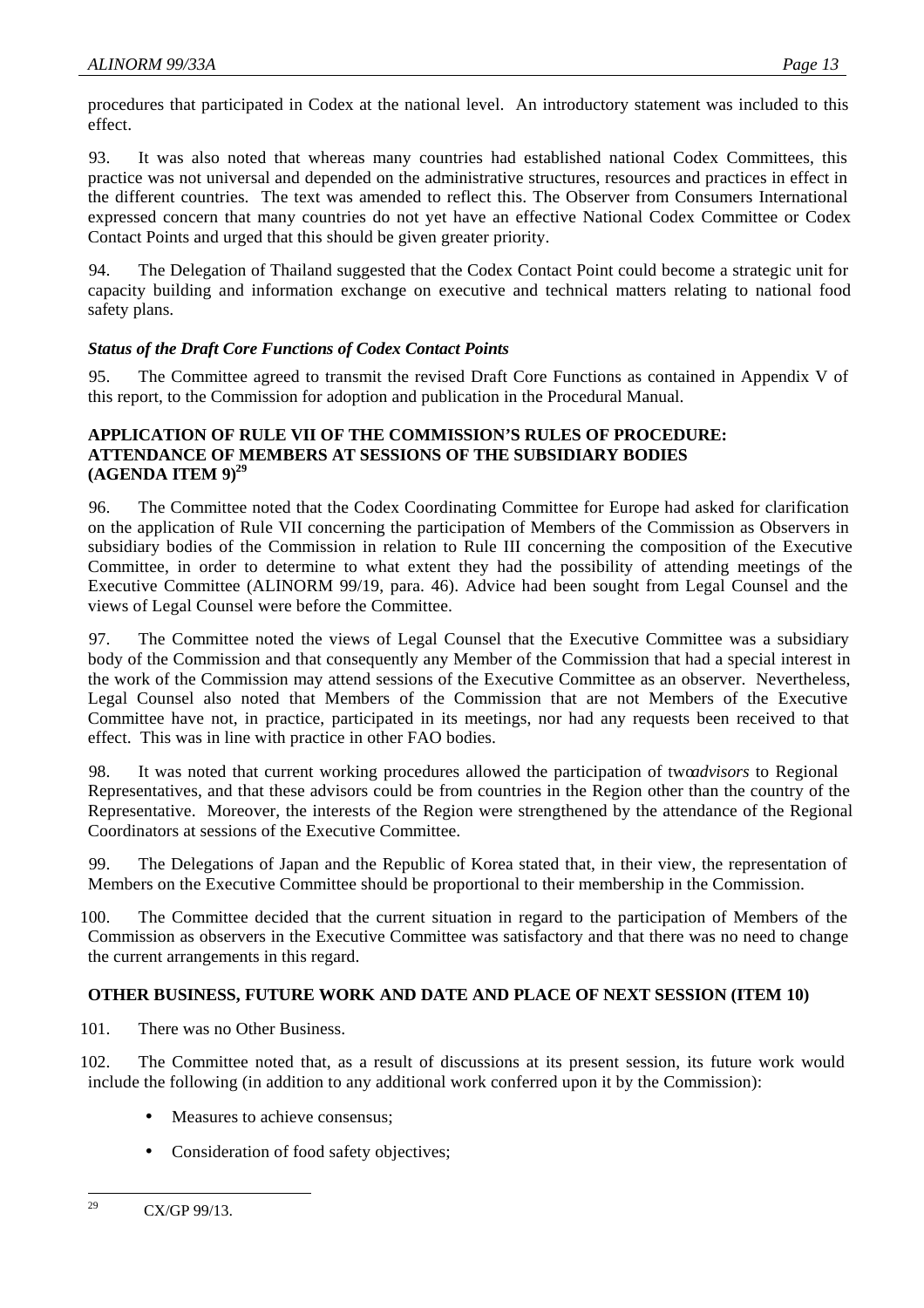- Working Principles of Risk Analysis
- Consideration of legitimate factors other than science in the Codex decision-making process;
- Revision of the Code of Ethics for International Trade in Foods, including consideration of special and differential treatment for developing countries.

103. The Committee noted that its 15th Session was scheduled to be held in Paris, 10-14 April 2000, the date to be confirmed between the Host Government and Codex Secretariats.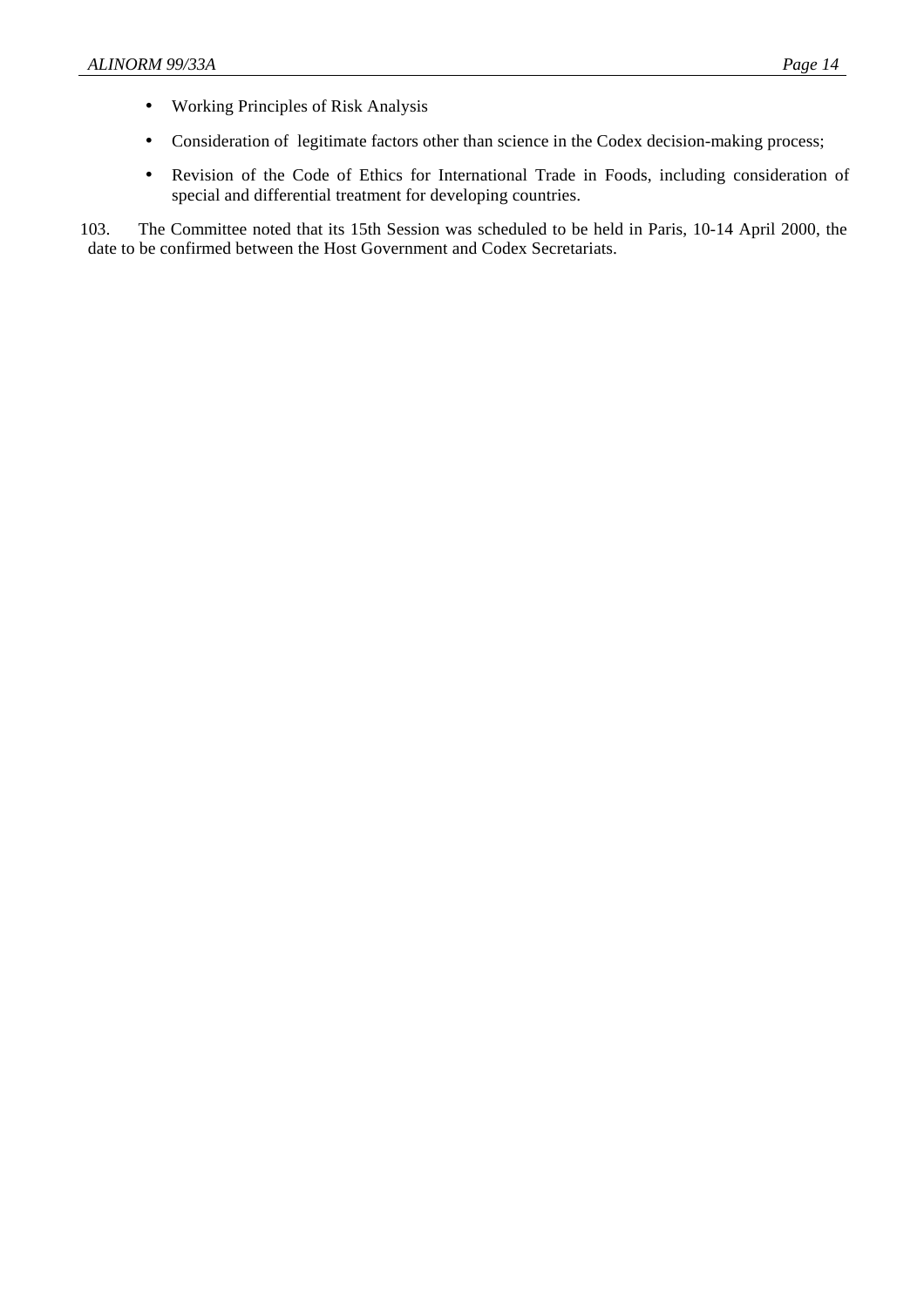| <b>Subject Matter</b>                                                          |  | <b>Action by</b>      | <b>Reference</b> in<br><b>ALINORM 99/33A</b> |
|--------------------------------------------------------------------------------|--|-----------------------|----------------------------------------------|
| Amendment of Rule X                                                            |  | Governments           | para. 46                                     |
|                                                                                |  | 23rd CAC              | Appendix II                                  |
| <b>Risk Analysis Definitions</b>                                               |  | Governments           | para. 15                                     |
|                                                                                |  | 23rd CAC              | Appendix III                                 |
| Draft Principles concerning the participation<br>of INGOs in the work of Codex |  | Governments           | para. 90                                     |
|                                                                                |  | 23rd CAC              | Appendix IV                                  |
| Core Functions of Codex Contact Points                                         |  | Governments           | para. 95                                     |
|                                                                                |  | 23rd CAC              | Appendix V                                   |
| <b>Working Principles for Risk Analysis</b>                                    |  | Governments           | para. 37                                     |
|                                                                                |  | $15^{\text{th}}$ CCGP |                                              |
| Food Safety Objectives                                                         |  | <b>CCFICS</b>         | para. 9                                      |
|                                                                                |  | $15^{\text{th}}$ CCGP |                                              |
| Measures to facilitate consensus                                               |  | Secretariat           | para. 51                                     |
|                                                                                |  | $14^{\text{th}}$ CCGP |                                              |
| Acceptance Procedure                                                           |  | 23rd CAC              | para. 57                                     |
|                                                                                |  |                       |                                              |
| Role of science and other factors in relation to                               |  | 23rd CAC              | para. 85                                     |
| <b>BST</b>                                                                     |  |                       |                                              |
| Role of science and other factors in relation to                               |  | Secretariat           | para. 74                                     |
| risk analysis                                                                  |  | $15^{\text{th}}$ CCGP |                                              |
| Revision of the Code of Ethics (including                                      |  | <b>CAC</b>            | para. 6                                      |
| special treatment for developing countries)                                    |  | $15^{\text{th}}$ CCGP |                                              |

#### **SUMMARY STATUS OF WORK**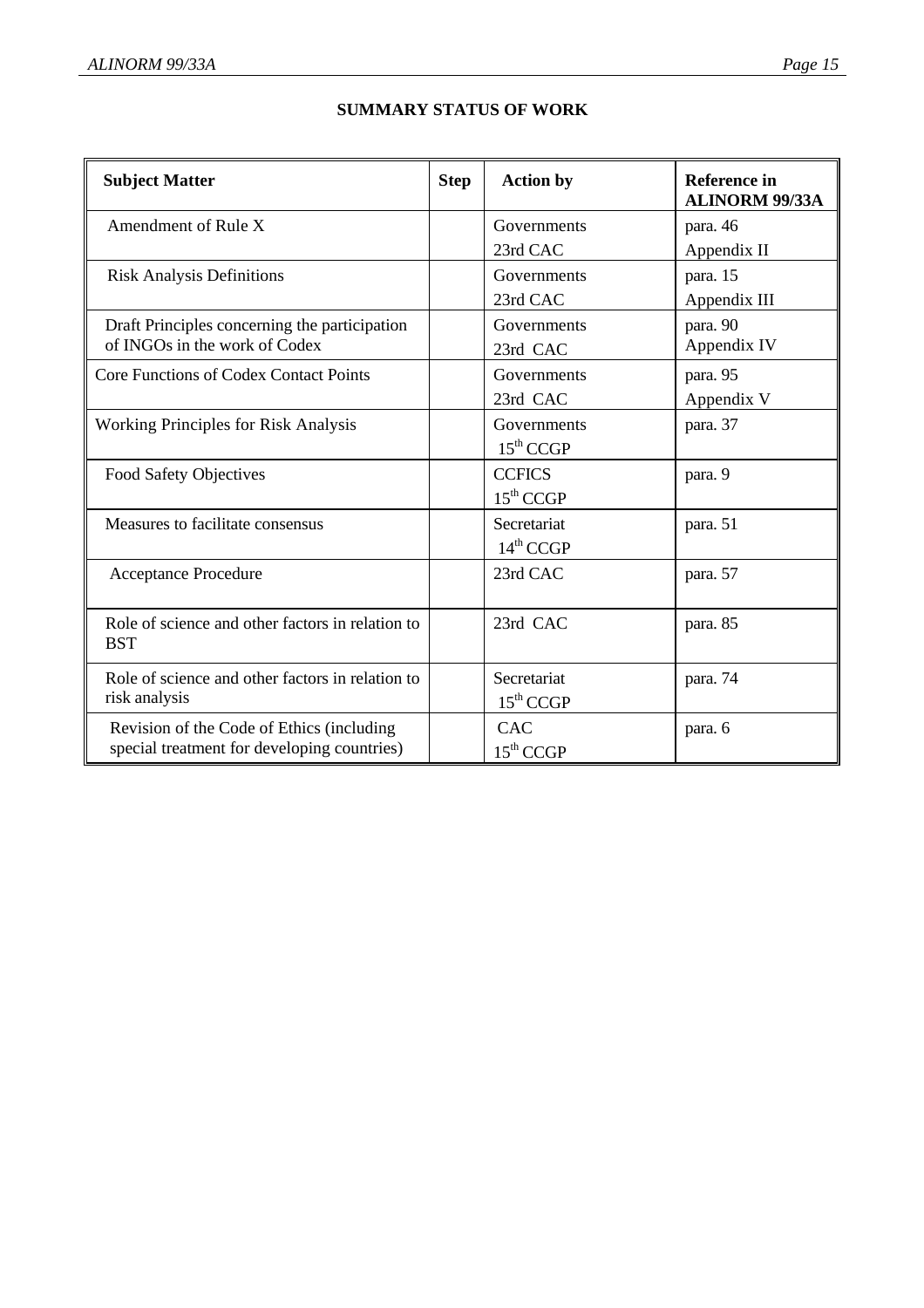**ALINORM 99/33A Appendix I**

#### **LIST OF PARTICIPANTS LISTE DES PARTICIPANTS LISTA DE PARTICIPANTES**

**Chairman/Président/Presidente**

**Professeur Pierre LOUISOT Faculté de Médecine Lyon-Sud Département de Biochimie**

**B.P. 12 - 69921 Oullins, FRANCE Tel : 33 04 78 86 31 55 - Fax : 33 04 78 50 71 52**

#### **ALGERIA ALGERIE ARGELIA**

#### *Head of Delegation*

#### **Mr. BOULARAK Ammar**

Inspecteur Central des Enquêtes Economiques et de la Répression des Fraudes Ministère du Commerce Palais du Gouvernement Alger Tel : 2/ 73 56 20 Fax : 2/ 73 54 18

#### **Mr. HASNI Mebarek**

Sous-Directeur Direction du Marché Intérieur Ministère du Commerce Alger Tel : 2/ 73 56 20 Fax : 2/ 73 54 18

#### **Mme LEBKIRI Hassina**

Sous-Directeur Direction de la Qualité et de Sécurité des Produits Ministère du Commerce Alger Tel : 2/ 73 56 20 Fax : 2/ 73 54 18

#### **ARGENTINA ARGENTINE**

*Head of Delegation* **Mr. Alfredo Jorge NADER** Directeur à la Promotion de la Qualité Alimentaire Ministère de l'Agriculture Paseo Colon 922 2 do Piso Oficina 223 BUENOS AIRES Tel : 4349 2186 Fax : 4349 2041 Email : anader@sagyp.mecon.ar

#### **AUSTRALIA AUSTRALIE**

*Head of Delegation* **Mr. Digby GASCOINE** Director. Policy and International Division Australian Quarantine and Inspection Service GPO Box 858 Canberra ACT 2601 Tel : 61 2 62 72 55 84 Fax : 61 2 62 72 33 07 Email : digby.gascoine@aqis.gov.au

# **Dr. Marion HEALY**

Chief Scientist Australia New Zealand Food Authority P.O. Box 7186 Canberra MC ACT 2610 Tel : 61 2 6271 2215 Fax : 61 2 6271 2278 Email : marion.healy@anzfa.gov.au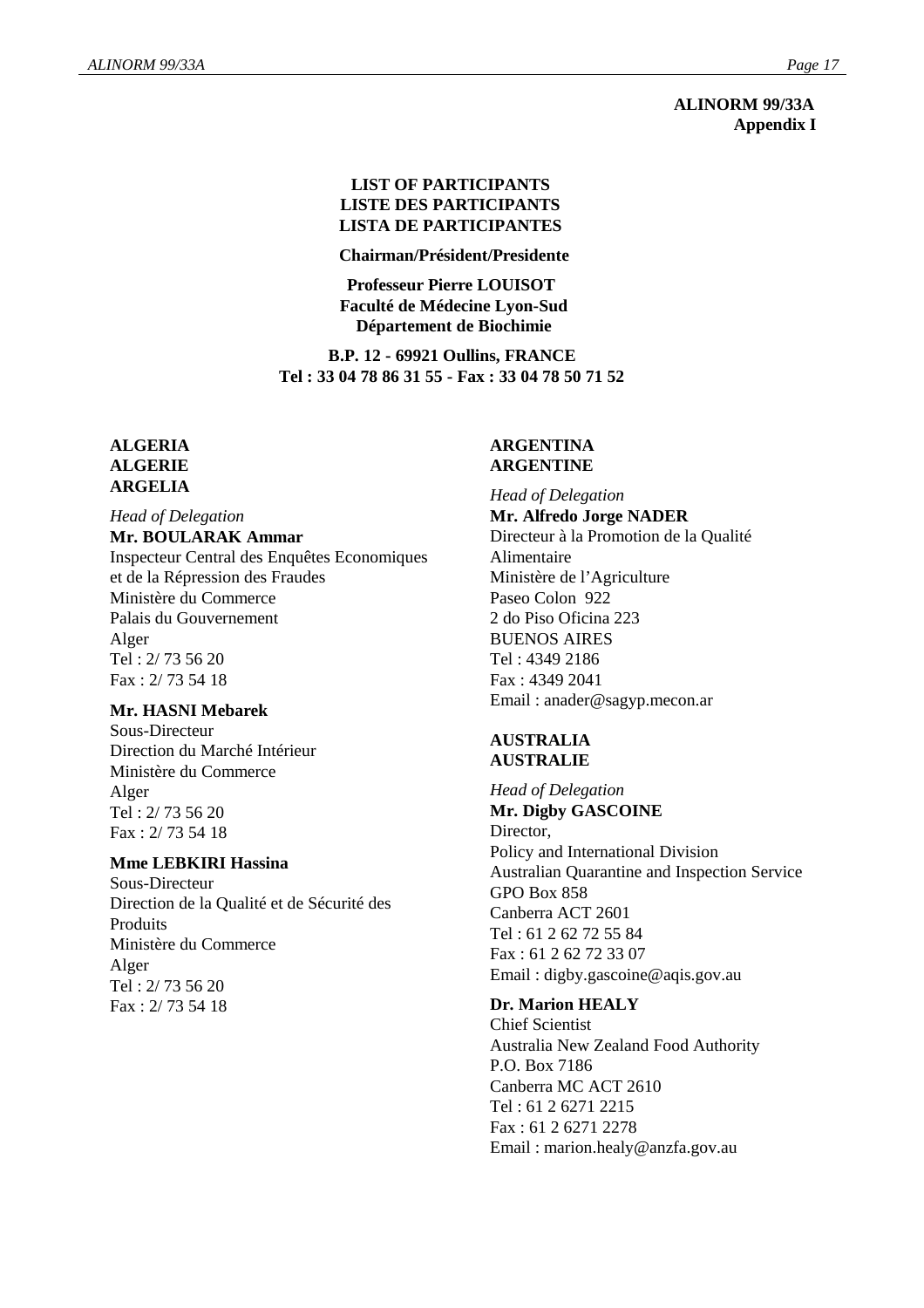# **Mme Ruth LOVISOLO**

Manager Codex Australia Agriculture, Fisheries and Forestry-Australia GPO Box 858 Canberra ACT 2601 Tel : 61 2 6272 5112 Fax : 61 2 6272 3103 Email : ruth.lovisolo@affa.gov.au

#### **AUSTRIA AUTRICHE**

*Head of Delegation* **Dr. Ernst BOBEK** Bundeskanzleramt, Sektion V1 Radetzkystrasse 2 1031 Vienne Tel : 43 1 71172 / 4852 Fax : 43 1 713 79 52

**Dr. Arnulf SATTLER** Bundeskanzleramt, Abteilung V1/B/1 Radetzkystrasse 2 1031 Vienne Tel : 43 1 71172 4805 Fax : 43 1 71172 4681

#### **BELGIUM BELGIQUE BELGICA**

*Head of Delegation* **Mr. Charles CREMER** Chef de Service Ministère de la Santé Inspection des denrées alimentaires Cité Administrative de l'Etat Quartier Esplanade 11 1010 Bruxelles Tel : 32 2 210 48 43 Fax : 32 2 210 48 16 Email : charles.cremer@health.fgov.be

#### **Mme Martine VANDENDRIESSCHE**

Ingénieur Agronome WTC 3 Ministère de l'Agriculture Av. Simon Bolivar 30 1000 Bruxelles Tel : 32 2 208 49 85 Fax : 32 2 208 50 06 Email : martine.vandendriessche@emlag.fgov.be

#### **Mr. Guido KAYAERT**

Manager des Affaires Réglementaires Européennes Nestlé Birmingham Straat 221 1070 Bruxelles Tel : 32 2 529 53 30 Fax : 32 2 529 56 20 Email : guido.kayaert@be01.nestle.com

#### **BRAZIL BRESIL**

**BRASIL**

*Head of Delegation* **Mme Debora BARENBOIN** Ambassade du Brésil Paris Tel : 33 (0)1 45 61 63 00 Fax : Email : debora@bresil.org

# **Dilma Scala GELLI**

Instituto Adolfo Lutz Secretaria de Estado da Saude Av. Dr. Arnaldo, 355 C. Cesar 01246902 S. Paulo S.P. Tel : 55 11 3061 0111 Fax : 55 11 853 3505 Email : dilgelli@ial.sp.gov.br

#### **Maria Aparecida MARTINELLI**

Coordinator of Brazilian Codex Committee INMETRO Sepn 511 Bloco B Edificio Bittar III 4° Andar Brasilia DF CEP – 70 750 527 Tel : 061 3402211 Fax : 061 3473284 Email : mamartinelli@montreal.com.br

#### **Anuar NAHES**

4 rue Robert Estienne 75008 Paris Tel : 01 45 61 63 00 Fax : 01 42 89 03 45 Email : anuar@bresil.org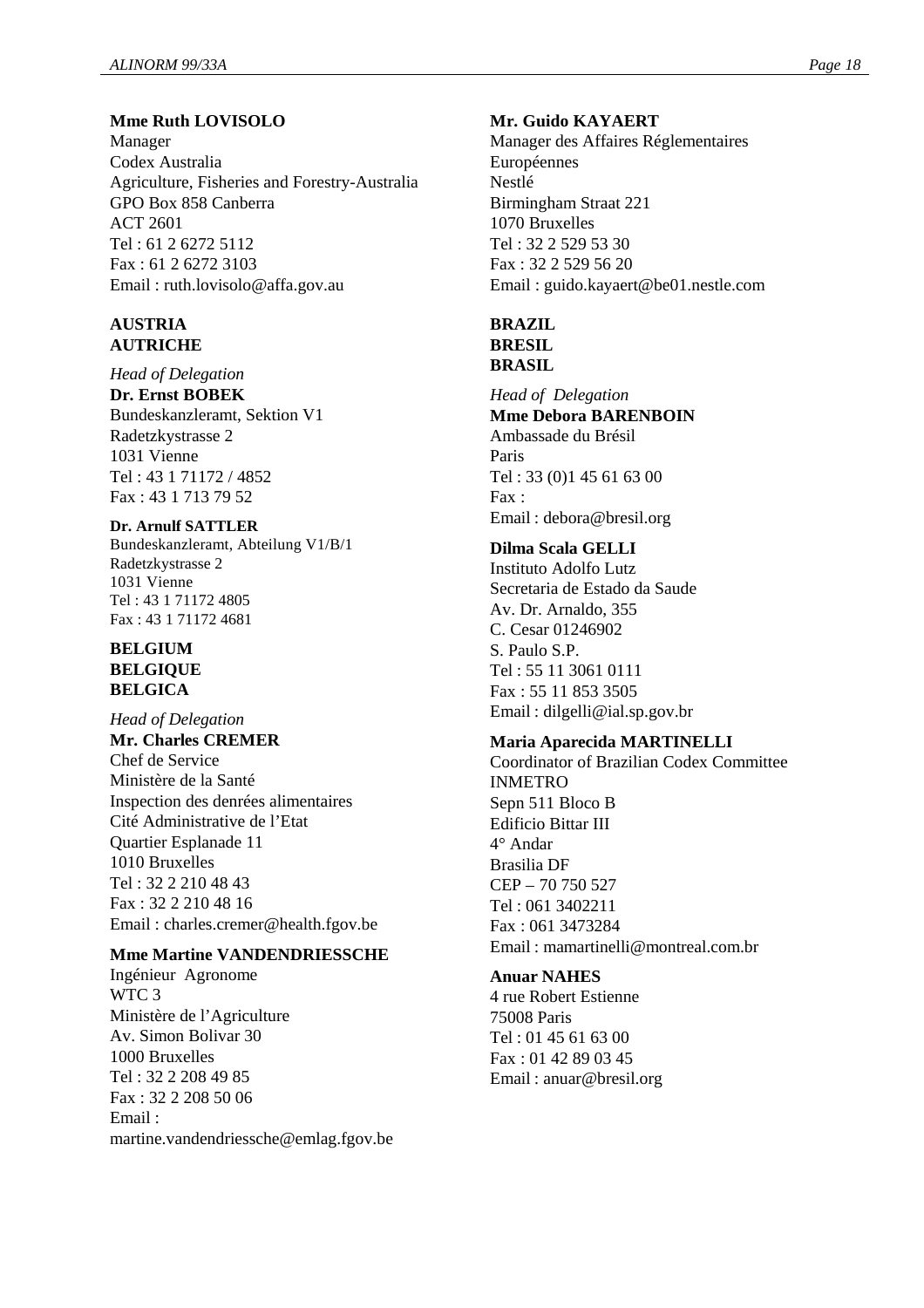#### **Adauto RODRIGUES**

Ministerio de la Agricultura Esplanada dos Ministerios Anexo do Ministerio da Agricultura 4° Andar b/408 Tel : 5561 2269771 Fax : 5561 2243995 Email : alima@defesaagropecuaria.gov.br

#### **Ligia Lindner SCHREINER**

Secretaria de Estado da Saude Rua Tupinambas, 351 Sala 1502 Belo Horizonte – MG CEP : 30 120 070 Tel : 55 31 2486199 Fax : 55 31 2486197 Email : ligia@horizontes.net

#### **Ivone DELAZARI**

ABIA Av. Brigadeiro Faria Lima, 1478/11 Sao Paulo (SP) Tel : 55 11 8265733 Fax : 55 11 8146688 Email : abia@abia.org.br

# **CANADA**

*Head of Delegation* **Mr. Ron BURKE** Director, Bureau of Food Regulatory International and Interagency Affairs Food Directorate, Health Protection Branch Health Canada HPB Building, Room 200 (0720C) Ottawa, Ontario, K1A 0L2 Tel : 613 957 18 28 Fax : 613 941 35 37 Email : ronald\_burke@hc-sc.gc.ca

#### **Dr. George PATERSON**

Director General Food Directorate, Health Protection Branch Health Canada HPB Building Tunney's Pasture Ottawa, Ontario, K1A 0L2 Tel : 613 957 1821 Fax : 613 957 1784 Email : George\_Paterson@inet.hwc.ca

#### **Mr. Peter PAUKER**

Department of Foreign Affairs and International Trade Technical Barriers and Regulations Division (EAS) Lester B. Pearson Bldg 125 Sussex Drive Tower C, 3rd Floor, Room 155 Ottawa, Ontario K1A 0G2 Tel : 613 992 0523 Fax :613 944 0346 Email : peter.pauker@dfait-maeci.gc.ca

#### **Dr. Anne MacKENZIE**

Associate Vice President Science Evaluation Canadian Food Inspection Agency 59 Camelot Drive Nepean, Ontario, K1A OY9 Tel : 613 225 23 42 ext. 4198 Fax : 613 228 66 38 Email : amackenzie@em.agr.ca

# **Dr. Ann FRASER**

Executive Director Policy, Planning and Coordination Directorate Canadian Food Inspection Agency 59 Camelot Drive Nepean, Ontario, K1A OY9 Tel : 613 225 23 42 ext. 4135 Fax : 613 228 66 80 Email : afraser@em.agr.ca

#### **Mme Margaret BRAZEAU**

International Standards Officer Canadian Food Inspection Agency 59 Camelot Drive Nepean, Ontario, K1A 0Y9 Tel : 613 225 2342 ext. 3784 Fax : 613 228 6617 Email : mbrazeau@em.agr.ca

#### **Dr. Réjean BOUCHARD**

Assistant Director Policy and Dairy Production Dairy Farmers of Canada 75 Albert Street, Suite 101 Ottawa, Ontario, K1P 5E7 Tel : 613 236 99 97 Fax : 613 236 09 05 Email : rejeanb@dfc-plc.ca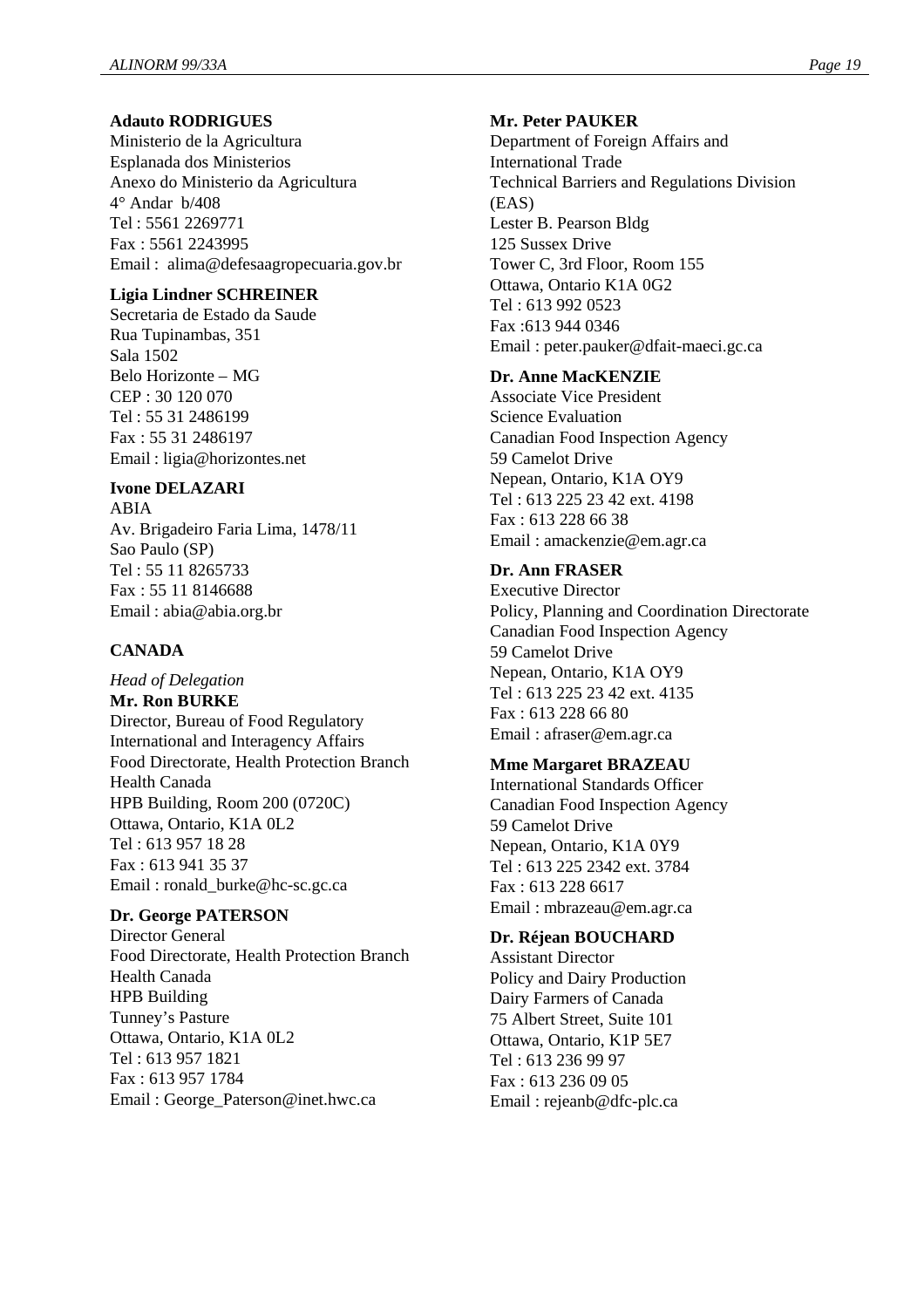#### **CHILE CHILI**

*Head of Delegation* **Victor Manuel REBOLLEDO** Embajador de Chile Ante la FAO - Rome (Italie)

# **Jose Miguel CONCHA ROBLES**

Ministerio del Relaciones Exteriores Catedral 1182 Representante del Ministerio RREE en el Comite Nacional Codex Tel : 67 94349 Fax : 67 10031 Email : dimulti2@minrel.cl

#### **Antonieta URRUTIA**

Ministry of Agriculture Av. Bulnes n° 140 Santiago Tel : 562 6723635 Fax : 562 6717419 Email : rrii@sag.minagri.gob.cl

#### **Isabel SEGOVIA**

Ministerio de Salud Mac Iver 541 Santiago Tel : 6300541 Fax : 6300543 Email : isegovia@minsal.cl

#### **CONGO (REPUBLIC OF) CONGO (REPUBLIQUE DU) CONGO (REPUBLICA DEL)**

*Head of Delegation* **Mme Valérie Antoinette OSSIE** Directrice de la Coopération Ministère de la Santé, de la Solidarité et de l'Action Humaine du Congo BP 2720 Brazzaville Tel : 242 81 30 75 Fax : 242 81 40 75

#### **COSTA RICA**

*Head of Delegation* Mr**. Sigurd VARGAS YONG** Ingenioro Servicios de Proteccion Fitosanitaria Ministerio de Agricultura y Ganaderia Tel : 284 74 60 / 260 61 90 Fax : 253 62 43 / 260 61 90 Email : protagro@sol.racsa.co.cr

# **CROATIA / CROATIE / CROACIA**

*Head of Delegation* **Srdjan DIVJAK, Ph.D.** Senior adviser State Office for Standardization and Metrology Ulica grada Vukovara 78 HR - 10 000 Zagreb Tel : 385 1 610 6005 Fax : 385 1 610 9234

#### **DENMARK / DANEMARK / DINAMARCA**

#### *Head of Delegation* **Mr. Knud OSTERGAARD**

Adviser, International Affairs Danish Veterinary and Food Administration Rolighedsvej 25 DK-1958 Frederiksberg C Tel : 45 33 95 61 20 Fax : 45 35 35 29 76 Email : koe@vfd.dk

# **Mme Jytte KJAERGAARD**

Consultant Danish Veterinary and Food Administration Rolighedsvej 25 DK-1958 Frederiksberg C Tel : 45 33 95 61 24 Fax : 45 35 35 29 76 Email : jk@vfd.dk

#### **Mme Kirsten JACOBSEN**

Head of Department, ms.. (Food Science) Confederation of Danish Industries DK-1787 Copenhagen V Tel : 45 33 77 33 77 Fax : 45 33 77 34 20 Email : kja@di.dk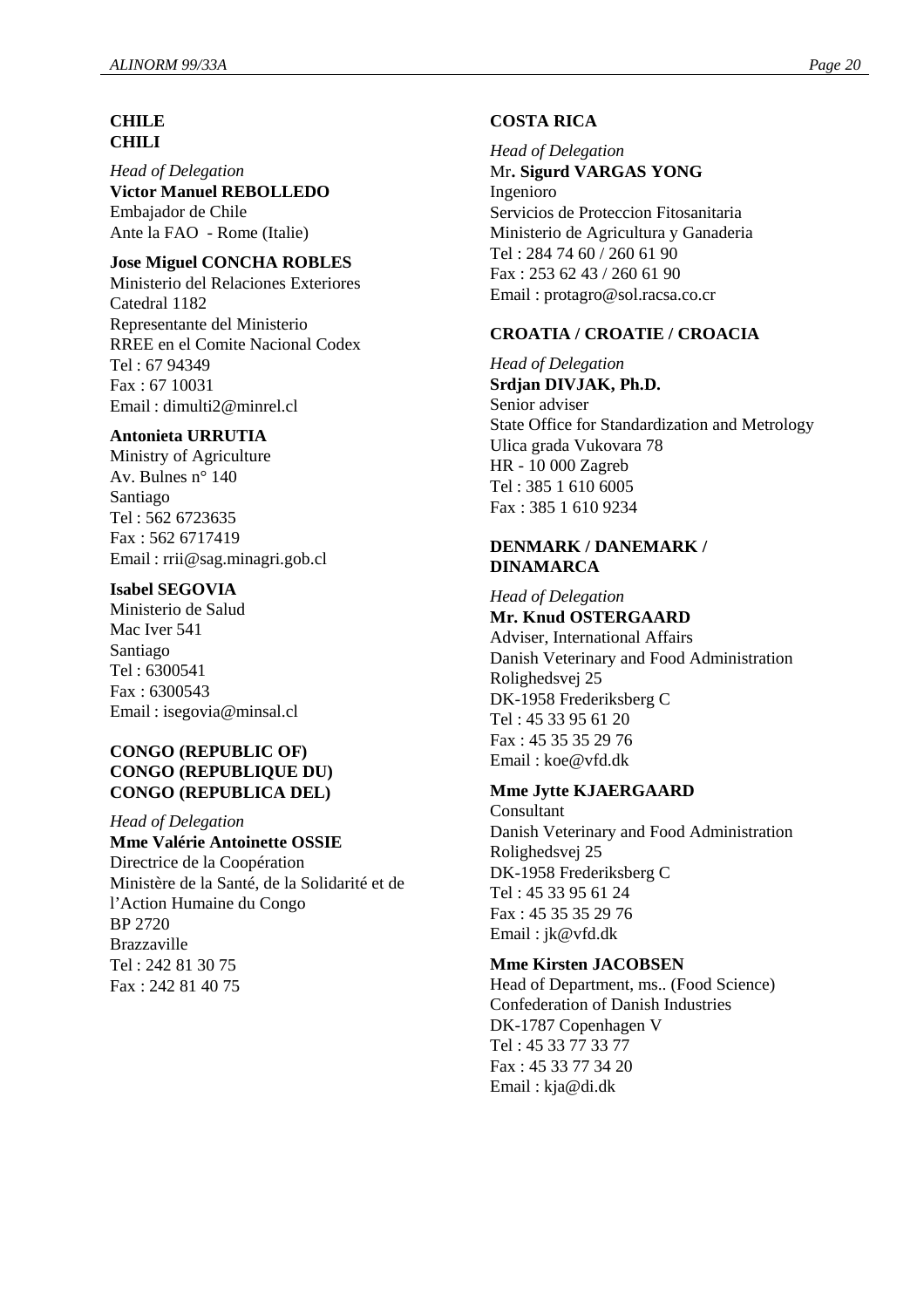# **Mme Charlotte RONHOF**

Head of Section The Agricultural Council of Denmark Axeltorv 3 DK-1609 Copenhagen V Tel : 45 33 14 56 72 Fax : 45 33 14 95 74 Email : cr@landbrug.dk

# **EGYPT / EGYPTE / EGIPTO**

*Head of Delegation* Mme **Nadia SKAKER TAKLA** Ministry of Agriculture Center Lab. of Residue Analysis of Pesticides Heavy Metals in Food Gi Za Tel : 202 36 11 355 / 282 Fax : 202 36 11 106 Email : qcap@idsci.gov.eg

# **EL SALVADOR**

#### *Head of Delegation* **Mme Mathilde DE CRAIK**

Chargée d'Affaires Ambassade d'El Salvador Paris (France) Tel : Fax : 33 (0)1 40 70 01 95

#### **ESTONIA ESTONIE**

*Head of Delegation* Mme **Helve REMMEL** Managing Director The Association of Estonian Food Industry 29 Gonsiori Street 10147 Tallinn Tel : 372 2 422 246 Fax : 372 6 312 718 Email : ette@online.ee

# **FINLAND / FINLANDE / FINLANDIA**

*Head of Delegation* Mme Pirkko RAUNEMAA Deputy Director National Food Administration P.O. Box 5 FI-00531 Helsinki Tel : 358 9 77267618 Fax : 358 9 77267666 Email : pirkko.raunemaa@elintarvikevirasto.fi

# Mme **Anne HAIKONEN**

Government Secretary Ministry of Trade and Industry P.O. Box 230 FI-00171 Helsinki Tel : 358 9 1603654 Fax : 358 9 1602648 Email : anne.haikonen@ktm.vn.fi

# **FRANCE / FRANCIA**

*Head of Delegation* **Mr. Hubert FERRY WILCZEK** Ministère de l'Agriculture et de la Pêche Direction Générale de l'Alimentation 251 rue de Vaugirard 75732 PARIS CEDEX 15 Tel : 33 (0)1 49 55 58 72 Fax : 33 (0)1 49 55 59 48 Email : hubert.ferry-wilczek@agriculture.gouv.fr

# **Mme Roseline LECOURT**

Ministère de l'Economie, des Finances et de l'Industrie Direction Générale de la Concurrence, de la Consommation et de la Répression des Fraudes (D.G.C.C.R.F.) 59 boulevard Vincent Auriol 75703 PARIS CEDEX 13 Tel : 33 (0)1 44 97 34 72 Fax : 33 (0)1 44 97 30 37 Email : roseline.lecourt@dgccrf.finances.gouv.fr

# **Mr. Jacques BOISSEAU**

Ministère de l'Agriculture ANMV-AFSSA BP 203 35 Fougères Cedex Tel : 33 (0)2 99 94 78 78 Fax : 33 (0)2 99 94 78 99 Email : j.boisseau@cneva.fougeres.fr

# **Mr. Jean-Marc BOURNIGAL**

Ministère de l'Agriculture D.G.A.L. 251 rue de Vaugirard 75732 PARIS CEDEX 15 Tel : 33 (0)1 49 55 Fax : 33 (0)1 49 55 Email : Jean-marc.bournigal@agriculture.gouv.fr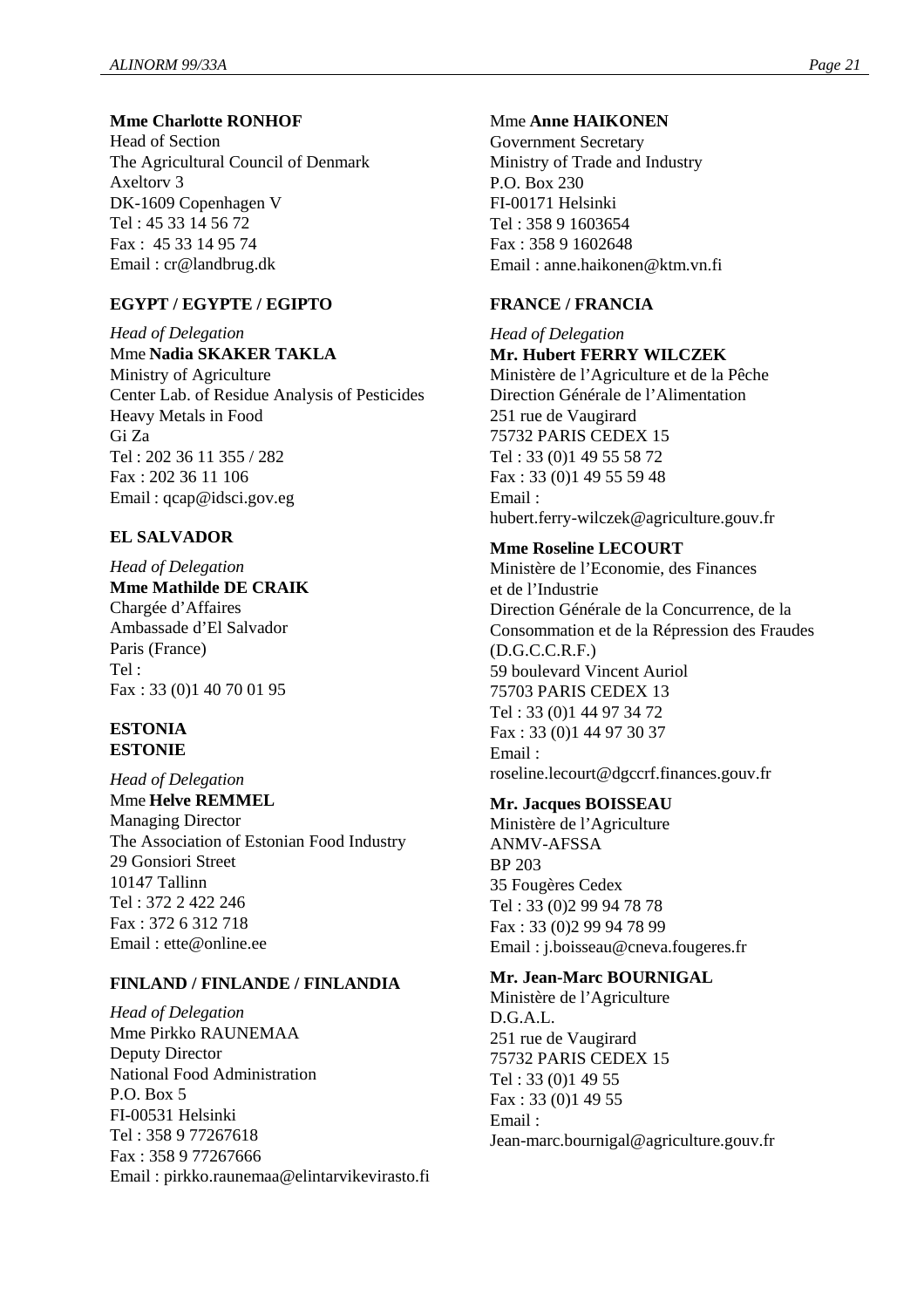#### **Mme Sophie CHAILLET**

Ministère de l'Emploi et de la Solidarité D.G.S 1 place de Fontenoy 75350 PARIS CEDEX 07 SP Tel : 33 (0)1 40 56 77 27 Fax : 33 (0)1 40 56 56 26 Email : sophie.chaillet@sante.gouv.fr

#### **Mme Isabelle CHMITELIN**

Ministère de l'Economie DREE - Teledoc 543 139 rue de Bercy 75572 PARIS CEDEX 12 Tel : 33 (0)1 53 18 82 64 Fax : 33(0)1 53 18 96 08 Email : ichmitelin@dree.org

#### **Mr. Marc-Antoine DUCROCQ**

Ministère de l'Economie - D.G.C.C.R.F. 59 boulevard Vincent Auriol 75703 PARIS CEDEX 13 Tel : 33 (0)1 44 97 28 76 Fax : 33 (0)1 44 97 30 37 Email : marc-antoine.ducrocq@dgccrf.finances.gouv.fr

#### **Mr. Pierre GABRIE**

Ministère de l'Economie - D.G.C.C.R.F. 59 boulevard Vincent Auriol 75703 PARIS CEDEX 13 Tel : 33 (0)1 44 97 23 11 Fax : 33 (0)1 44 97 05 09 Email : pierre.gabrie@dgccrf.finances.gouv.fr

# Mme **Catherine GESLAIN-LANEELLE**

Ministère de l'Agriculture -DPE/SRI 3 rue Barbet de Jouy 75349 PARIS 07 SP Tel : 33 (0)1 49 55 45 08 Fax : 33 (0)1 49 55 59 42 Email : Catherine.geslain-laneelle@agriculture.gouv.fr

#### **Mme Dominique GIRAULT**

Ministère de l'Economie - D.G.C.C.R.F. 59 boulevard Vincent Auriol 75703 PARIS CEDEX 13 Tel : 33 (0)1 44 97 29 15 Fax : 33 (0)1 44 97 30 39 Email : dominique.girault@dgccrf.finances.gouv.fr

#### **Mme Ségolène HALLEY des FONTAINES**

Ministère de l'Agriculture D.G.A.L. 251 rue de Vaugirard 75732 PARIS CEDEX 15 Tel : 33 (0)1 49 55 50 07 Fax : 33 (0)1 49 55 59 48 Email : Segolene.halley-desfontaines@agriculture.gouv.fr

#### **Mme Bénédicte HERBINET**

Ministère de l'Agriculture D.G.A.L. 251 rue de Vaugirard 75732 PARIS CEDEX 15 Tel : 33 (0)1 49 55 58 43 Fax : 33 (0)1 49 55 59 48 Email : benedicte.herbinet@agriculture.gouv.fr

#### **M. Jean-Charles LEBLANC**

INA-PG 16 rue Claude Bernard 75005 PARIS Tel : 33 (0)1 44 08 72 79 Fax : 33 (0)1 44 08 72 76 Email : jleblanc@inapg.inra.fr

# **Mme Barbara RÖSTEL**

Ministère de l'Agriculture ANMV-AFSSA BP 203 35… . Fougères Cedex Tel : 33 (0)2 99 94 78 78 Fax : 33 (0)2 99 94 78 99 Email : b.rostel@anmv.cneva.fr

#### **Mr. Michel ROUGE**

Ministère de l'Emploi et de la Solidarité D.G.S 1 place de Fontenoy 75350 PARIS CEDEX 07 SP Tel : 33 (0)1 Fax : 33 (0)1 40 56 50 56

#### **Mr. Philippe VERGER**

OCA c/o CNERNA 16 rue Claude Bernard 75005 PARIS Tel : 33 (0)1 44 08 72 87 Fax : 33 (0)1 44 08 72 76 Email : verger@inapg.inra.fr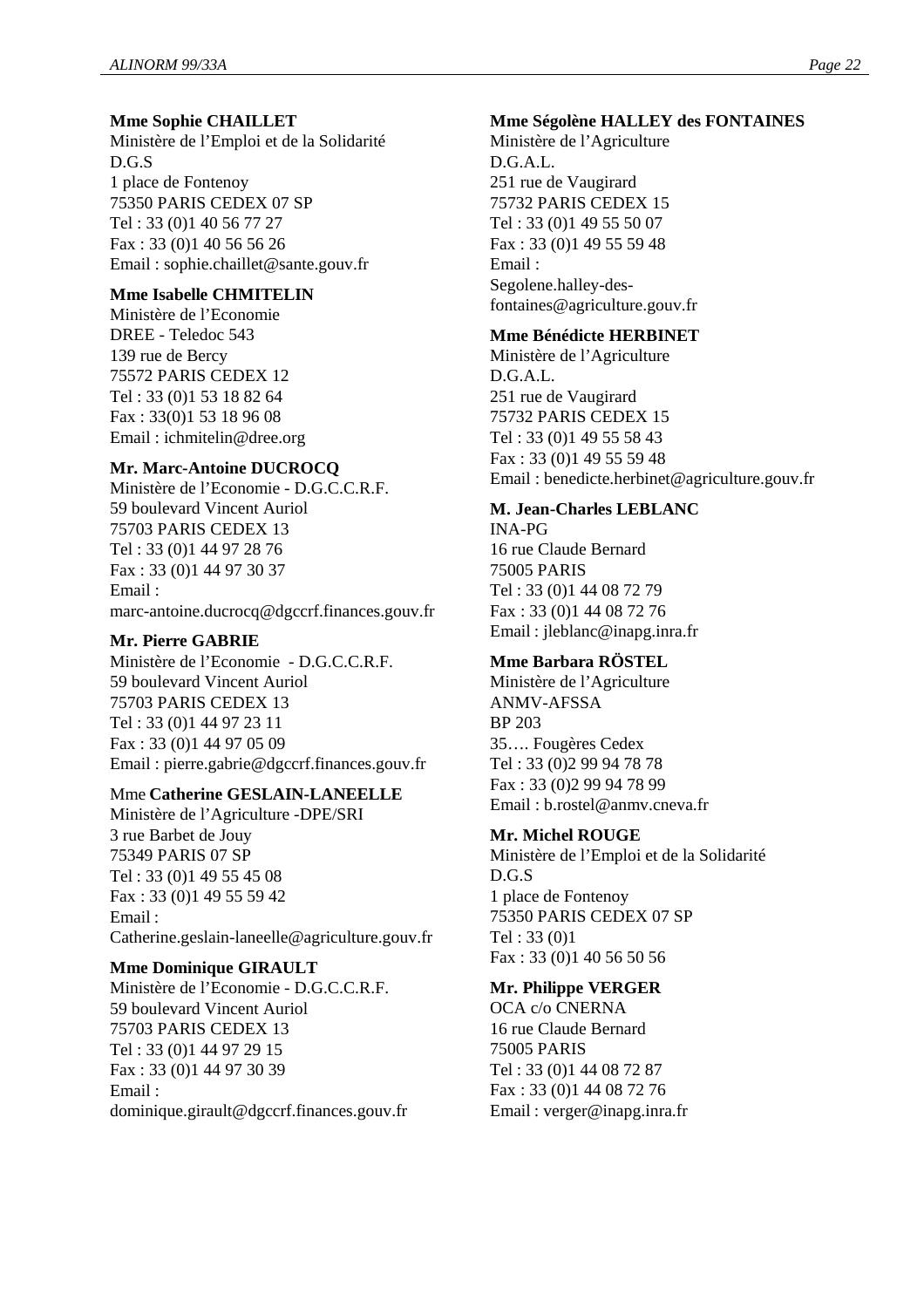#### **Mme Catherine VINCENT-RACE**

Ministère de l'Agriculture D.G.A.L 251 rue de Vaugirard 75732 PARIS CEDEX 15 Tel : 33 (0)1 49 55 84 94 Fax : 33 (0)1 49 55 56 80

#### **Mme Nicole ZYLBERMANN**

Ministère de l'Economie - D.G.C.C.R.F. 59 boulevard Vincent Auriol 75703 PARIS CEDEX 13 Tel : 33 (0)1 44 97 23 79 Fax : 33 (0)1 44 97 30 43 Email : Nicole.zylbermann@dgccrf.finances.gouv.fr

#### **Mr. Louis DE VAUTIBAULT**

*Stagiaire à la D.G.C.C.R.F. Les Besnardières* 49220 Champteusse/Baconne (France) Tel : 33 (0)2 41 95 12 31 Fax : 33(0)2 41 95 12 31 Email : ldevautibault@lemel.fr

#### **Mr. Jean-Pierre DOUSSIN**

Professeur Université de Nantes Faculté de Droit BP 81307 44313 NANTES Cedex 03 Tel : 33 (0)2 40 14 15 15 Fax : 33 (0)2 40 14 15 00 Email : doussin@aol.com

#### **Mr. François FALCONNET**

ALESIAL / CIPPM 44 rue d'Alésia 75682 PARIS Cedex 14 Tel : 33 (0)1 53 91 44 64 Fax : 33 (0)1 53 91 44 70 Email : ffalconnet@citppm.org

# **Mme Marie-Odile GAILING**

ANIA 155 boulevard Haussmann 75007 PARIS Tel : 33 (0)1 53 83 86 00 Fax : 33 (0)1 45 63 57 97

#### **Mr. Thierry GESLAIN**

Chef du Service Scientifique et Technique ANIA 155 boulevard Haussmann 75008 PARIS Tel : 33 (0)1 53 83 86 00 Fax : 33 (0)1 45 61 96 64 Email : wanadoo@ania.fr

#### **Mme Françoise GUILLON**

Vice-Président de l'UFCS 6 rue Béranger 75003 PARIS Tel : 33 (0)1 44 54 50 54 Fax : 33 (0)1 44 54 50 66 Email : ufcsnational@wanadoo.fr

# **Mme Christine GUITTARD**

**SYNPA** 41 bis boulevard de Latour Maubourg 75007 Paris Tel : 33 (0)1 55 23 13 64 Fax : 33 (0)1 55 23 13 65 Email : christine.guittard@monsanto.fr

# **Mr. Jean-Louis HUNAULT**

Secrétaire Général SIMV Syndicat de l'Industrie du Médicament Vétérinaire 109 boulevard Haussmann 75008 PARIS Tel : 33 (0)1 53 30 06 01 Fax : 33 (0)1 53 30 06 05 Email : simv.hunault@wanadoo.fr **Mr. Jean-Paul KERN**

# MARS/DOVEUROPE

Route de Saverne 67790 STEINBOURG Tel : 33 (0)3 88 71 76 00 Fax : 33 (0)3 88 71 18 30 Email : jean.paul.kern@eu.effem.com

#### **Mme Anne LEGENTIL**

Chargée de mission normalisation et industries alimentaires (UFCS) 6 rue Béranger 75003 PARIS Tel : 33 (0)1 44 54 50 54 Fax : 33 (0)1 44 54 50 66 Email : ufcsnational@wanadoo.fr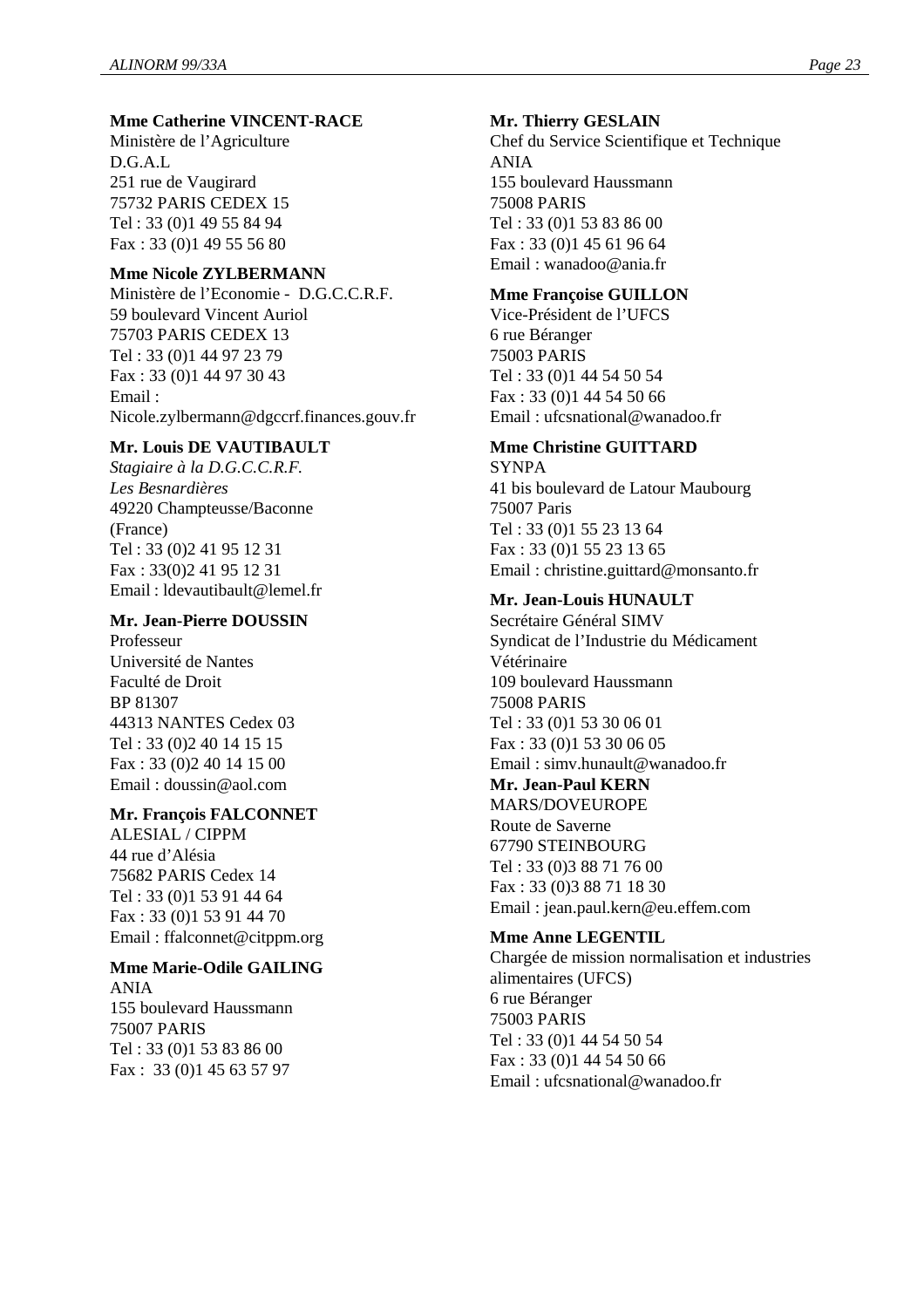#### **M. Jean-Claude LUMARET**

Responsable Division Technico-Légale ROQUETTE FRERES 62136 Lestrem Tel : 33 (0)3 21 63 36 00 Fax : 33 (0)3 21 63 38 50

# **Mme Christine NOIVILLE**

Chercheur CNRS 24 rue des Ecoles 75005 Paris Tel : 33 (0)1 43 26 11 60 Fax : 33 (0)1 46 33 12 52 Email : noiville@univ-paris1.fr

#### **Mme Nadine NORMAND** AFNOR

Tour Europe 92049 Paris la Défense Cedex Tel : 33 (0)1 42 91 58 24 Fax : 33 (0)1 42 91 56 56 Email : nadine.normand@afnor.fr

#### **Mr. Vincent PERROT**

Directeur Scientifique Consommation Logement et Cadre de Vie (CLCV) 13 rue Niepce 75014 PARIS Tel : 33 (0) 1 56 54 32 10 Fax : 33 (0) 1 43 20 72 02 Email : perrot@clev.org

#### **Mme Catherine VIGREUX**

Roquette-Frères 62136 LESTREM Tel : 33 (0)3 21 63 37 63 Fax : 33 (0)3 21 63 38 50

#### **GERMANY ALLEMAGNE ALEMANIA**

*Head of Delegation* **Dr. Wolf HÖLZEL** Ministerialdirigent Bundesministerium für Gesundheit Am Probsthof 78 A 53121 Bonn Tel : 49 228 9414100 Fax : 49 228 9414941 Email : wolf.hoelzel@bmg.bund400.de

#### **Dr. Jutta SCHAUB**

Oberregierungsrätin Bundesministerium für Ernährung Landwirtschaft und Forsten Rochusstr. 1 53123 Bonn Tel : 49 228 5293329 Fax : 49 228 5294404

#### **Mr. Jörg - Helge KROKE**

**Oberamtsrat** Bundesministerium für Wirtschaft und Technologie Villemombler Str. 76 53123 Bonn Tel : 49 228 6154221 Fax : 49 228 6152765

# **Mme Angelika MROHS**

Geschäftsführerin Bund für Lebensmittelrecht und Lebensmittelkunde e.V. Godesberger Allee 157 53175 Bonn Tel : 49 228 8199332 Fax : 49 228 373427 Email : amrohs@blt-online.de

#### **Prof. Dr. Dieter ECKERT**

Ministerialdirektor a. D. Birkenweg 15 53343 Wachtberg Tel : 49 228 341867 Fax : 49 228 341867

# **Dr. Detlef MÜLLER**

Principal Scientist Procter and Gamble European Service GmbH Industriestr. 30-34 65733 Eschborn Tel : 49 6196 894398 Fax : 49 6196 896648 Email : muller.d@pg.com

#### **Dr. Gerhard GREIF**

Lilly Deutschland, Abt. Elanco Director Business Affairs Teichweg 3 35396 GieBen Tel : 49 641 9533651 Fax : 49 641 9533660 Email : greif-gerhard@lilly.com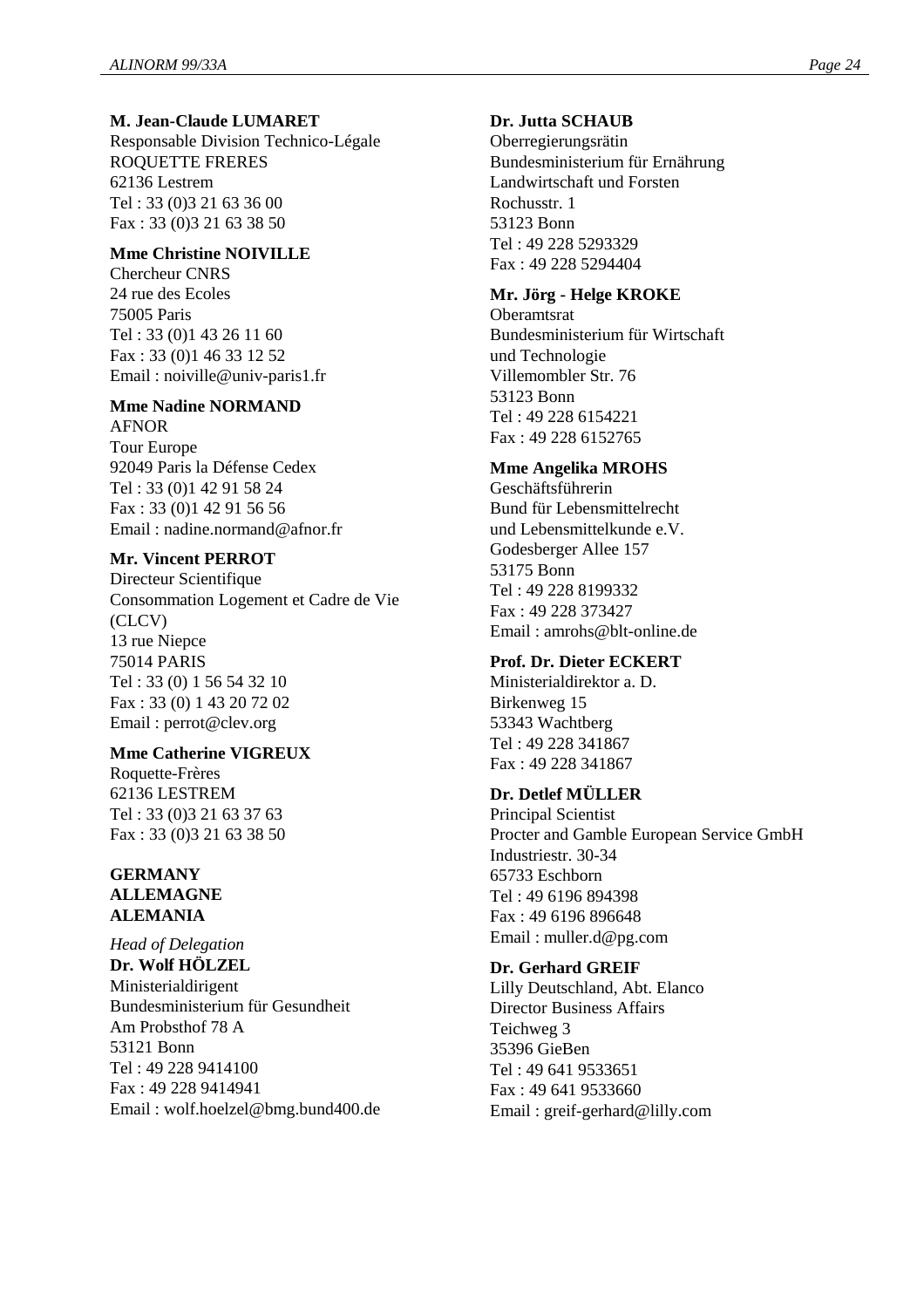# **Mr. Ortwin SCHULTE**

Oberregierungsrat Bundesministerium für Gesundheit Am Probsthof 78 A 53121 Bonn Tel : 49 228 9411824 Fax : 49 228 9414986

#### **Mr. Thomas KITZEMEIER**

Kerstand der deutschen Milchwirtschaft Mackenheimer Allee 137 59115 Bonn Tel : 49 228 982 4313 Fax : 49 228 982 4320

#### **GREECE / GRECE / GRECIA**

*Head of Delegation*

# **Mr. Dimitrios GERAKOPOULOS**

Ministry of Agriculture Directorate of Processing, Standardization and Quality Control of Agri-food Products 2 Acharnon Str. Athènes Tel : 01 5291328 Fax : 01 5238337

#### **HUNGARY HONGRIE HUNGRIA**

*Head of Delegation* **Prof. Dr. Péter A. BIACS** General Director Central Food Research Institute H- 1536, PO Box 393 Budapest Tel : 36 1 355 8991 Fax : 36 1 355 8928 Email : p.biacs@cfri.hu

#### **Dr. Maria VARADI**

Scientific Deputy Director Central Food Research Institute H- 1022, Herman Otto ut 15 Budapest Tel : 361 355 89 82 Fax : 361 355 89 91 Email : m.varadi@cfri.hu

# **INDIA**

#### **INDE**

*Head of Delegation* **Mr. S.M. ACHARYA** Joint Secretary Ministry of Commerce Udyog Bhavan New Delhi Tel : +91 (11) 301 34 60 Fax : +91 (11) 301 34 60 Email : sma@commerce.delhi.nic.in

#### **Mme Shoba KOSHY**

**Director** International Health Ministry of Health and Family Welfare Nirman Bhavan New Delhi Tel : +91 (11) 301 93 17 Fax : +91 (11) 301 93 17

# **Dr. Arun Kumar SHRIVASTAV**

Technical Officer (PFA) Directorate –General of Health Services Ministry of Health and Family Welfare Nirman Bhavan (Room N° 561-A) New Delhi Tel : +91 (11) 379 31 71 Fax : +91 (11) 301 22 90

#### **INDONESIA / INDONESIE**

*Head of Delegation* **Mr. Tatang SAPUTRA** Indonesian Embassy 47 rue Cortambert 75116 PARIS Tel : 33 (0)1 45 03 07 60 Fax : 33 (0)1 45 04 50 32

#### **IRELAND / IRLANDE / IRLANDA**

*Head of Delegation* **Mr. Richard HOWELL** Agricultural Inspector Department of Agriculture and Food, Agriculture House  $6^E$ Kildare St, Dublin 2 Tel : 353 1 607 2572 Fax : 353 1 661 6263 Email : rhowell@indigo.ie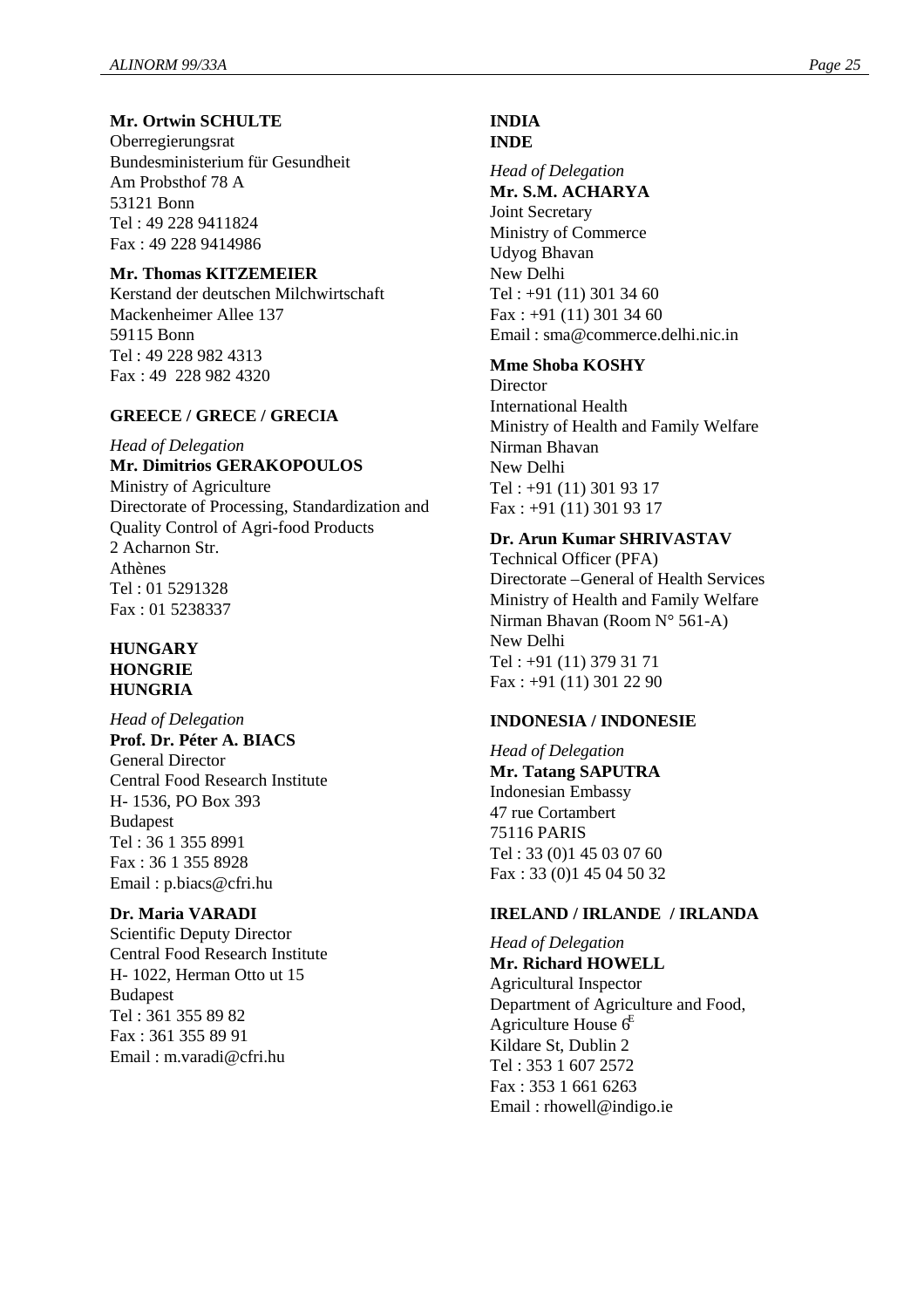#### **Mr. James EGAN**

Superintending Veterinary Inspector Department of Agriculture and Food Agriculture House 3W Kildare St, Dublin 2 Tel : 353 1 607 2456 Fax : 353 1 661 6263

#### **ITALY ITALIE**

#### **ITALIA**

*Head of Delegation* **Mme Brunella LO TURCO** Dirigente Ministero Politiche Agricole Via XX Settembre 20 00100 ROME Tel : 3906 48800273 Fax : 3906 48800273 Email : bloturco@ats.it

# **Dr. Ciro IMPAGNATIELLO**

Ministero per le Politiche Agricole Via XX Settembre 20 00187 ROME Tel : 3906 46655016 Fax : 3906 4880273

#### **JAPAN JAPON**

*Head of Delegation* **Shunsaku MINAMI** Senior Officer for Imported Food Inspection Food Sanitation Division Environmental Health Bureau Ministry of Health and Walfare 1-2-2 Chioda-Ku Tokyo Tel : 03 3595 2326 Fax : 03 3503 7965 Email : SM-DPV@mhw.go.jp

#### **Hiroshi UMEDA**

Section Chef, Veterinary Sanitation Division Environmental Health Bureau Ministry of Health and Walfare 1-2-2 Kasumigaseki, Chiyoda-Ku Tokyo Tel : 81 3 3503 1711 (ext. 2476) Fax : 81 3 3503 7964 Email : hu-sab@mhw.go.jp

#### **Akira KARASAWA**

Director for International Standardization Standards and Labelling Division Food and Marketing Bureau Ministry of Agriculture, Forestry and Fisheries Tel : 81 3 3501 3767 Fax : 81 3 3501 3774 Email : akira\_karaswa@nm.maff.go.jp

# **KOREA (REPUBLIC OF) COREE (REPUBLIQUE DE) COREA (REPUBLICA DE)**

*Head of Delegation* **Mr. LEE SANG-JIN** Deputy-Director Bilateral Cooperation Division Ministry of Agriculture and Forestry #1 Jung ang dong, Kwacheon-City Kyeonggi-do Seoul  $Tel \cdot 82.2.500.2656$ Fax : 82 2 503 0673 Email : sjlee@maf.go.kr

#### **Mme Mi-Young CHO**

Researcher Codex Office Korea Food and Drug Administration 5 Nokbun-Dong, Eunpyung-Ku Seoul, 122-704 Tel : 82 2 380 1558 Fax : 82 2 383 8321 Email : codexkorea@kfda.go.kr

#### **Dr. SEONG-GYUN SHIN**

Senior Researcher Korea Health Industry Development Institute 57-1 Noryangjin-Dong, Dongjak-Ku Seoul, 156-050 Tel : 82 2 2194 7312 Fax : 80 2 824 1767 Email : shingsg@khidi.or.kr

#### **Yangho LEE**

Permanent Delegation of Korea To the OECD 2-4 rue Louis David 75782 PARIS CEDEX 16 Tel : 01 44 05 00 50 Fax : 01 47 55 86 70 Email : leeyh@coom.com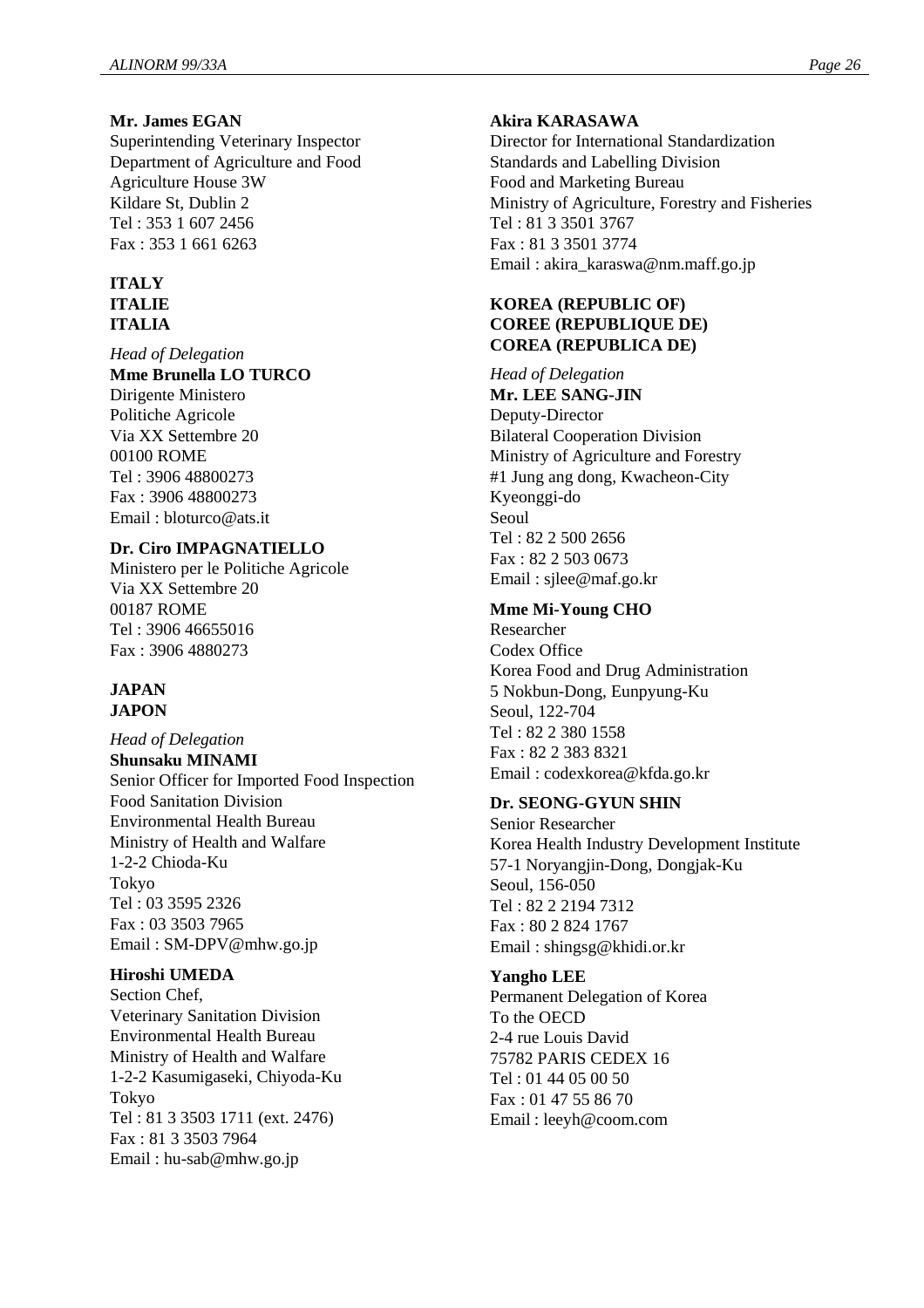#### **MALAYSIA MALAISIE MALASIA**

*Head of Delegation* **Dr. Abd. RAHIM MOHAMAD** Principal Assistant Director Food Quality Control Division Department of Public Health Ministry of Health Malaysia 4th Floor, Block E, Offices Complex Jalan Dungun, Damansara Heights 50490 Kuala Lumpur Tel : 603 255 5943 Fax : 603 253 7804 Email : amohamad@dph.gov.my

#### **Mme Mariam ABDUL LATIF**

Assistant Director Food Quality Control Division Department of Public Health Ministry of Health Malaysia 4th Floor, Block E, Offices Complex Jalan Dungun, Damansara Heights 50490 Kuala Lumpur Tel : 603 254 0088 Fax : 603 253 7804 Email : mal@dph.gov.my

#### **Mr. Mohd. JAAFFAR AHMAD**

Regional Manager PORIM Europe Brickendonbury Hertfordshire SG13 8NL (Royaume-Uni) Tel : 01 992 554347 Fax : 01 992 500564 Email : porimuk@porim.demon.uk

#### **MEXICO MEXIQUE**

#### **Mr. Marcial MORFIN**

Av. Puente de Tecamachacco #6, Col. Lomas de Tecamachacco CP 53950 Estado de Mexico Tel : 52 57 29 94 80 Fax : 52 57 29 94 84 Email : mmurfin@secofi.gob.mx

#### **MOROCCO MAROC MARRUECOS**

#### *Head of Delegation*

**Mr. Abdellatif DAHMANI** Chef du Service de la Réglementation et du Contentieux Division de la Répression des Fraudes Ministère de l'Agriculture, du Développement Rural et des Pêches Maritimes DPVCTRF - Station Dbagh Avenue Hassan II Rabat B.P. 4495 Tel : 212 7 698 642 Fax : 212 7 298 150

#### **Mr. Larbi EL HACHIMI**

Directeur du Laboratoire Officiel d'Analyses et de Recherches Chimiques Casablanca  $Tel \cdot 212$  2 33 50 53 Fax : 212 2 33 50 53

#### **Doubiari NAJIB**

Coca-Cola Export Maroc Directeur Technique Tel : 212 2 71 15 34

#### **NETHERLANDS / PAYS-BAS PAISES BAJOS**

*Head of Delegation* **Mr. Edwin F.F. HECKER** Ministry of Agriculture, Nature Management and Fisheries P.O. Box 20401 2500 EK The Hague Tel : 31 70 378 56 86 Fax : 31 70 378 61 41 Email : E.F.F.Hecker@vvm.agro.nl

#### **Mr. Willem DROPPERS**

Coordinator Veterinary Policy Ministry of Health, Welfare and Sport P.O. Box 20350 2500 EJ The Hague Tel : 31 70 340 6999 Fax : 31 70 340 5554 Email : wf.droppers@minvws.nl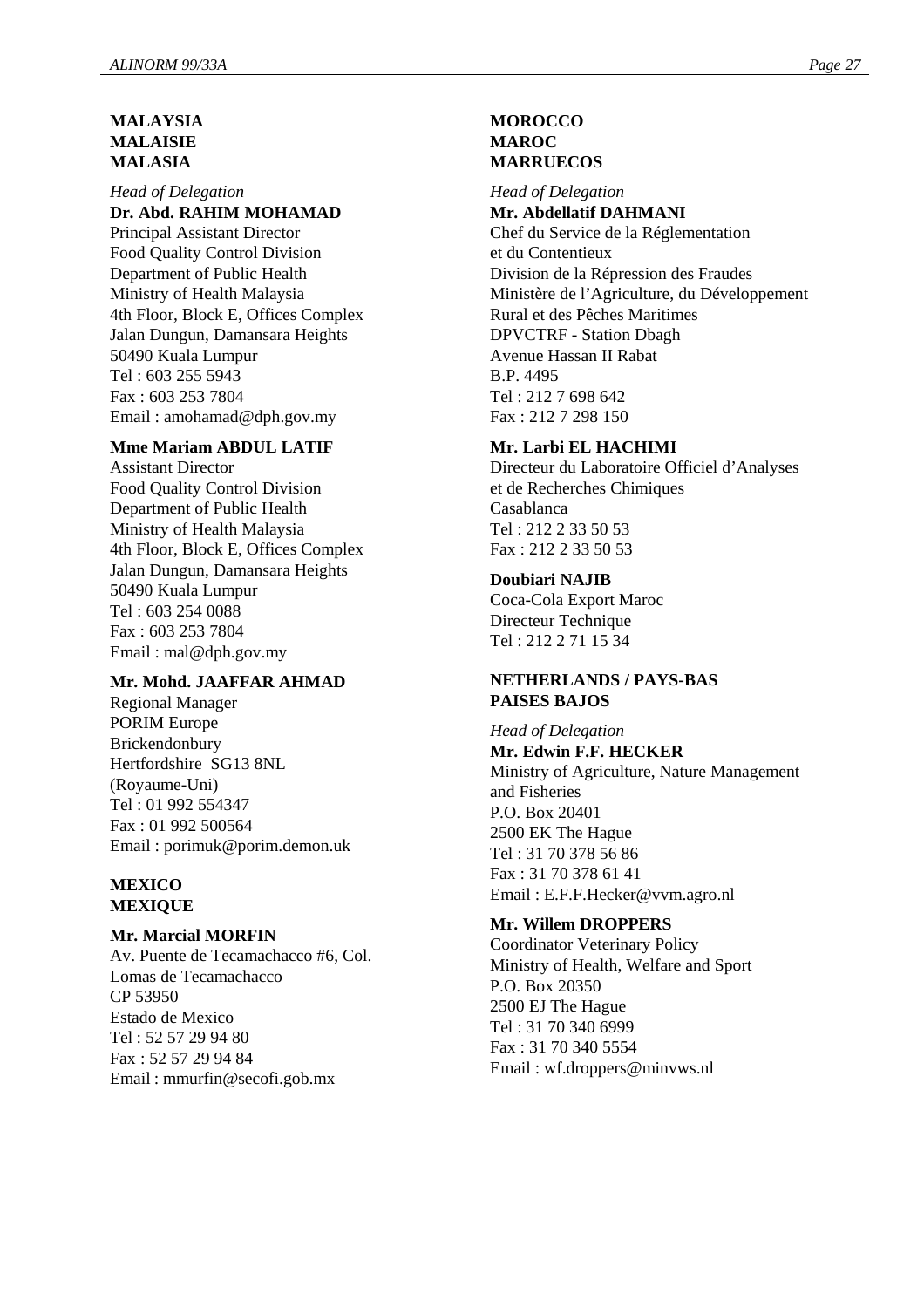#### **Mr. Jan DROOGH**

Dutch Food and Drink Industry (VAI) P.O. Box 93002 2509 BA The Hague Tel : 31 70 349 02 02 Fax : 31 70 349 02 94 Email : JAMDdroogh@vno-ncw.nl

#### **Mr. Otto KNOTTNERUS**

Central Product Board for Arable Products P.O. Box 29739 2502 LS The Hague Tel : 31 70 370 83 43 Fax : 31 70 370 84 44 Email : o.c.knottnerus@hpa.agro.nl

#### **NEW ZEALAND NOUVELLE ZELANDE NUEVA ZELANDIA**

#### *Head of Delegation*

**Mr. Sundararaman RAJASEKAR** Ministry of Agriculture and Forestry PO Box 2526 - Wellington Tel : 04 4744216 Fax : 04 4730118 Email : raj@maf.govt.nz

## **Dr. Steve HATHAWAY**

Programme Manager for Technical Development and Risk Analysis MAF Regulatory Authority (Meat and Seafood) PO Box 646 Gisborne Tel : 64 06 867 11 44 Fax : 64 06 686 52 07 Email : hathaways@maf.govt.nz

#### **Mme Celia MURPHY**

Consumers'Institute Private Bag 6996 Te Aro Wellington Tel : 64 4 384 7963 Fax : 64 4 385 8752 Email : celia@consumer.org.nz

#### **Dr. Joan WRIGHT**

Regulatory Policy Manager New Zealand Dairy Board P.O. Box 417 Wellington Tel : 64 4471 8553 Fax : 64 4471 8539 Email : wrightho@nzdb.co.nz

# **NORWAY NORVEGE NORUEGA**

*Head of Delegation* **Mr. John RACE** Special Adviser International Affairs Norwegian Food Control Authority P.O. Box 8187 Dep. 0034 Oslo Tel : 47 2224 6268 Fax : 47 2224 6699 Email : john.race@snt.dep.telemax.no

# **Mr. Gunnar JORDFALD**

Director General Norwegian Food Control Authority P.O. Box 8187 Dep. 0034 Oslo Tel : 47 22 24 66 50 Fax : 47 22 24 66 99 Email : gunnar.jordfald@snt.dep.telemax.no

#### **Mme Ragnhild KJELKEVIK**

Special Adviser Norwegian Food Control Authority P.O. Box 8187 Dep. 0034 Oslo Tel : 47 22 24 66 50 Fax : 47 22 24 66 99 Email : ragnhild.kjelkevik@snt.dep.telemax.no

#### **Mme Eva H. ELLINGSEN GRENDSTAD**

Assistant Director General Ministry of Agriculture P.O. Box 8007 Dep. 0030 Oslo Tel : 47 22 24 94 01 Fax : 47 22 24 95 59 Email : eva.grendstad@le.dep.no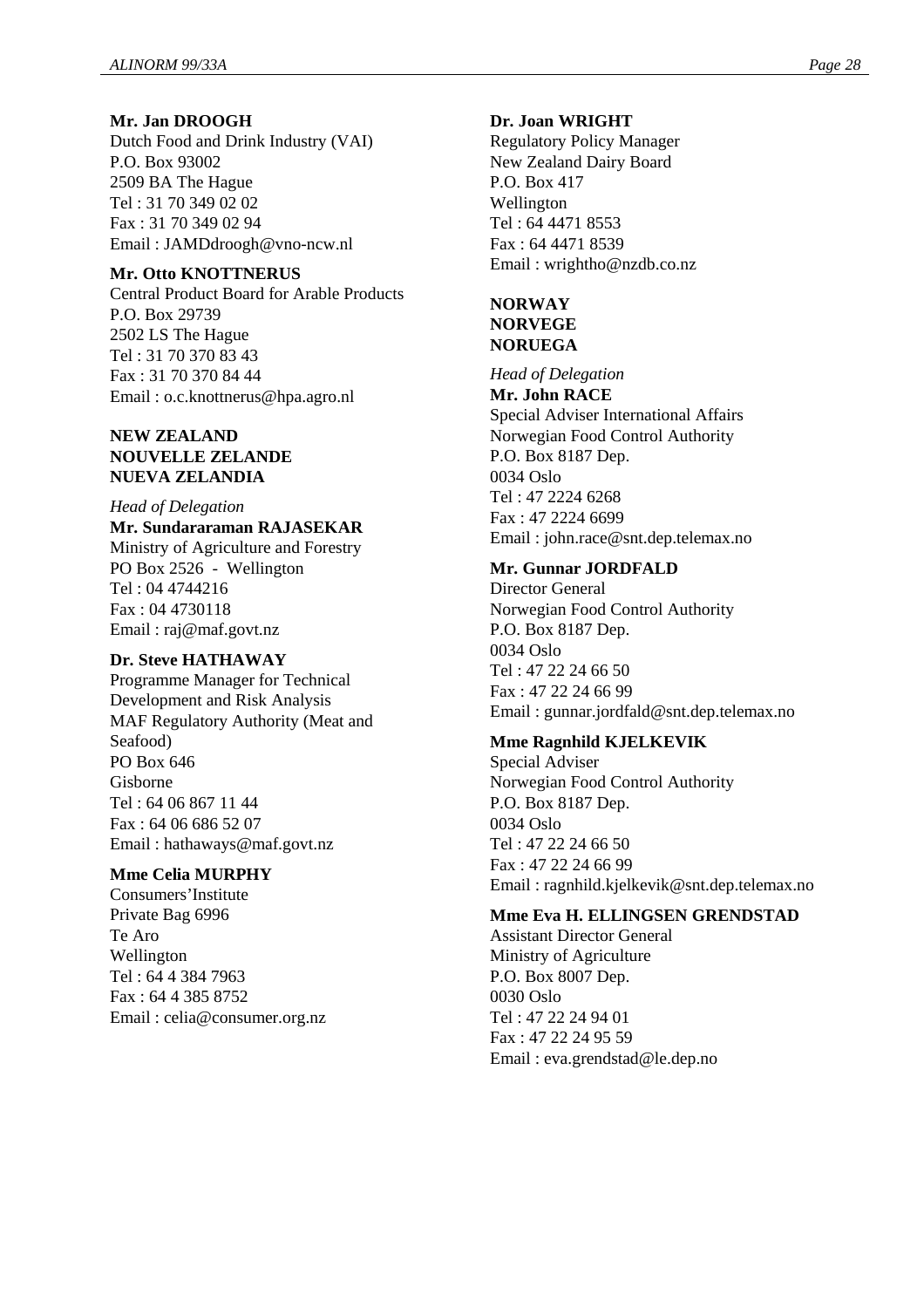# **PARAGUAY**

*Head of Delegation* Mr**. Juan Angel DELGADILLO** Ambassade du Paraguay 1 rue Saint-Dominique 75015 PARIS (France) Tel : 33 (0)1 42 22 85 05 Fax : 33 (0)1 42 22 8357

#### **Mr. Andrés OSORIO**

Ambassade du Paraguay 1 rue Saint-Dominique 75015 PARIS (France) Tel : 33 (0)1 42 22 85 05 Fax : 33 (0)1 42 22 83 57

#### **PHILIPPINES FILIPINAS**

*Head of Delegation* **Dr. Alicia LUSTRE Director** Food Development Center National Food Authority FTI Complex Taguig, Metro Manila Tel : 632 838 4715 Fax : 632 838 4697 Email : aolustre@mnl.sequel.net

#### **Mr. Alberto MARIA FE**

Philippine Mission to the United Nations 47 avenue Blanc 1202 Genève (Suisse) Tel : 4122 716 1934 Fax : 4122 731 8526 Email : maria-fe.alberto@itu.ch

#### **PORTUGAL**

*Head of Delegation* **Dr. Carlos Alberto ANDRADE FONTES** Assessor-Principal do Gabinete de Planeamento e Politica Agro-Alimentar Lisbonne Tel : 351 1 342 8499 Fax : 351 1 347 0350

# **Eng° Rui VIVEIROS**

Chefe de Divisao da Direcçao-General de Fiscalizaçao e Controlo da Qualidade Alimentar Av. Conde Valborn, 98 1050 Lisbonne Tel : 351 1 319 2911 Fax : 351 1 319 2919

# **ROMANIA ROUMANIE RUMANIA**

*Head of Delegation* **Mme Daniela Eugenia CUCU** Association Roumaine de Normalisation (ASRO) Institut de Recherche Alimentaire Bd. Mendeleey n° 2 70427 Bucarest Tel : 401 230 50 90 Fax : 401 230 03 11 Email : tac@dut.ro

#### **Mme Elena IONESCU**

Association Roumaine de Normalisation (ASRO) Institut de Recherche pour les légumes et les fruits Bucarest  $Tel \cdot 4016823440$ Fax : 401 336 39 85

#### **SLOVAKIA SLOVAQUIE ESLOVAQUIA**

*Head of Delegation* **Mr. Milan KOVAC** Director of the Food Research Institute Priemyselna 4, P.O. Box 25 824 75 Bratislava 26 Tel : 421 7 555 74622 Fax : 421 7 555 71417 Email : milan.kovac@vup.sk

#### **Mme Katarina CHUDIKOVA**

Département de la Protection de Santé des habitants Ministère de la Santé Publique 2 rue Limbova 837 52 Bratislava Tel : 421 7 54788215 Fax : 421 7 54776142 Email : katarina.chudikova@health.gov.sk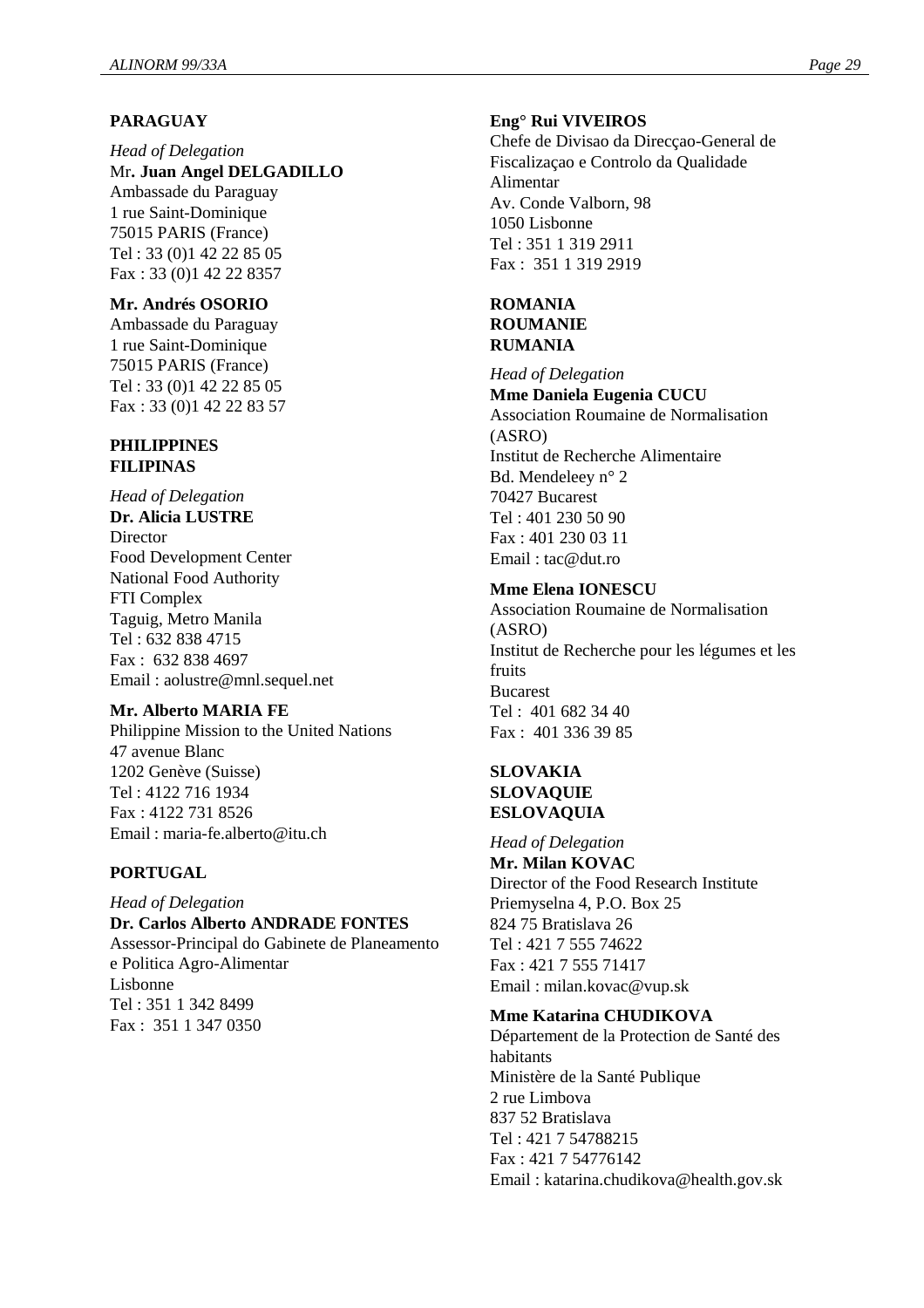# **SOUTH AFRICA AFRIQUE DU SUD SUDAFRICA**

*Head of Delegation* **Dr. Theo VAN DE VENTER** Director : Food Control Department of Health Private Bag X828 0001 Pretoria Tel : 27-12-3120185 Fax : 27-12-3264374 Email : ventert@hltrsa.pwv.gov.za

#### **Mr. N. TSELENTIS**

Executive Director Grocery Manufacturers' Association of SA PO Box 34 2125 Randburg Tel : 27-11-8863008 Fax : 27-11-8865375 Email : groc@global.co.za

#### **Dr. Gideon BRÜCKNER**

Director Food Safety and Veterinary Public Health National Department of Agriculture Private Bag X138 0001 Pretoria Tel : 27 12 319 7679 Fax : 27 12 329 7218 Email : dvph@nda.agric.za

#### **SPAIN ESPAGNE ESPANA**

*Head of Delegation*

#### **D. Juan Carlos CALVO HUERTA**

Jefe de Servicio de la Secretaria de la Comision Interministerial para la Ordenacion Alimentaria Direccion General de Salud Publica Ministerio de Sanidad y Consumo Tel : 34 915 96 14 40 Fax : 34 915 96 44 09 Email : fmittelbrunn@msc.es

#### **Da Begona NIETO GILARTE**

Subdirectora General de Planificacion Alimentaria Direccion General de Alimentacion Ministerio de Agricultura, Pesca y Alimentacion Paseo Infanta Isabel, 1 28071 – Madrid Tel : 34 91 347 51 20 Fax : 34 91 347 57 28 Email : bnieto@mapya.es

#### **SWAZILAND SWAZILANDIA**

*Head of Delegation* **Mr. Richard MAMBA** Ministry of Health and Social Welfare P.O. Box 5 Mbabane Tel : 268 42431 / 3 Fax : 268 42092 ou 44296

# **SWEDEN SUEDE SUECIA**

#### *Head of Delegation* **Dr. Stuart SLORACH**

Deputy Director-General National Food Administration Box 622 S-75126 Uppsala Tel : 46 18 17 55 94 Fax : 46 18 10 58 48 Email · stuart.slorach@sly.se

# **Mme Eva LÖNBERG**

Codex Coordinator National Food Administration Box 622 S-75126 Uppsala Tel : 46 18 17 55 00 Fax : 46 18 10 58 48 Email : eva.lonberg@slv.se

#### **Mme Asa BREDING**

Head of Legal Division National Food Administration Box 622 S-75126 Uppsala Tel : 46 18 17 55 00 Fax : 46 18 10 58 48 Email : asa.breding@slv.se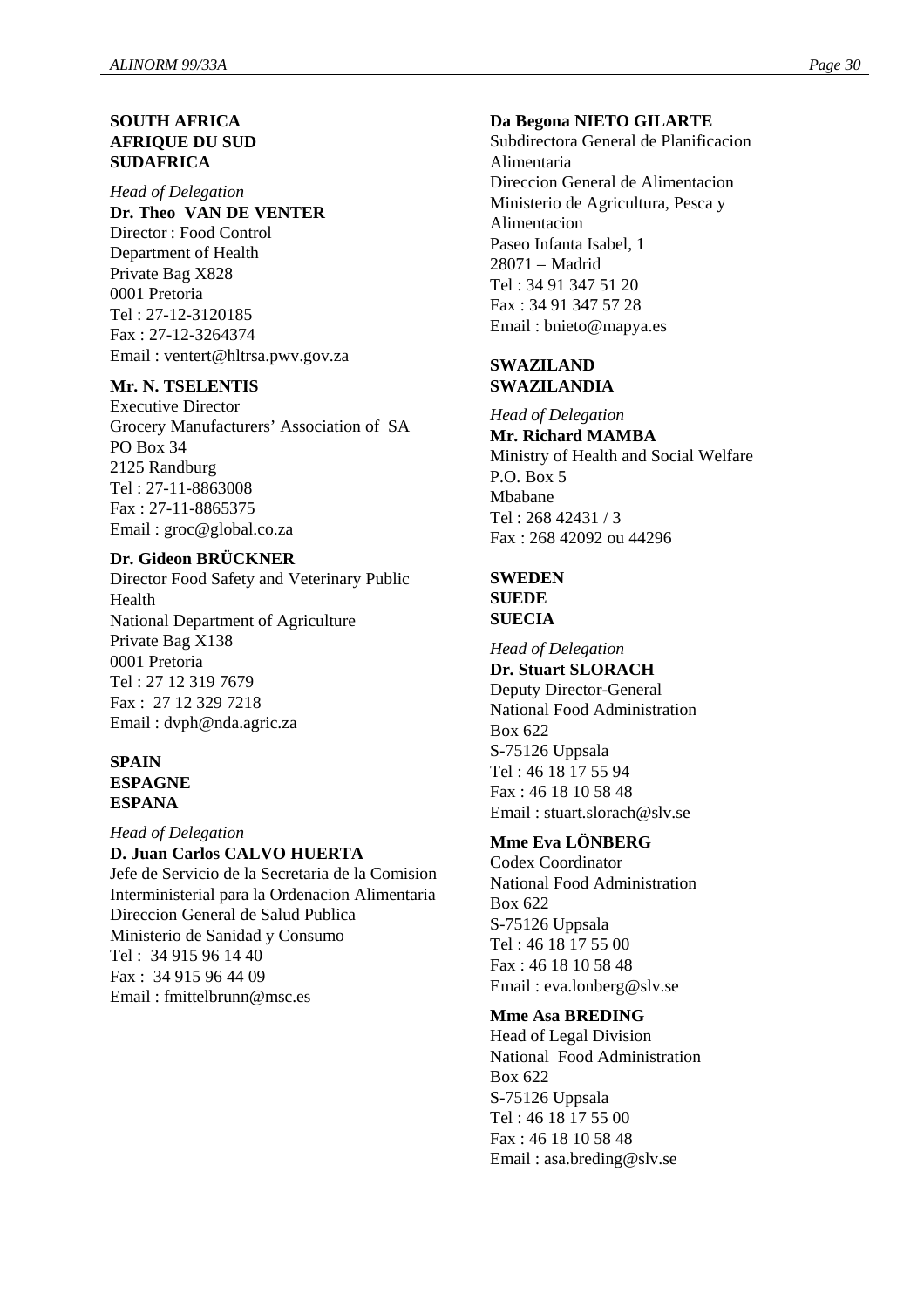# **Mme Kerstin JANSSON**

Head of Section Ministry of Agriculture SE-10333 Stockholm Tel : 46 84 05 11 68 Fax : 46 84 05 49 70 Email : kerstin.jansson@agriculture.ministry.se

#### **Mr. Daniel SAMUELSON**

Deputy Director Ministry of Agriculture S- 10333 Stockholm Tel : 46 8 4051107 Fax : 46 8 206 496 Email : daniel.samuelson@agriculture.ministry.se

# **SWITZERLAND SUISSE**

**SUIZA**

*Head of Delegation* **Mme Eva ZBINDEN** Service Normes Internationales Office Fédéral de la Santé Publique Schwarzenburgstr. 165 3003 Berne Tel : 41 31 322 95 72 Fax : 41 31 322 95 74 Email : eva.zbinden@bag.admin.ch

#### **Mme Irina DU BOIS**

Nestec SA 1800 Vevey Tel : 41 21 924 22 61 Fax : 41 21 924 45 47 Email : irina.dubois@nestle.com

#### **Mr. Jörg v. MANGER-KOENIG**

Head of Regulatory Affairs F. Hoffmann-La Roche AG 4070 Basel Tel : 41 61 688 83 00 Fax : 41 61 688 16 35 Email : Joerg.von\_manger-koenig@roche.com

#### **Dr. Hervé NORDMANN**

Director Scientific and Regulatory Affairs NutraSweet AG 1143 Apples Tel : 41 21 800 37 63 Fax : 41 21 800 40 87 Email : h.h.nordmann@monsanto.com

#### **THAILAND THAILANDE TAILANDIA**

*Head of Delegation* **Mle Metanee SUKONTARUG** Director. Office of the National Codex Alimentarius Committee Thai Industrial Standards Institute Ministry of Industry Rama VI Street, Ratchathewi Bangkok 10400 Tel : 662 202 3440 Fax : 662 248 7987 Email : metanee@tisi.go.th

#### **Mme Pearmporn BOONSWANG**

Standards Officer 8 Thai Industrial Standards Institute Ministry of Industry Rama VI Street, Ratchathewi Bangkok 10400 Tel : 662 202 3442 Fax : 662 248 9876 Email : pearmporn@tisi.go.th

#### **Mr. Anut VISETROJANA**

Policy and Planning Analyst Office of Agricultural Standards and Inspections Ministry of Agriculture and Cooperatives Rajadamnoen Ave Bangkok 10200 Tel : 662 940 6661 Fax : 662 940 7339

#### **Dr. Narumit HINSHIRANAN**

Ministre-Conseiller Ambassade Royale de Thaïlande 8 rue Greuze 75116 PARIS (France) Tel : 33 (0)1 56 26 50 50 Fax : 33 (0)1 56 26 04 46 Email : thaipar@micronet.fr

#### **Mme Charuayporn TANTIPIPATPONG** President

Thai Food Processors'Association 9<sup>th</sup> Fl. Ocean Toner II Building Rachadapisek Rd. Klong Toey, Bangkok Tel : 662 2612995 - 6 Fax : 662 2612997 Email : thaifoods@thaifoods.org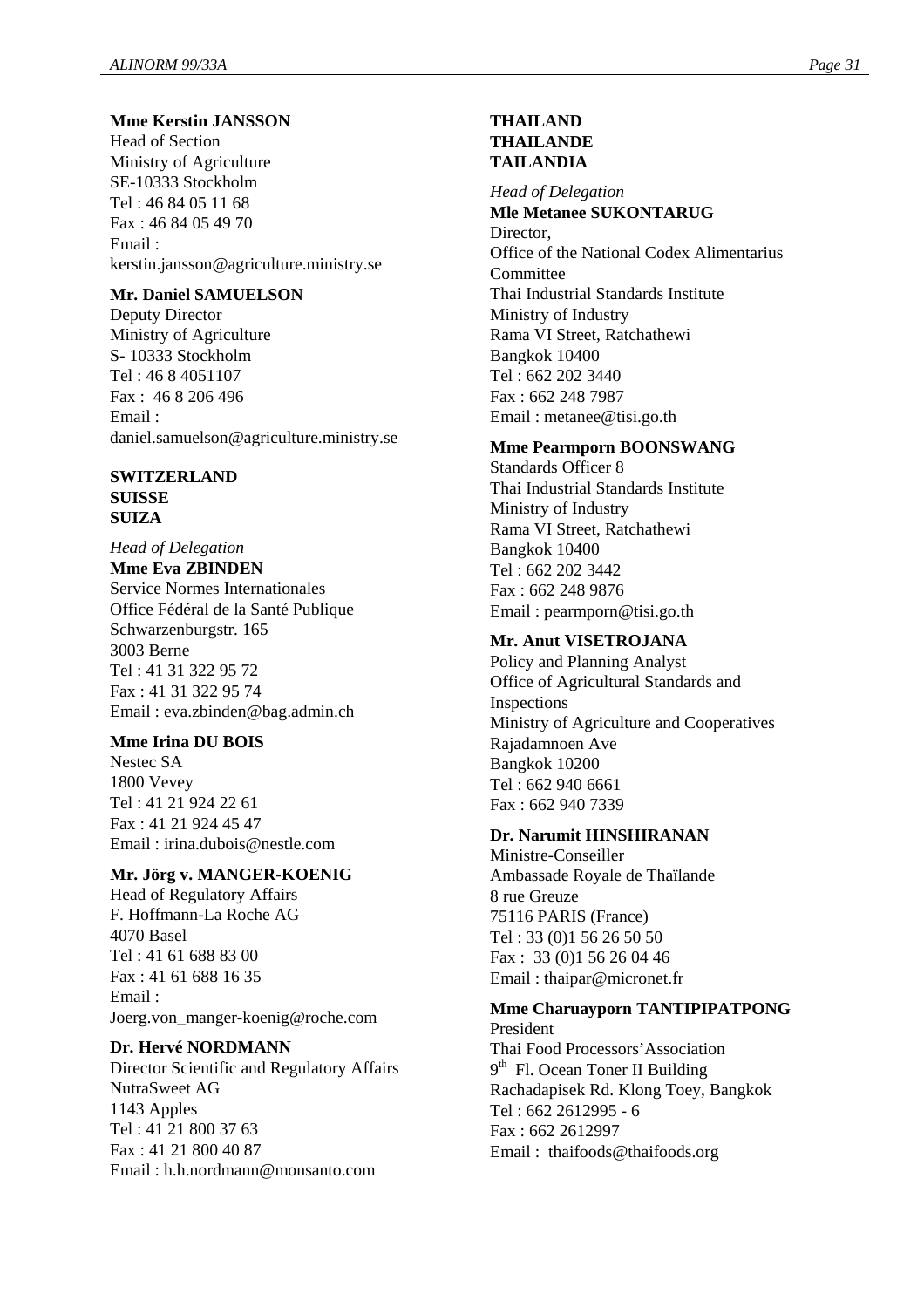#### **TUNISIA / TUNISIE / TUNEZ**

*Head of Delegation*

**Mr. Bouali SAAIDIA**

Directeur Général Centre Technique de l'Agro-alimentaire 16 rue El Aacha 1082 Cité Mahrajène - Tunis Tel : 840 825 Fax : 849 654 Email : CTAA@email.ati.tn

#### **Mr. Mohamed Nejib JEMAL**

Sous-Directeur Ministère de l'Industrie Direction Générale de l'Agro-alimentaire Mont Plaisir Tunis Tel : 2161 287459 Fax : 2161 789159

#### **UNITED KINGDOM ROYAUME-UNI REINO UNIDO**

*Head of Delegation*

**Mr. Grant MEEKINGS**

Food Labelling and Standards Division Joint Food Safety and Standards Group Ministry of Agriculture Fisheries and Food Room 322, Ergon House c/o Nobel House 17 Smith Square London, SW1P 3JR Tel : 44 171 238 62 78 Fax : 44 171 238 67 63 Email : g.meekings@fssg.maff.gov.uk

#### **Dr. Dorian KENNEDY**

Food Labelling and Standards Division Branch C Joint Food Safety and Standards Group Ministry of Agriculture Fisheries and Food Room 316, Ergon House c/o Nobel House 17 Smith Square London, SW1P 3JR Tel : 44 171 238 55 74 Fax : 44 171 238 67 63 / 57 82 Email : d.kennedy@fssg.maff.gov.uk

#### **Dr. Christopher FISHER**

Food Contaminants Division Branch C Joint Food Safety and Standards Group Ministry of Agriculture, Fisheries and Food Room 308, Ergon House c/o Nobel House 17 Smith Square London, SW1P 3JR Tel : 44 171 238 6196 Fax : 44 171 238 5337 Email : c.fisher@fsci.maff.gov.uk

#### **Dr. Roger SKINNER**

Food Safety Policy Division Joint Food Safety and Standards Group Department of Health Skipton House 80 London Road London, SE1 6LH Tel : 44 171 972 5361 Fax : 44 171 972 5141 Email : rskinner@doh.gov.uk

#### **UNITED STATES OF AMERICA ETATS UNIS D'AMERIQUE ESTADOS UNIDOS DE AMERICA**

*Head of Delegation* **Mr. Tom BILLY** Administrator Food Safety and Inspection Service U.S. Department of Agriculture 1400 Independance Avenue, SW Room 331E-JLW Building Washington, DC 20250 Tel : 1 202 720 7025 Fax : 1 202 205 0158 Email : tom.billy@usda.gov

#### **Dr. F. Edward SCARBROUGH**

U.S. Manager of Codex/U.S. Codex Office Office of the Administrator U.S. Department of Agriculture 1400 Independance Avenue, SW Room 4861 - South Building Washington, DC 20250 Tel : 1 202 720 2057 Fax : 1 202 720 3157 Email : ed.scarbrough@usda.gov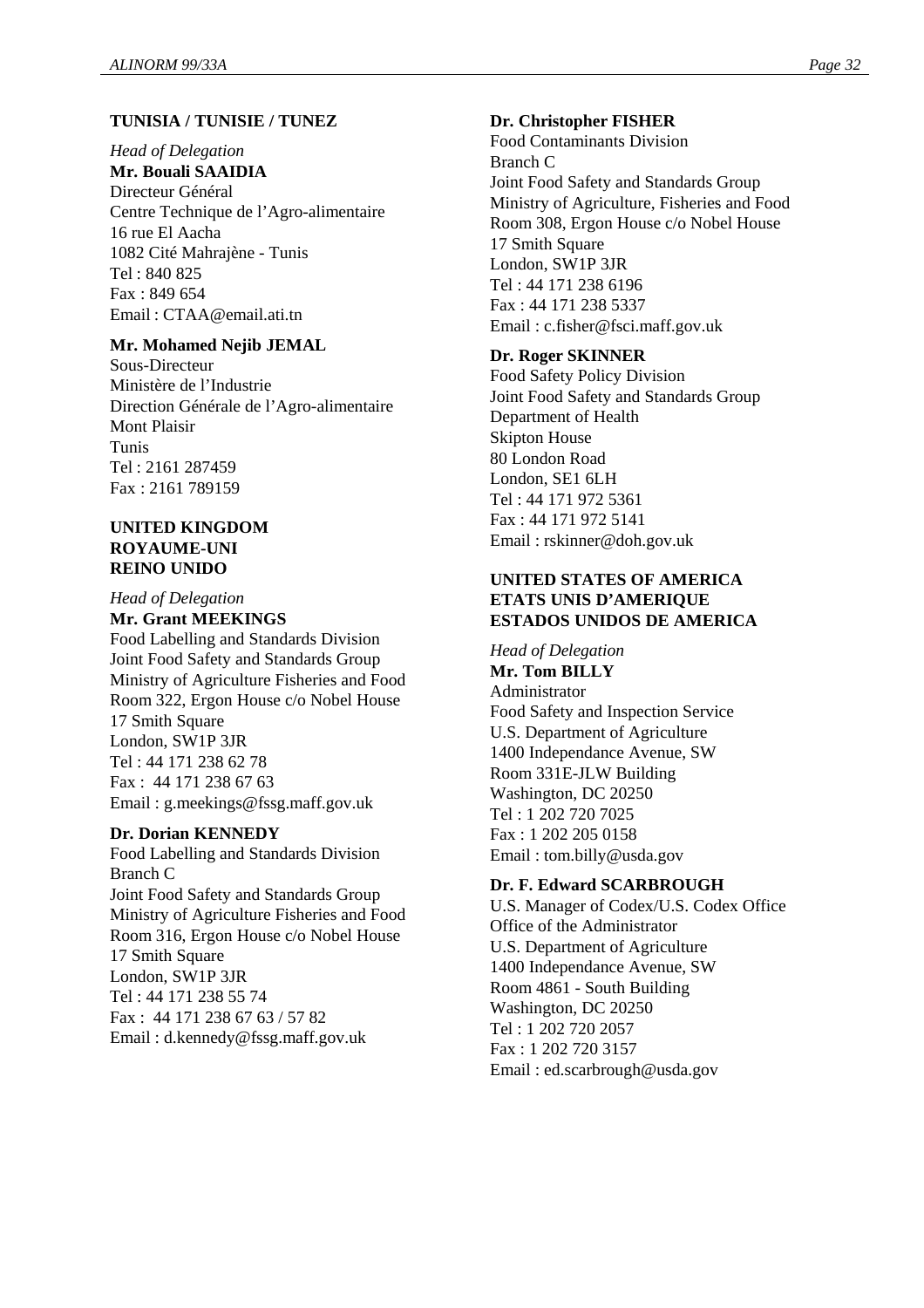# **Dr. I. Kaye WACHSMUTH**

Deputy Administrator Office of Public Health and Science Food Safety and Inspection Service U.S. Department of Agriculture Room 341E-JLW Building 1400 Independance Avenue, SW Washington, DC 20250 Tel : 1 202 720 2644 Fax : 1 202 690 2980 Email : kaye.wachsmuth@usda.gov

#### **Mr. Patrick CLERKIN**

Associate U.S. Manager for Codex Room 4861S 14<sup>th</sup> Street and Independance Ave, SW Washington, DC20250 Tel : 1 202 205 7760 Fax : 1 202 720 3157 Email : patrick.clerkin@usda.gov

#### **Mr. Lloyd HARBERT**

Director Office of Food Safety and Technical Services Foreign Agricultural Service U.S. Department of Agricutlure Room 5547 South Building 1400 Independance Avenue, SW Washington, DC 20250 Tel : 1 202 720 1301 Fax : 1 202 690 0677 Email : harbert@fas.usda.gov

#### **Mr. Francis I. VACCA**

Agricultural Attaché U.S. Mission to the U.N. Agencies in Rome Via Sardegna, 49 Rome (Italie) Tel : 39 06 4674 3507 Fax : 39 06 4788 7047 Email : vaccaf@fas.usda.gov

#### **Dr. Catherine CARNEVALE**

**Director** Office of Constituent Operations Center for Food Safety and Applied Nutrition Food and Drug Administration 200 C Street, SW (HFS-550) Room 5807, Building FB-8 Washington, DC 20204 Tel : 1 202 205 5032 Fax : 1 202 205 0165 Email : ccarneva@bangate.fda.gov

#### **Dr. Michael WEHR**

Assistant to the Director Office of Constituent Operations Center for Food Safety and Applied Nutrition Food and Drug Administration 200 C Street, SW (HFS-550) Room 5816 Washington, DC 20204 Tel : 1 202 260 2786 Fax : 1 202 205 0165 Email : mwehr@bangate.fda.gov

# **Mme Maritza COLON-PULLANO**

Director International Regulatory Issues Staff Food and Drug Administration 5600 Fishers Lane, Room 14-90 Rockville, MD 20857 Tel : 1 301 827 4553 Fax : 1 301 827 1451 Email : mpullano@ora.fda.gov

#### **Mr. Marc BAAS**

**Director** Office of Agricultural and Textile Trade Department of State EB/TPP/ATT Room 3526 Washington, D 20520 Tel : 1 202 647 3090 Fax : 1 202 647 2302 Email : baasma@state.gov

#### **Mr. Richard WHITE**

Office of Prevention Pesticides and Toxic **Substances** U.S. Environmental Protection Agency 401 M Street, SW (7101) Washington, DC 20460 Tel : 1 202 260 3046 Fax : 1 202 260 1847 Email : white.rd@epa.gov

#### **Mme Marsha A. ECHOLS**

Washington Counsel National Association for the Specialty Food Trade, Inc. 3286 M Street, N.W. Washington, DC 20007-3624 Tel : 1 202 625 1451 Fax : 1 202 625 9126 Email : me@maechols.com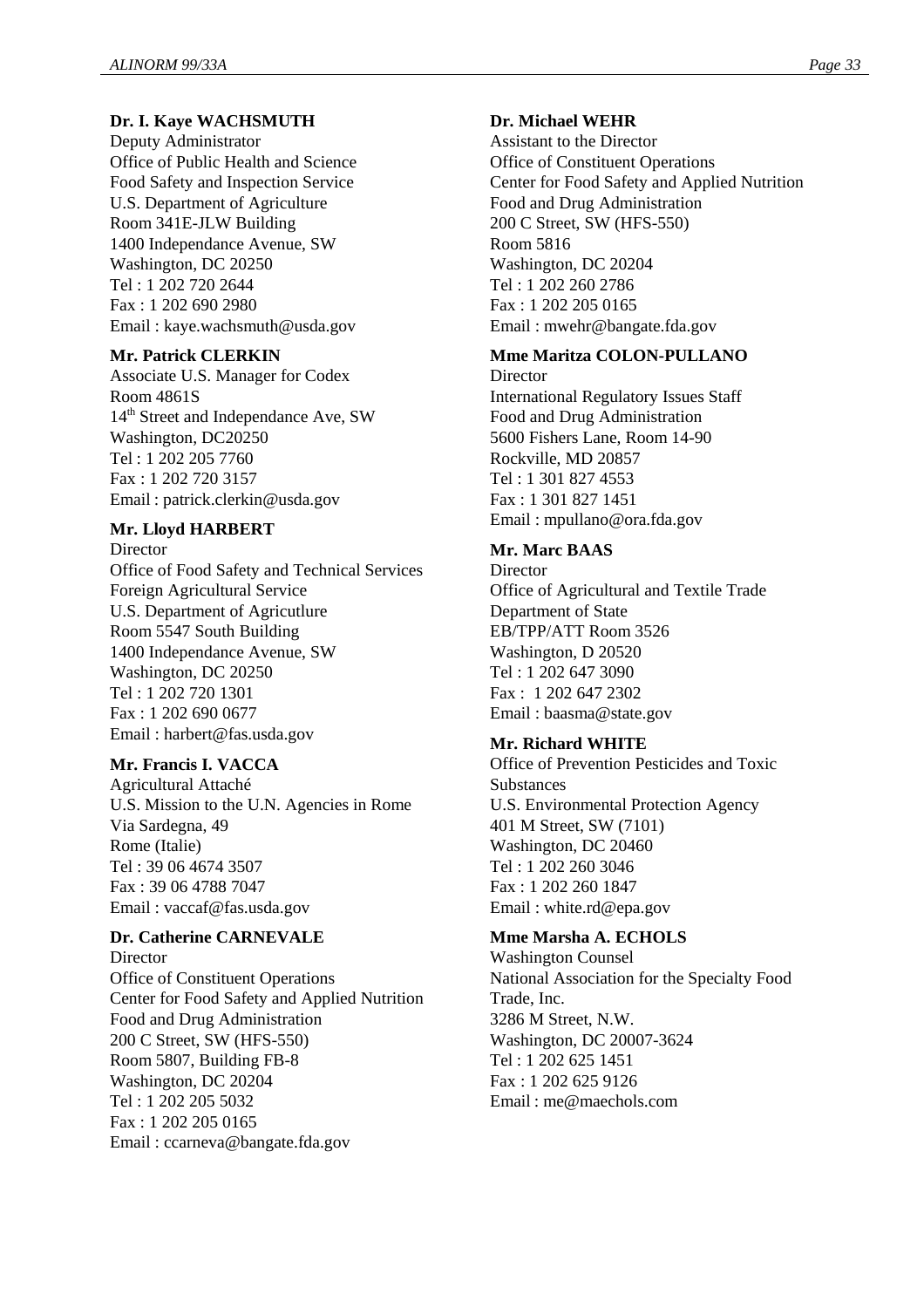#### **Mr David PRIESTER**

International Standards Coordinator AMS, Fruit and Vegetable Programs Fresh Products Branch P.O. Box 96456, Room 2049 – South Washington, DC 20090-6456 Tel : 1 202 720 2184 Fax : 1 202 720 8871 Email : david.priester@usda.gov

#### **Dr. Allen MATTHYS**

Vice President National Food Processors Association Suite 300 1350 I Street NW Washington, DC 20005 Tel : 1 202 639 5960 Fax : 1 202 639 5943 Email : amatthy@nfpa-food.org

#### **Mr. C.W. McMILLAN**

C.W. McMillan Company P.O. Box10009 Alexandria, VA 22310 Tel : 1 703 960 1982 Fax : 1 703 960 4976 Email : cwmco@aol.com

#### **Mr. Johnnie NICHOLS**

Director of Technical Services National Milk Producers Federation 2101 Wilson Boulevard, Suite 400 Arlington, VA 22201 Tel : 1 703 243 6111 Fax : 1 703 841 9328 Email : jnichols@nmpf.org

#### **Mme Julia C. HOWELL**

Director, Regulatory Submissions The Coca-Cola Company One Coca-Cola Plaza P.O. Box Drawer 1734 Atlanta, GA 30301 Tel : 1 404 676 4224 Fax : 1 404 676 7166 Email : jhowell@na.ko.com

#### **Mme Cathy BADAMI**

Director, Government Relations Council for Responsible Nutrition 1875 Eye Street, N.W., Suite 400 Washington, D.C. 20006-5409 Tel : 1 202 872 1488 Fax : 1 202 872 9594 Email : cbadami@crnusa.org

#### **Mr. Niel RITCHIE**

Institute for Agriculture and Trade Policy 2105 Ist Avenue South Minneapolis MN 55404 Tel : 1 612 870 3405 Fax : 1 612 870 4846 Email : nritchie@iatp.org

#### **Dr. Stephen SUNDLOF**

Director, Center for Veterinary Medicine US Food and Drug Administration 7500 Standish Place Rockville, MD 20855 Tel : 1 301 594 1740 Fax : 1 301 594 1830 Email : ssundlof@bangate.fda.gov

#### **URUGUAY**

*Head of Delegation* **Mme Cristina VAZ** MGAP Constituyente 1476 Montevideo Tel : 5982 4026358 Fax : 5982 4026331 Email : mgapuai@adinet.com uy

# **OBSERVER COUNTRIES**

#### **UKRAINE**

#### **Prof. Mykola PRODANCHUC, MD, Ph.D.**

Director of Institute of Ecohygiene and Toxicology Heroiv Oborony St.6 KYIN 252022 (UKRAINE) Tel : 380 44 250 72 00 Fax : 380 44 251 96 45 Email : pmg@medved.kiev.ua

#### **INTERNATIONAL GOVERNMENTAL ORGANIZATIONS**

#### **EFTA (European Free Trade Association)**

#### **Mme Berit WILSHER**

**Director** European Free Trade Association 74 rue de Treves B-1040 Bruxelles (Belgique) Tel : 32 2 286 17 38 Fax : 32 2 286 17 50 Email : berit.wilsher@seerbru.efta.be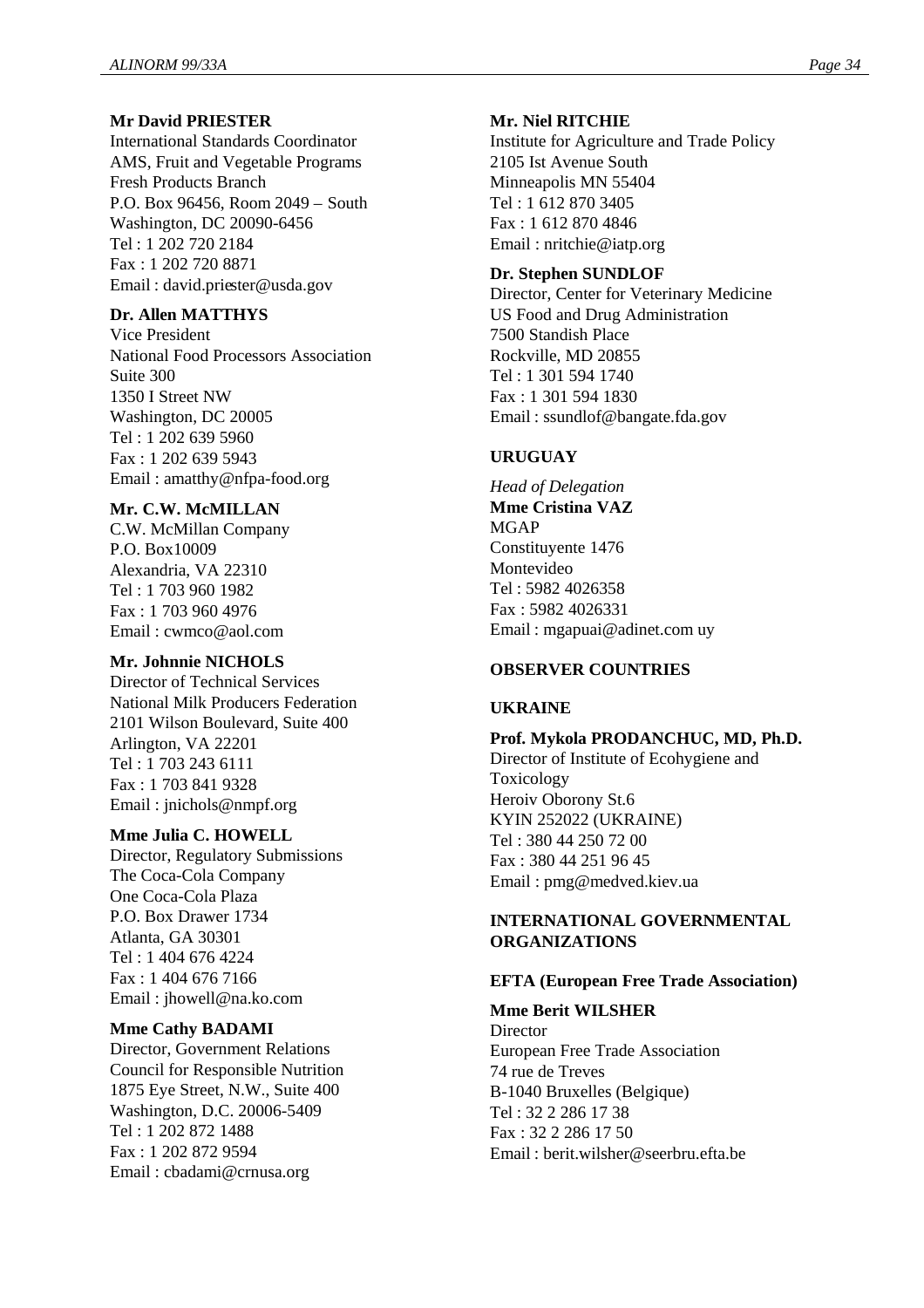# **IIF – IIR (Institut International du Froid – International Institute of Refrigeration)**

#### **Mr. Félix DEPLEDT**

177 Boulevard Malesherbes 75017 Paris (France) Tel : 33 (0)1 42 27 32 35 Fax : 33 (0)1 47 63 17 98 Email : iifiir@ibm.net

#### **O.I.E (Office International des Epizooties)**

#### **Dr. Patrick BONJOUR**

Chargé de mission Office International des Epizooties 12 rue de Prony 75017 Paris (France) Tel : 33 (0)1 44 15 18 88 Fax : 33 (0)1 42 67 09 87 Email : p.bonjour@oie.int

#### **O.I.V. (Office International de la Vigne et du Vin)**

#### **Mr. Yann JUBAN**

Administrateur de l'Unité « Droit, Réglementation et Organisations Internationales » 18 rue d'Aguesseau 75008 Paris (France) Tel : 33 (0)1 44 94 80 95 Fax : 33(0)1 42 66 90 63 Email : yjuban@oiv.org

#### **EUROPEAN COMMUNITY COMMUNAUTE EUROPEENNE COMUNIDAD EUROPEA**

#### **Mme Marie-Ange BALBINOT**

Administrator - EC Codex Coordinator European Commission Directorate General III : Industry 200 rue de la Loi B-1049 Bruxelles (Belgique) Tel : 32 2 295 07 63 Fax : 32 2 295 17 35 Email : marie-ange.balbinot@dg3.cec.be

### **Mr. Henri BELVEZE**

Head of Unit International Relations Principal Administrator European Commission Directorat General XXIV : Consumer Policy and Consumer Health Protection 200 rue de la Loi B-1049 Bruxelles (Belgique) Tel : 32 2 296 28 12 Fax : 32 2 299 62 97 Email : henri.belveze@dg24.cec.be

#### **Mr. Marco CASTELLINA**

Principal Administrator European Commission Directorate General - Agriculture 200 rue de la Loi B - 1049 Bruxelles (Belgique) Tel : 32 2 295 81 82 Fax : 32 2 295 31 44 Email : marco.castellina@dg6.cec.be

#### **Mr Daniele FRANZONE**

Administrateur Principal Commission Europeenne 200 rue de la Loi DG XI – BU5 2/25 1049 Bruxelles (Belgique) Tel : 32 2 295 04 76 Fax : 32 2 296 62 33 Email : danielefranzone@dg11.cec.be

#### **Mr. Léo HAGEDOORN**

Administrator European Commission Directorate General III : Industry 200 rue de la Loi B-1049 Bruxelles (Belgique) Tel : 32 2 299 31 49 Fax : 32 2 29517 35 Email : leo.frans.hagedoorn@dg3.cec.be

#### **SECRETARIAT OF THE COUNCIL SECRETARIAT DU CONSEIL SECRETARIA DEL CONSEJO**

#### **Mr. Paul CULLEY**

Secrétariat du Conseil de l'Union Européenne 175 rue de la Loi B-1048 Bruxelles (Belgique) Tel : 32 2 285 61 97 Fax : 32 2 285 79 28 Email : dgb@consilium.eu.int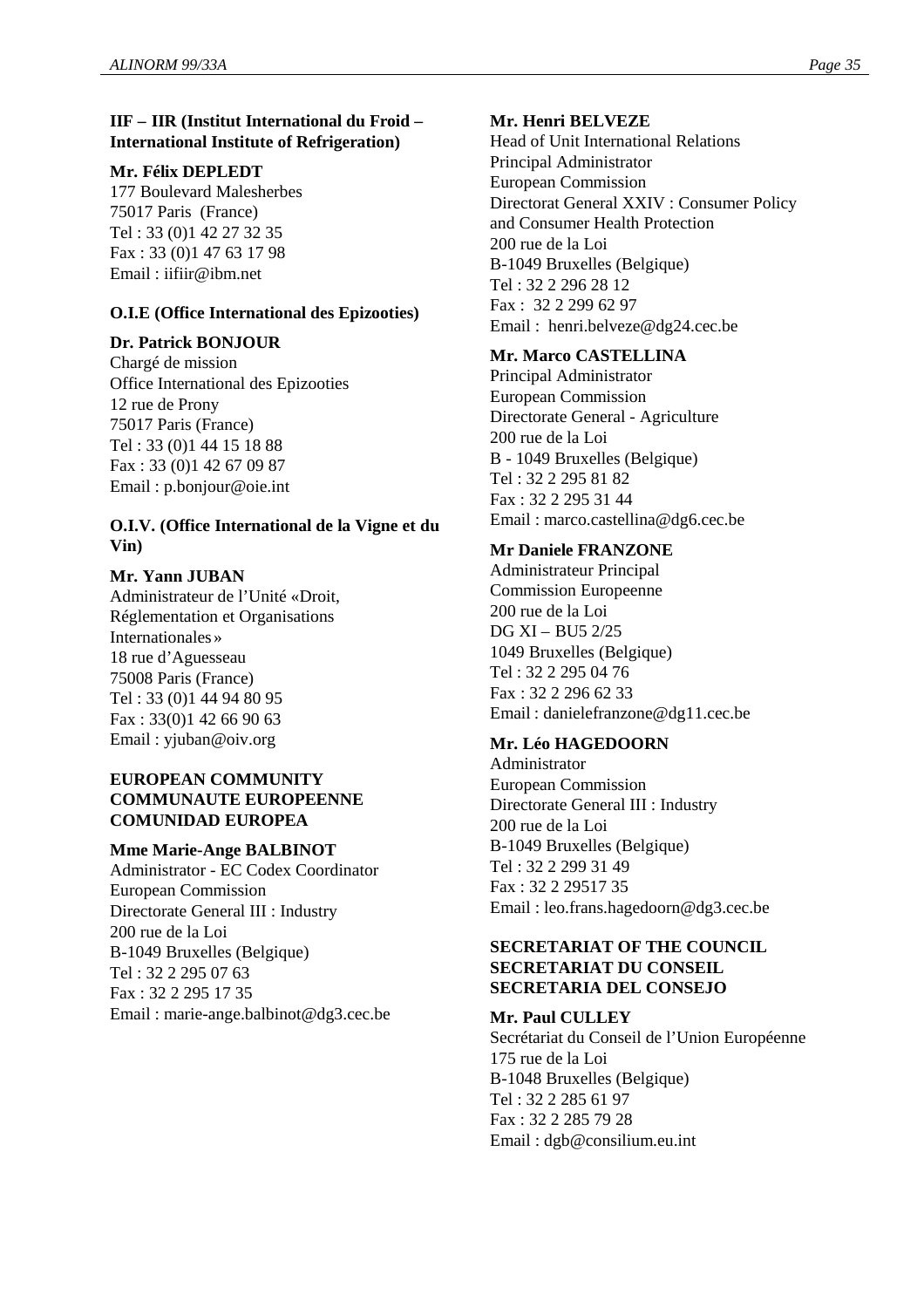#### **Mme Gilberte VAN DEN ABBEELE**

Secrétariat du Conseil de l'Union Européenne 175 rue de la Loi B-1048 Bruxelles (Belgique) Tel : 32 2 285 80 82 Fax : 32 2 285 79 85

#### **Mme Eva LINDHOLM**

Conseil de l'Union Européenne Fonctionnaire en stage du Gouvernement Suédois Tel : 00 322 285 6720 Fax : 00 322 285 7928

#### **WTO/OMC (Word Trade Organisation – Organisation Mondiale du Commerce)**

#### **Mme Gretchen STANTON**

Counsellor Agriculture and Commodities Division Centre William Rappard Rue de Lausanne 154 CH-1211 Genève 21 (Suisse) Tel : 41 22 739 50 86 Fax : 41 22 739 57 60 Email : gretchen.stanton@wto.org

#### **INTERNATIONAL NON-GOVERNMENTAL ORGANIZATIONS**

# **AEDA/EFLA (Association Européenne pour le Droit de l'Alimentation/European Food Law Association)**

#### **Mme Nicole COUTRELIS**

Secrétaire Générale de l'AEDA C/O Coutrelis et Associés 235 rue de la Loi, bte 12 B-1040 Bruxelles (Belgique) Tel : 322 230 48 45 Fax : 322 230 82 06 Email : coutrel@ibm.net

#### **AESGP (Association Européenne des Spécialités Pharmaceutiques Grand Public)**

#### **Mr. Johan LINDBERG**

Legal Affairs Executive AESGP 7 avenue de Tervuren B-1040 Bruxelles (Belgique) Tel : 322.735.51.30 Fax : .322.735.52.22 Email : j.lindberg@aesgp.be

# **CIAA (Confédération des Industries Agro-Alimentaires de l'Union Européenne)**

#### **Mr. Dominique TAEYMANS**

Directeur des Affaires Scientifiques et Réglementaires Avenue des Arts 43 B-1040 Bruxelles (Belgique) Tel : 32 2 514 11 11 Fax : 32 2 511 29 05 Email : d.taeymans@ciaa.be

#### **CICILS/IPTIC (Confédération**

**Internationale du Commerce et des Industries des légumes secs)**

#### **Mr. Pierre HEISER**

Délégué Général de la Confédération Internationale du Commerce et des Industries des légumes secs 282 Bourse de Commerce 2, rue de Viarmes 75040 Paris Cédex 01 (France) Tel : 33 (0)1 42 36 84 35 Fax : 33 (0)1 42 36 44 93

#### **Mr. Jacques L. GAUTHIER**

Conseiller Technique de CICILS/IPTIC 282 Bourse de Commerce 2 rue de Viarme 75040 Paris Cédex 01 (France) Tel : 33 (0)1 42 36 84 35 Fax : 33 (0)1 42 36 44 93

#### **COMISA (Confédération Mondiale de l'Industrie de la Santé Animale)**

#### **Dr. Christian VERSCHUEREN**

Secretary General **COMISA** Rue Defacqz, 1 B-1000 Bruxelles (Belgique) Tel : 32 2 541 0111 Fax : 32 2 541 0119 Email : comisa@fedesa.be

# **Mr. C. J. GAHWILER**

Elanco Animal Health A Division of Eli Lilly and Cie Four Parkwood 500 E. 96<sup>th</sup> Street, Suite 125 Indianapolis IN 4624063733 (USA) Tel : 1 317 276 2544 Fax : 1 317 276 9434 Email : gahwiler\_carl\_j@lilly.com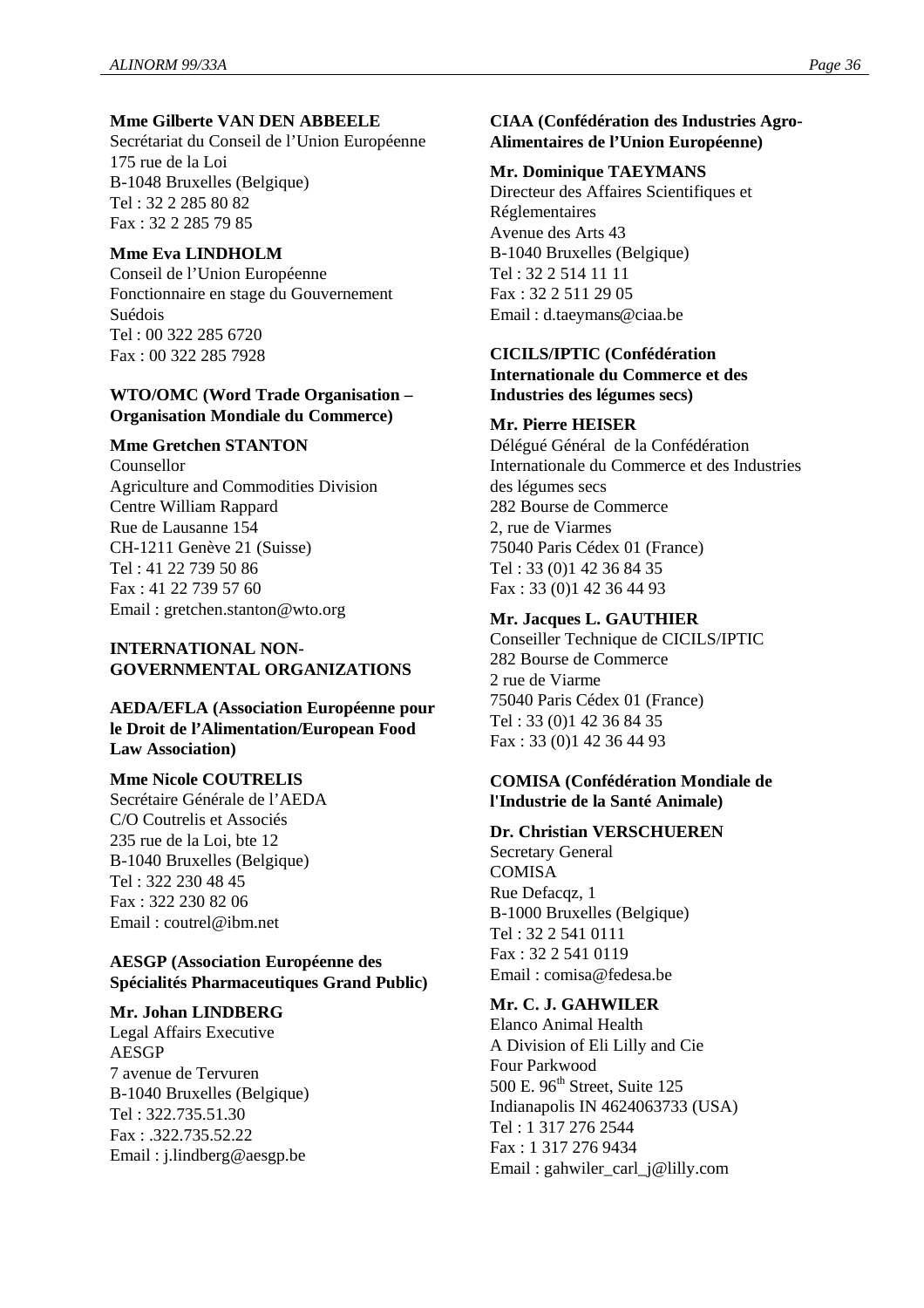# **Dr. Raul GUERRERO**

Lilly Research Laboratories International Animal Science Field Research 2424 West 131 Street Carmel Indiana 46032 (USA) Tel : 1 317 277 4434 Fax : 1 317 277 4755 Email : guerrero\_raul\_j@lilly.com

# **Dr. David KOWALCZYK**

Monsanto Regulatory Affairs 800 North Lindbergh Boulevard 63167 Saint-Louis Missouri (USA) Tel : 1 314 694 5348 Fax : 1 314 694 2791 Email : david.f.kowalczyk@monsanto.com

#### **Dr. Michael J. MacGOWAN**

Pfizer Eastern Point Rd Po Box 8010 Groton , CT 06340-8010 (USA) Tel : 1 860 441 4947 Fax : 1 860 441 5779 Email : mcgowan@pfizer.com

#### **Dr. Warren Martin STRAUSS**

Director, Global Regulatory Affairs Monsanto Company 600,  $13<sup>th</sup>$  Street NW – Suite 660 Washington, DC 20005 (USA) Tel : 1 202 383 2845 Fax : 1 202 783 1924 Email : warren.m.strauss@monsanto.com

#### **Mr. Paul A. DRAZEK**

Senior Policy Advisor - Agriculture Powell, Goldstein, Frazer & Murphy LLP 101 Pennsylvania Avenue, N.W Washington, D.C. 20004 Tel : 1 202 624 7310 Fax : 1 202 624 7222 Email : pdrazek@pgfm.com

#### **Dr. Richard CARNEVALE**

Animal Health Institute 1325 G Street NW Suite 700 Washington, D.C 20005 (USA) Tel : 1 202 631 2440 Fax : 1 202 393 1667 Email :carnevale@ahi.org

#### **Mr. Alexander MATHEWS**

Animal Health Institute 1325 G Street NW Suite 700 Washington, D.C 20005 (USA) Tel : 1 202 631 2440 Fax : 1 202 393 1667 Email : amathews@ahi.org

#### **CONSUMERS INTERNATIONAL**

# **Dr. Ned GROTH**

**Director** Technical Policy and Public Service Consumers'Union 101 Truman Avenue, Yonkers New York, 10703-1057 (USA) Tel : 1 914 378 23 01 Fax : 1 914 378 29 08 Email : groted@consumer.org

#### **Mme Lisa LEFFERTS**

Consultant Consumers'Union 5280 Rockfish Valley Highway Faber, VA 22938-4001 (USA) Tel : 1 804 361 2420 Fax : 1 804 361 2421 Email : llefferts@earthlink.net

#### **Dr. Chwang LEH-CHII**

Chinese Women Consumers Association 201, Shih-Pai Road, Section 2 Taipei 112 (Taiwan) Tel : 886 2 2875 7471 / 2876 2121 Fax : 886 2 2873 7513 / 2876 2121 Email : lcchwang@vghtpe.gov.tw

#### **Mme Carmen TABOAS**

Consumers International 24, Highbury Crescent London N5 1RX (Royaume-Uni) Tel : 44 171 223 33366 Fax : 44 171 354 0607 Email : ctaboas@consint.org

#### **Mme Susan DAVIES**

Consumers'Association 2 Marylebone Road London NW1 4DF (Royaume-Uni) Tel : 44 171 830 6000 Fax : 44 171 830 6220 Email : daviessusan@which.co.uk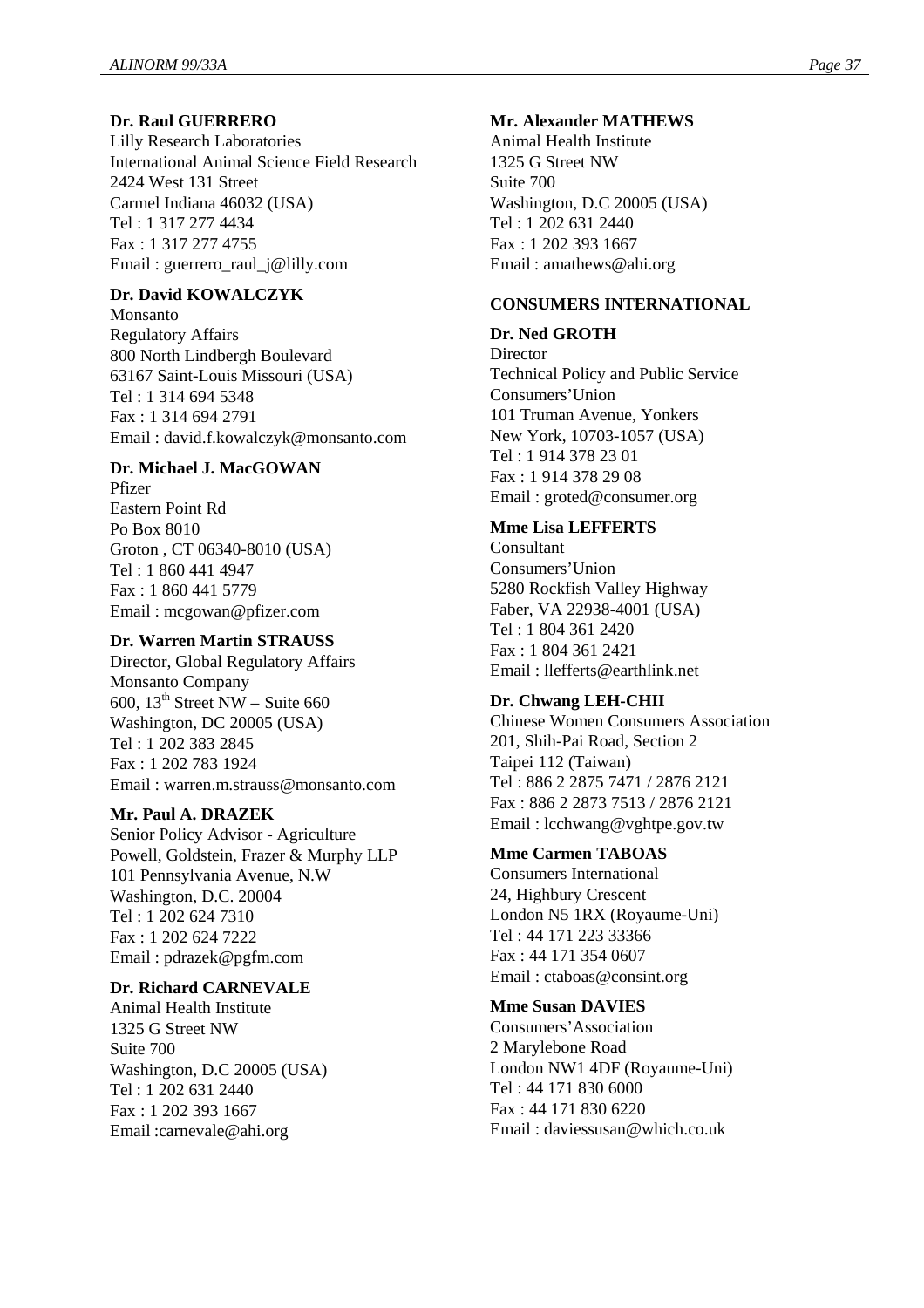#### **Mr. John KAPITO**

Consumers Association of Malawi Private Bag 6, Maselema Blantyre 8 (Malawi) Tel : 265 644 270 / 644 795 Fax : 265 644 639 Email : cam@malawi.net

#### **CRN (Council for Responsible Nutrition)**

#### **Dr. John HATHCOCK**

Council for Responsible Nutrition 1875 Eye St,NW, Suit 406 Washington, DC 20006-5409 (USA) Tel : 1 202 263 1022 Fax : 1 202 872 9594 Email : hathcock@crnusa.org

#### **Mr. Eddie KIMBRELL**

Consultant 13209 Moss Ranch LN Fairfax, VA 22033 (USA) Tel : 703 631 91 87 Fax : 703 631 38 66 Email : edkim@aol.com

#### **Mr. Brian R. LOWRY**

Monsanto Company 800 N. LINDBERGH Blvd ST-LOUIS MO 63124 (USA) Tel : 314.694.2872 Fax : 314.694.2816 Email : brian.r.lowry@monsanto.com

#### **EFFCA (European Food and Feed Cultures Association)**

#### **Mr. Jean-Jacques PIOT**

Conseiller 85 boulevard Haussmann 75008 PARIS (France) Tel : 33 (0)1 42 65 42 46 Fax : 33 (0)1 42 65 02 05

#### **EHPM (European Federation of Associations of Health Product Manufacturers**

#### **Mr. Guy VALKENBORG**

Legal Adviser 50 rue de l'Association B-1000 Bruxelles (Belgique) Tel : 32 2 209 11 45 Fax : 32 2 223 30 64 Email : ehpm@eas.be

#### **EURO COMMERCE**

#### **Mr. Alphonse SCHMID**

Sperwer 12 1722 DK (Pays-Bas) Tel : 02.26.321.056 Fax : 02.26.321.056

#### **FEFAC (Fédération Européenne des Fabricants d'Aliments Composés)**

#### **Dr. Pierre BEAUCLAIR**

Groupe Glon-Sanders (Belgique) Tel : Fax :

# **Mme Charlotte DUNOYER**

Directeur Technique FEFAC 223 Rue de la Loi - Bât 3 Bruxelles 10040 (Belgique) Tel : 322.285.00.50 Fax : 322.230.57.22 Email : fefac@skynet.be

#### **FIL – IDF (Fédération Internationale de Laiterie – International Dairy Federation)**

#### **Mme Dominique BUREL**

Association Laitière Française 34 rue de Saint-Pétersbourg 75382 Paris Cédex 08 (France) Tel : 33 (0)1 49 70 71 15 Fax : 33 (0)1 49 70 71 11

#### **Mr. Claus HEGGUM**

Danish Dairy Board Frederiks Allé 22 DK-8000 AARHUS C (Danemark) Tel : 45 87 31 20 00 Fax : 45 87 31 20 01 Email : ch@mejeri.dk

# **Mr. J. SEIFERT**

IDF Secretariat International Dairy Federation 41 Square Nergote B. 1030 Bruxelles (Belgique) Tel : 32 2 733 98 88 Fax : 32 2 733 0413 Email : jseifert@fil-idf.org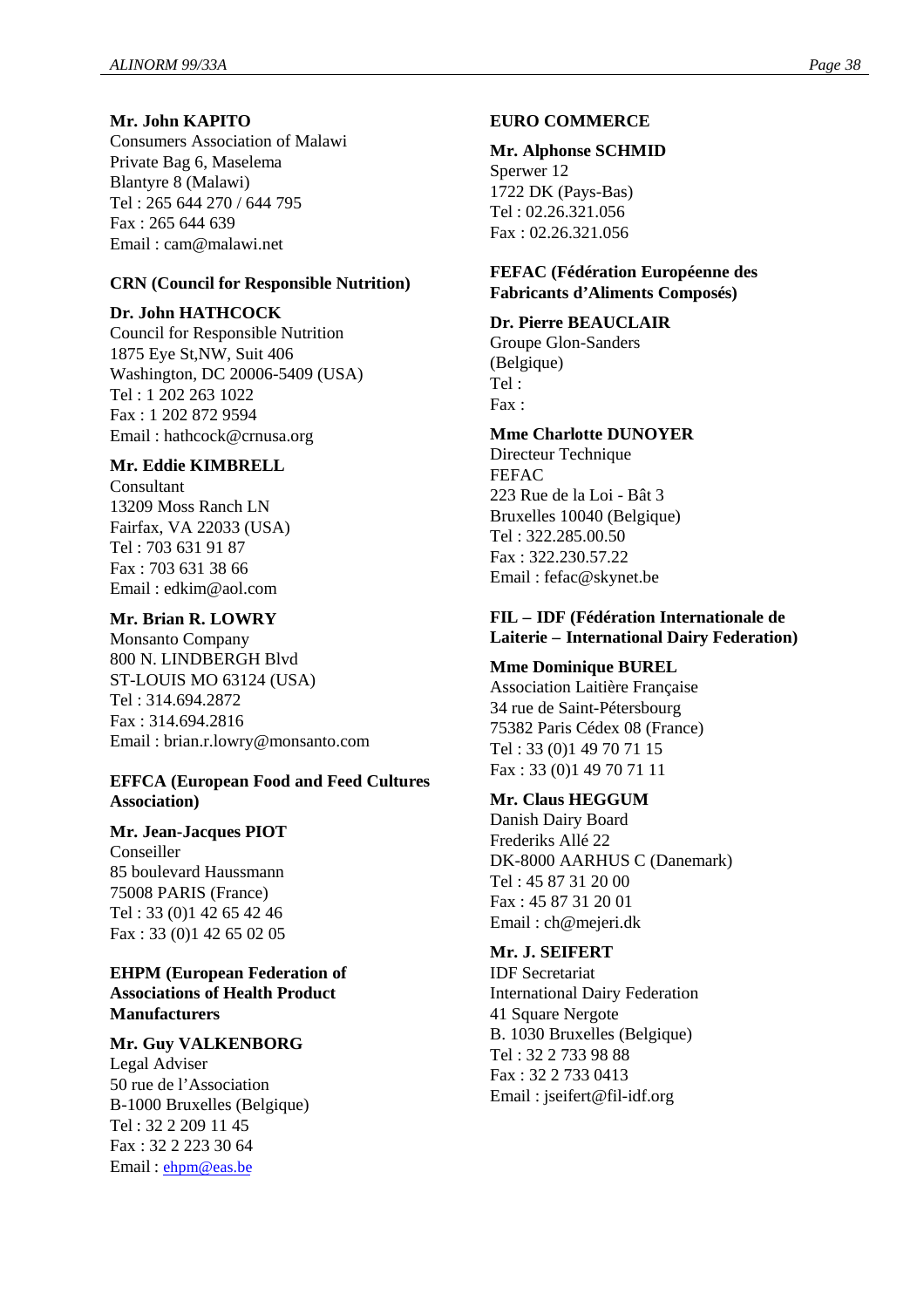### **GCPF (Global Crop Protection Federation)**

#### **Dr. Richard J. NIELSSON**

**Director** American Cyanamid Company PO Box 400 Princeton, NJ 08543-0400 (USA) Tel : 1 609 716 2354 Fax : 1 609 716 2333 Email : nielssonr@pt.cyanamid.com

#### **IACFO (International Association of Consumer Food Organization)**

#### **Dr. Timothy LOBSTEIN**

Director The Food Commission 94 White Lion Street London N1 9PF, (Royaume-Uni) Tel : 44 171 837 2250 Fax : 44 171 837 1141 Email : foodcomm@compuserve.com

#### **IADSA (Internationl Alliance of Dietary/Food Supplement Association)**

#### **Mr. Simon PETTMAN**

50 rue de l'Association 1000 Bruxelles (Belgique) Tel : 32 2 209 11 55 Fax : 32 2 223 30 64 Email : simonpettman@eas.be

# **IBFAN (International Baby Food Action Network)**

#### **Mme Maryse LEHNERS-AHRENDT** IBCLC

Scientific Adviser, Lactation Consultant, Initiativ Liewensufank 20 rue de Contern L-5955 Itzig (Luxembourg) Tel : 352 36059713 Fax : 352 366134 Email : maryse.lehners@ci.educ.lu

# **ICA (International Cooperative Alliance)**

# **Mme Caroline NAETT**

Secretary General European Community of Consumer Cooperatives (Euro Coop) 17 rue Archimède 1000 Bruxelles (Belgique) Tel : 32 2 285 00 70 Fax : 32 2 231 07 57 Email : info@eurocogs.org

# **Mr. Hiroshi SUZUKI**

Japanese Consumers' Cooperative Union (JCCU) Technical Information 3-29-8 SHIBUYA, SHIBUYAKU Tokyo (Japon) Tel : 81 3 5778 8709 Fax : 81 3 5778 8008 Email : hiroshi.suzuki@jccu.co-op.or.jp

# **Mme Gwenn STRASZBURGER**

Advisor European Community of Consumer Cooperatives (Euro Coop) Rue Archimède 17 – Boîte 2 B-1000 Bruxelles (Belgique) Tel : 32 2 285 00 70 Fax : 32 2 231 07 57 Email : gstraszburger@eurocop.org

#### **ICGMA (International Council of Grocery Manufacturers Associations)**

#### **Mr. Stacey A. ZAWEL, PhD.**

Vice President, Scientific and Regulatory **Policy** Grocery Manufacturers of America 1010 Wisconsin Avenue, NW, Suite 900 Washington, DC 20007 (USA) Tel : 1 202 337 9400 Fax : 1 202 337 4508

#### **IFAP/FIPA (International Federation of Agricultural Producers)**

#### **Mr. David KING**

Secretary General 60 rue Saint-Lazare 75009 Paris (France) Tel : 33 (0)1 45 26 05 53 Fax : 33 (0)1 48 74 72 12 Email : david.king@ifap.org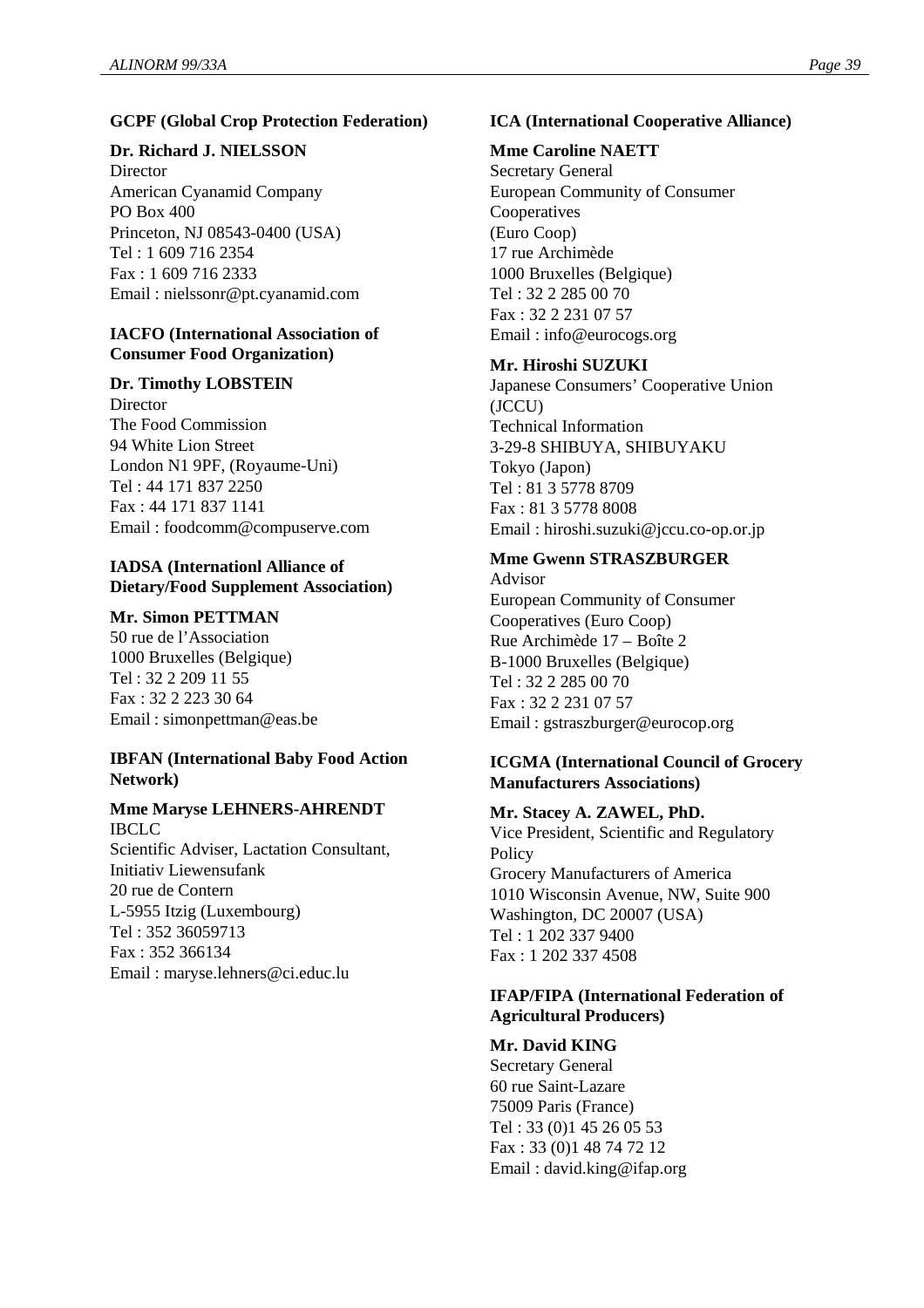# **IFU (International Federation of Fruit Juice Producers)**

# **Mme Nathalie BERIOT**

Secrétaire Général 23 boulevard des Capucines 75002 Paris (France) Tel : 33 (0)1 47 42 82 80 Fax : 33 (0)1 47 42 82 81 Email : ifu.int.fed.fruit.juices@wanadoo.fr

# **IFT (Institute of Food Technologists)**

# **Dr. Bruce LISTER, Ph.D.**

1976 Oakmere Drive Baldwin, NY 11510-2739 (USA) Tel : 1 516 223 9222 Fax : 1 516 223 0224 Email :

#### **IGTC (International Glutamate Technical Committee)**

# **Hiroyuki Ishii**

**Director** External Scientific Affairs C/O Ajinomoto Co., Inc. European Headquarters 153 rue de Courcelles 75817 Paris Cedex 17 (France) Tel : 33 (0)1 47 66 98 63 Fax : 33 (0)1 47 66 98 56

# **ITIC (International Toxicology Information Centre)**

#### **Mme Cecilia P. GASTON**

Manager, Scientific and Regulatory Affairs Novingen Sciences, Inc. 1730 Rhode Island Ave. N.W., Suite 1100 Washington, D.C. 20036 (USA) Tel : 1 202 293 5374 Fax : 1 202 293 5377 Email : ceciliag@novigensci.com

#### **IUFST (International Union of Food Science and Technology)**

# **Dr. David JUKES**

Department of Food Science and Technology University of Reading Whiteknights Reading RG6 6AP (Royaume-Uni) Tel : 44 118 931 65 31 Fax : 44 118 931 00 80 Email : d.j.jukes@afnovell.reading.ac.uk

# **MARINALG INTERNATIONAL**

#### **Mr. Paul COUCHOUD**

85 boulevard Haussmann 75008 Paris (France) Tel : 33 (0)1 42 65 41 58 Fax : 33(0)1 42 65 02 05 *Email : marinalg@iway.fr*

#### **WPTC (World Processing Tomato Council)**

#### **Mr. Bernard BIECHE**

Secrétaire Général 27 avenue de l'Arrousaire BP 235 84010 Avignon Cédex 1 (France) Tel : 33 (0)4 90 86 16 95 Fax : 33 (0)4 90 27 06 58 Email : tomato@interlog.fr

# **FRENCH SECRETARIAT SECRETARIAT FRANCAIS**

# **Mr. Jean-Michel POIRSON**

SGCI/CODEX Carré Austerlitz 2 boulevard Diderot 75572 Paris Cédex 12 (France) Tel : 33 (0)1 44 87 15 78 Fax : 33 (0)1 44 87 16 04 Email : sgci-codex-fr@sgci.finances.gouv.fr

# **Mr. Philippe MARTINEAU**

SGCI/CODEX Carré Austerlitz 2 boulevard Diderot 75572 Paris Cédex 12 (France) Tel : 33 (0)1 44 87 16 03 Fax : 33 (0)1 44 87 16 04 Email : sgci-codex-fr@sgci.finances.gouv.fr

#### **Mr. Jean-François ROCHE**

Ministère de l'Agriculture et de la Pêche D.G.A.L. 251 rue de Vaugirard 75732 PARIS CEDEX 15 Tel : 33 (0)1 49 55 58 81 Fax : 33 (0)1 49 55 59 48 Email : jean-francois.roche@agriculture.gouv.fr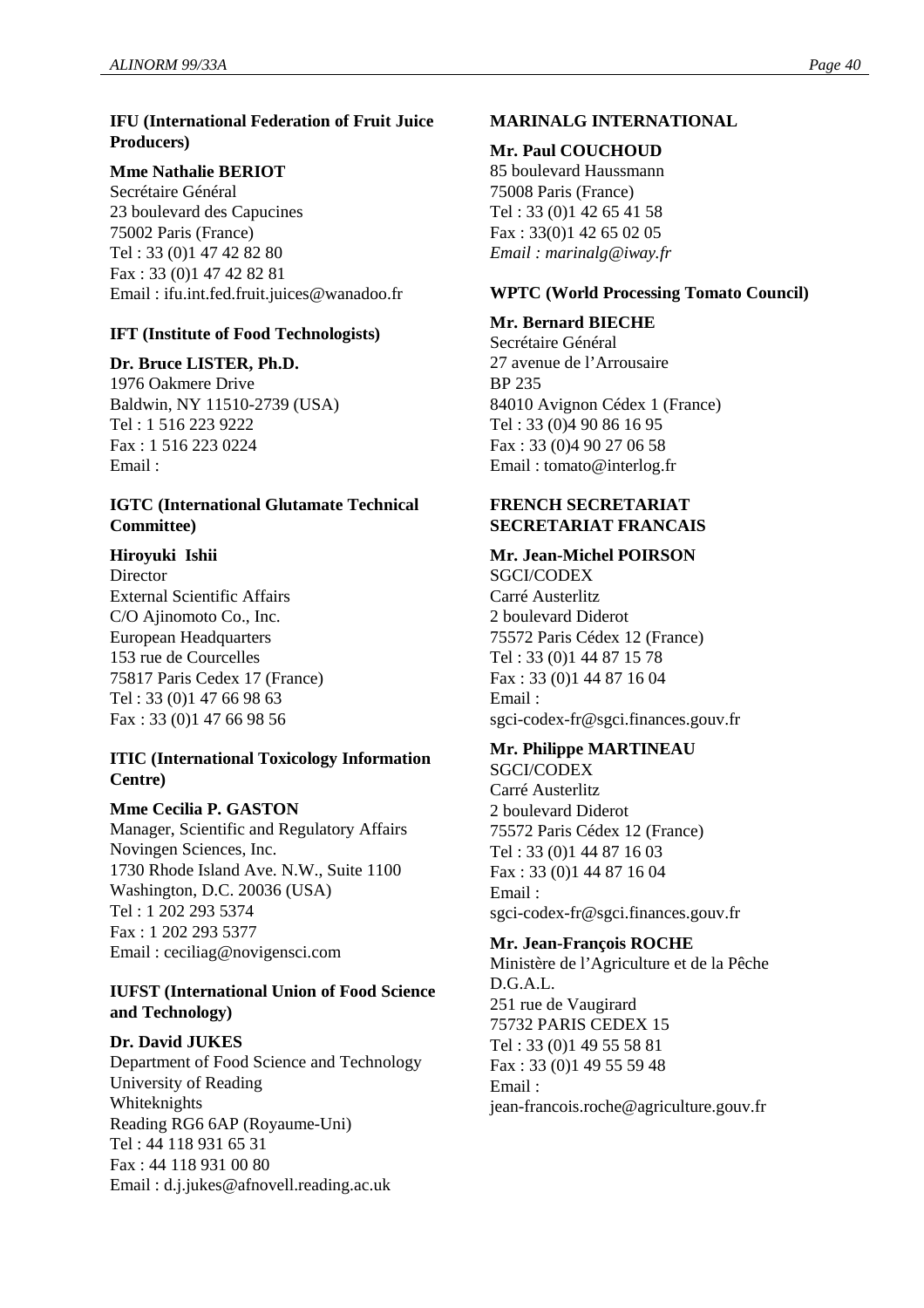#### **Mme Michelle Annick GUNZLE**

Ministère de l'Economie, des Finances et du Budget D.G.C.C.R.F. 59 boulevard Vincent Auriol 75703 Paris Cédex 13 (France) Tel : 33 (0)1 44 94 29 63 Fax : 33 (0)1 44 97 30 37 Email : michelle.gunzle@dgccrf.finances.gouv.fr

#### **Mme Geneviève RAOUX**

Ministère de l'Economie, des Finances et du Budget D.G.C.C.R.F. 59 boulevard Vincent Auriol 75703 Paris Cédex 13 (France) Fax : 33 (0)1 44 97 30 37 Email : genevieve.raoux@dgccrf.finances.gouv.fr

#### **JOINT FAO/WHO SECRETARIAT**

#### **Mr. Gregory ORRISS**

Chief, Joint FAO/WHO Food Standards Programme FAO Viale delle Terme di Caracalla Rome 00100 (Italie) Tel : 39 06 5705 2042 Fax : 39 06 5705 4593 Email : gregory.orriss@fao.org

#### **Mr. Alan RANDELL**

Senior Officer Joint FAO/WHO Food Standards Programme FAO Viale delle Terme di Caracalla Rome 00100 (Italie) Tel : 39 06 5705 4390 Fax : 39 06 5705 4593 Email : alan.randell@fao.org

#### **Mme Selma DOYRAN**

Food Standards Officer Joint FAO/WHO Food Standards Programme  $FAO$ Viale delle Terme di Caracalla Rome 00100 (Italie) Tel : 39 06 5705 5826 Fax : 39 06 5705 4593 Email : selma.doyran@fao.org

# **FAO (Food and Agriculture Organization of the United Nations)**

#### **Mr. Gerald MOORE**

Legal Counsel Food and Agriculture Organisation of the UN Viale Terme di Caracalla Rome 00100 (Italie) Tel : 39 06 57 05 33 19  $Fax$ .

# **Mr. Eduardo MENDEZ**

**Consultant** Food and Nutrition Division Tel : 525 687 4426 Fax : 525 543 9189 Email : ermendez@datasys.com.mx

#### **WHO (World Health Organization)**

**Dr. Gerald MOY** Food Safety Programme World Health Organization CH-1211 Genève 27 (Suisse) Tel : 41 22 791 36 98 Fax : 41 22 791 48 07 Email : moyg@who.ch

# **Mr. Thomas TOPPING**

Conseiller Juridique Organisation Mondiale de la Santé 1211 Genève (SUISSE) Tel : 41 22 791 26 40 Fax : 41 22 791 41 58 Email : toppingt@who.ch

#### **Dr. Yasuyuki SAHARA**

World Health Organization Food Safety Programme 20 avenue Appia 1211 Genève 27 (Suisse) Tel : 41 22 791 43 24 Fax : 41 22 791 48 07 Email saharay@who.ch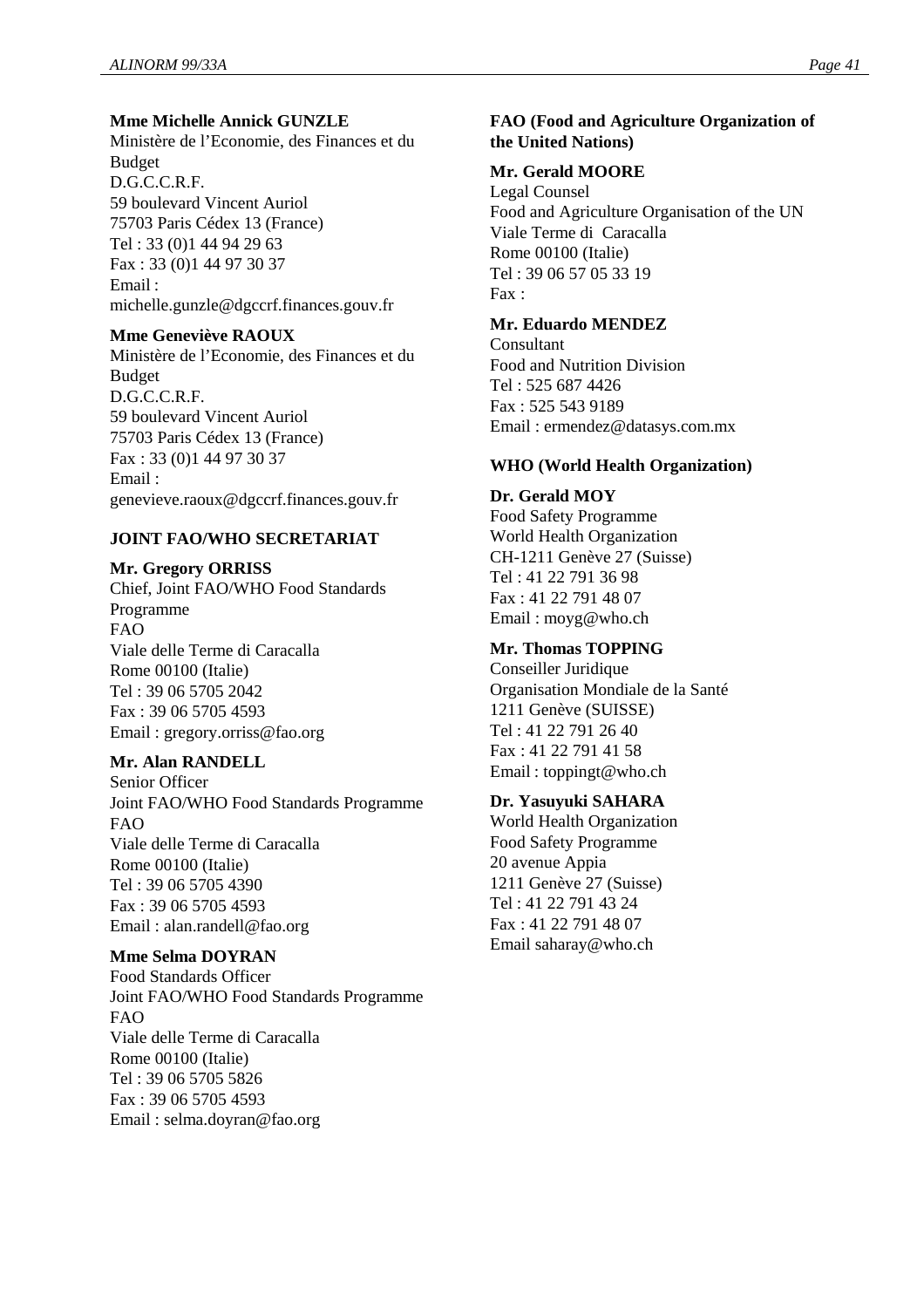# **ALINORM 99/33A APPENDIX II**

## **DRAFT AMENDMENT TO THE RULES OF PROCEDURE**

(PROPOSED ADDITIONS ARE UNDERLINED)

Rule X – Elaboration and adoption of Standards

- 1. Subject to the provisions of these Rules of Procedure, the Commission may establish the procedures for the elaboration of world-wide standards and of standards for a given region or group of countries, and when necessary, amend such procedures.
- 2. The Commission shall make every effort to reach agreement on the adoption or amendment of standards by consensus. Decisions to adopt or amend standards may be taken by voting only if such efforts to reach consensus have failed.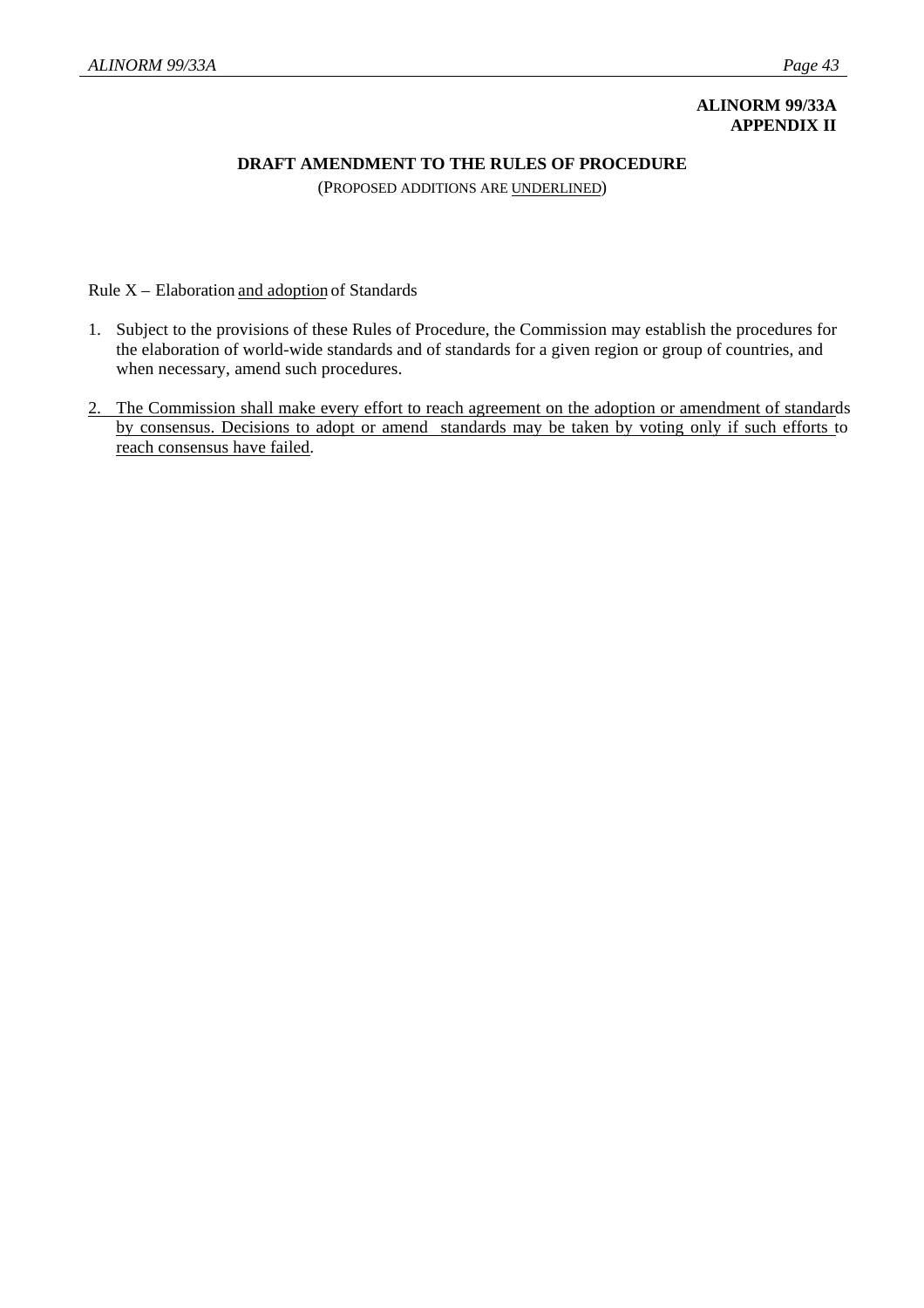#### **ALINORM 99/33A APPENDIX III**

#### **DEFINITIONS OF RISK ANALYSIS TERMS RELATED TO FOOD SAFETY (submitted to the Commission for adoption**)

#### *RISK COMMUNICATION*

The interactive exchange of information and opinions throughout the risk analysis process concerning hazards and risk, risk-related factors and risk perceptions, among risk assessors, risk managers, consumers, industry, the academic community and other interested parties, including the explanation of risk assessment findings and the basis of risk management decisions.

#### *RISK MANAGEMENT*

The process, distinct from risk assessment, of weighing policy alternatives, in consultation with all interested parties, considering risk assessment and other factors relevant for the health protection of consumers and for the promotion of fair trade practices, and, if needed, selecting appropriate prevention and control options.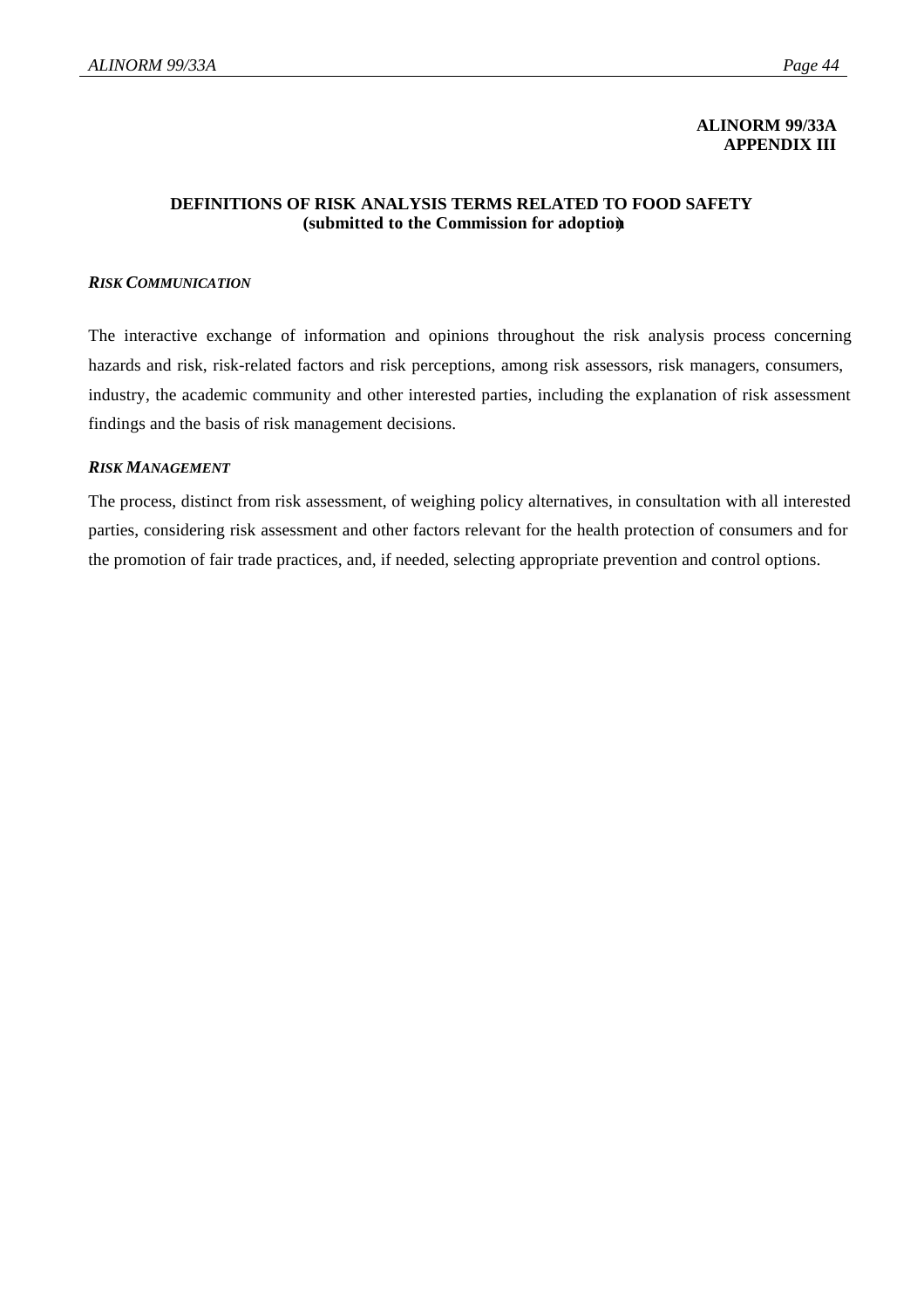## **ALINORM 99/33A APPENDIX IV**

#### **DRAFT PRINCIPLES CONCERNING THE PARTICIPATION OF INTERNATIONAL NON-GOVERNMENTAL ORGANIZATIONS IN THE WORK OF THE CODEX ALIMENTARIUS COMMISSION**

*(SUBMITTED TO THE COMMISSION FOR ADOPTION)*

| 7 ANNEX: INFORMATION REQUIRED OF NON-GOVERNMENTAL ORGANIZATIONS |
|-----------------------------------------------------------------|

# **1 PURPOSE**

The purpose of collaboration with International Non-GovernmentaDrganizations is to secure for the Codex Alimentarius Commission, expert information, advice and assistance from international non-governmental organizations and to enable organizations which represent important sections of public opinion and are authorities in their fields of professional and technical competence to express the views of their members and to play an appropriate role in ensuring the harmonizing of intersectoral interests among the various sectoral bodies concerned in a country, regional or global setting.

Arrangements made with such organizations shall be designed to advance the purposes of the Codex Alimentarius Commission by securing maximum cooperation from International Non-Governmental Organizations in the execution of its programme.

#### **2 TYPES OF RELATIONSHIP**

Only one category of relationship shall be recognized, namely "Observer Status"; all other contacts, including working relations, shall be considered to be of an informal character.

#### **3 ORGANIZATIONS ELIGIBLE FOR** *"OBSERVER STATUS"*

The following shall be eligible for Observer Status:

- International Non-Governmental Organizations in consultative status, specialized consultative status or liaison status with FAO;
- International Non-Governmental Organizations having official relations with WHO; and
- International Non-Governmental Organizations that:
	- (a) are international in structure and scope of activity, and representative of the specialized field of interest in which they operate;
	- (b) are concerned with matters covering a part or all of the Commission's field of activity;
	- (c) have aims and purposes in conformity with the Statutes of the Codex Alimentarius Commission; and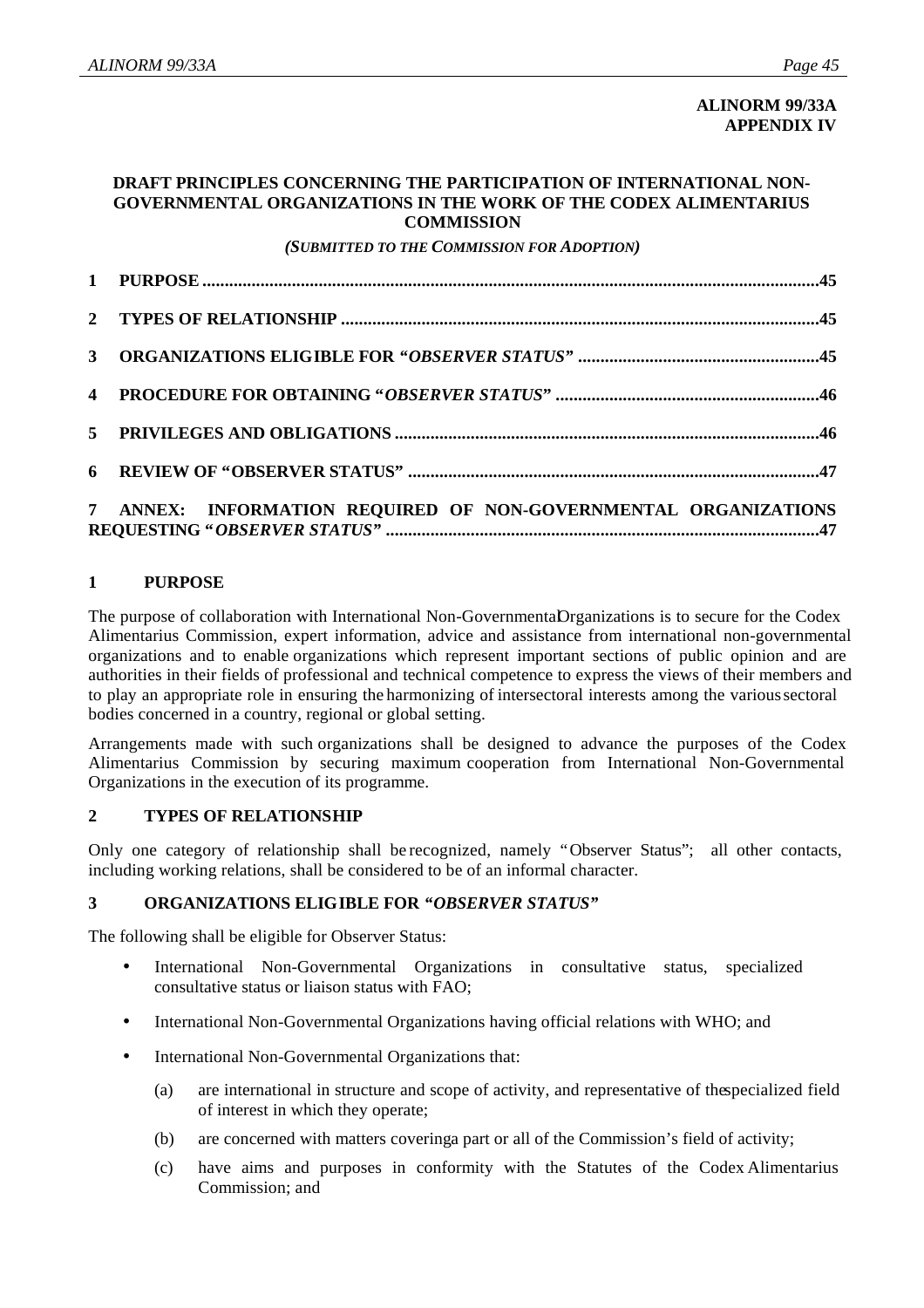(d) have a permanent directing body, authorized representatives and systematic procedures and machinery for communicating with its membership in various countries. Its members shall exercise voting rights in relation to its policies or action or shall have other appropriate mechanisms to express their views.

#### **4 PROCEDURE FOR OBTAINING "***OBSERVER STATUS***"**

#### *4.1 INTERNATIONAL NON-GOVERNMENTAL ORGANIZATIONS HAVING STATUS OR OFFICIAL RELATIONS WITH FAO AND WHO*

"Observer status" shall be accorded to those International Non-Governmental Organizations in consultative status, specialized consultative status or liaison status with FAO or International Non-Governmental Organizations having official relations with WHO that inform the Secretary of the CodexAlimentarius Commission of their desire to participate in the work of the Commission and/or any or all of the Commission's subsidiary bodies on a regular basis. They may also request invitations to participate at specific sessions of the Commission or its subsidiary bodies on and hoc basis.

#### *4.2 NON-GOVERNMENTAL ORGANIZATIONS NOT HAVING STATUS OR OFFICIAL RELATIONS WITH FAO AND WHO*

Before any form of formal relationship is established with a Non-GovernmentalOrganization, such Organization shall supply the Secretary of the Commission with the information outlined in the Annex to these Procedures. The Secretary shall transmit this information to the Directors-General of FAO and WHO.

Upon confirmation that the Directors-General are satisfied that the applicant Organization is in a position to make a significant contribution in advancing the purposes of the Codex Alimentarius Commission, Observer Status shall be granted to the applicant Organization.

Observer Status at specific meetings will not normally be granted to individualorganizations that are members of a larger organization authorized and that intends to represent them at these meetings.

#### **5 PRIVILEGES AND OBLIGATIONS**

International Non-governmentalOrganizations in Observer status shall have the following privileges and obligations:

#### *5.1 PRIVILEGES OF INTERNATIONAL NON-GOVERNMENTAL ORGANIZATIONS IN "OBSERVER STATUS"*

An Organization in Observer Status:

- (a) shall be entitled to send an observer (without the right to vote) to sessions of the Commission, who may be accompanied by advisers; to receive from the Secretary of the Commission, in advance of the session, all working documents and discussion papers; to circulate to the Commission its views in writing, without abridgement; and to participate in discussions when invited by the Chairperson
- (b) shall be entitled to send an observer (without the right to vote) to sessions of specified Subsidiary Bodies, who may be accompanied by advisers; to receive from the Secretaries of the Subsidiary Bodies, in advance of the session, all working documents and discussion papers; to circulate to these Bodies its views in writing, without abridgement; and to participate in discussions when invited by the Chairperson<sup>2</sup>;
- (c) may be invited by the Directors-General to participate in meetings or seminars on subjects organized under the Joint FAO/WHO Food Standards Programme which fall within its fields of interest, and if it does not so participate it may submit its views in writing to any such meeting or seminar;
- (d) will receive documentation and information about meetings planned on subjectagreed upon with the Secretariat;

 $\mathbf{1}$ <sup>1</sup> The term "subsidiary bodies" means any body established under Rule IX of the Commission's Rules of Procedure.

<sup>&</sup>lt;sup>2</sup> An invitation to a Codex meeting and representation thereat by an observer shall not imply the granting to an international non-governmental organization of a status different from that which it already enjoys.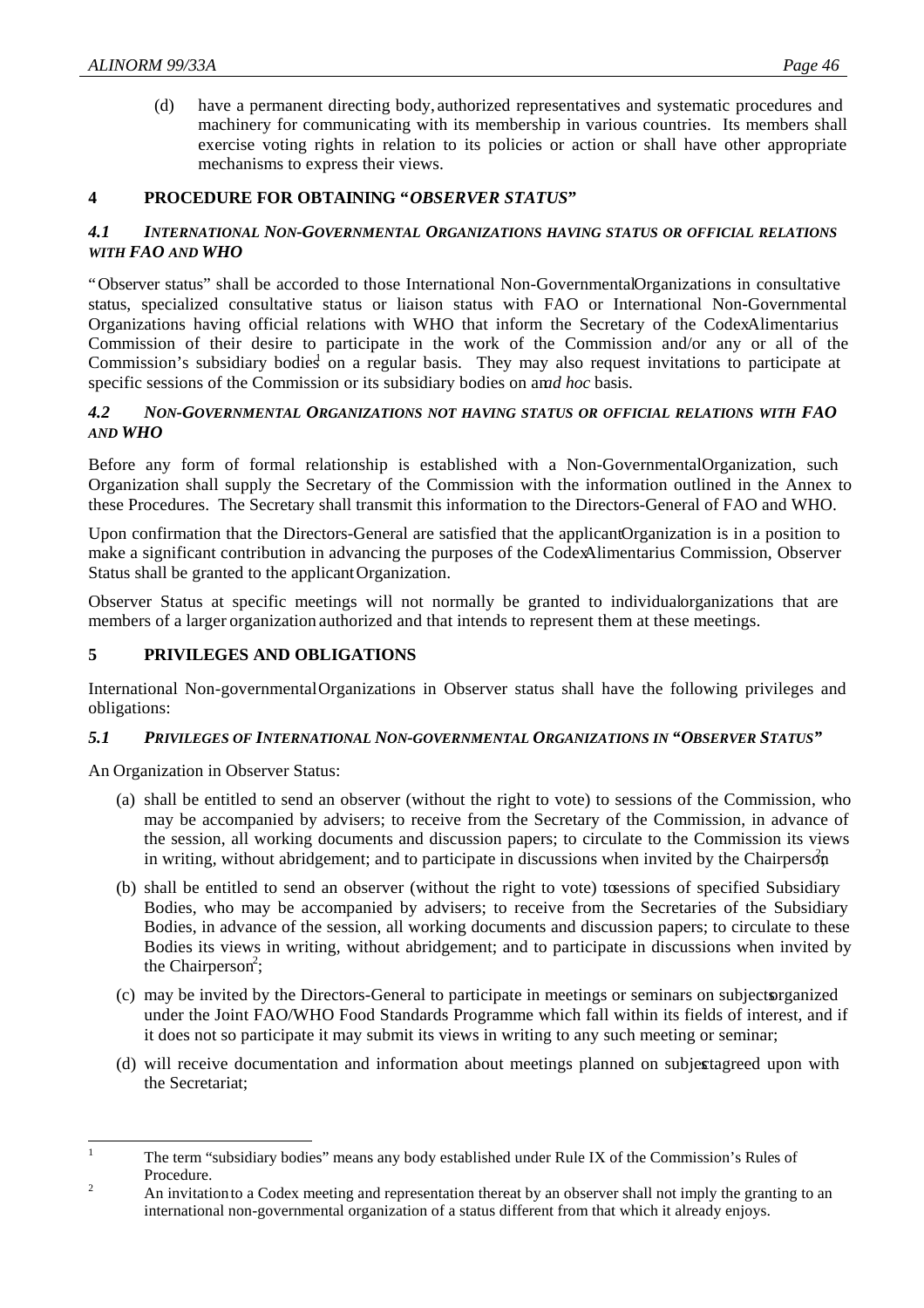(e) may submit, under the authority of its governing body, written statements on matters before the Commission, in one of the languages of Commission, to the Secretary, who may communicate them to the Commission or the Executive Committee as appropriate.

#### *5.2 OBLIGATIONS OF INTERNATIONAL NON-GOVERNMENTAL ORGANIZATIONS IN "OBSERVER STATUS"*

An Organization in Observer Status shall undertake:

- (a) to cooperate fully with the Codex Alimentarius Commission for the furtherance of the objectives of the Joint FAO/WHO Food Standards Programme;
- (b) in cooperation with the Secretariat, to determine the ways and means of co-ordinating activities within the scope of the Joint FAO/WHO Food Standards Programme, with a view to avoiding duplication and overlapping;
- (c) to contribute, as far as possible, and at the request of the Directors-General, to the promotion of a better knowledge and understanding of the Codex Alimentarius Commission and the Joint FAO/WHO Food Standards Programme through appropriate discussions or other forms of publicity;
- (d) to send to the Secretary of the Commission on an exchange basis, its reports and publications concerned with matters covering all or part of the Commission's field of activity;
- (e) to keep the Secretary of the Commission informed of changes in its structure and membership, as well as of important changes in its secretariat.

#### **6 REVIEW OF "OBSERVER STATUS"**

The Directors-General may terminate arrangements for Observer Status which are no longer considered necessary or appropriate in the light of changing programmes or other circumstances, and will report such action to the Commission. However, the international non-governmental reganization concerned may appeal the termination of Observer Status.

An international non-governmentalorganization in Observer Status which has not shown any interest and has not attended any meetings during a period of four years may be deemed not to have sufficient interest to warrant the continuance of such relationship.

The Secretary shall report to the Codex Alimentarius Commission on the relations between the Codex Alimentarius Commission and international non-governmentabrganizations established in accordance with the present Procedures and shall provide a list of organizations granted Observer Status, with an indication of the membership that they represent.

The Commission shall periodically review these principles and procedures and shall consider, as necessary, any amendments which may seem desirable.

#### **ANNEX: INFORMATION REQUIRED OF NON-GOVERNMENTAL ORGANIZATIONS REQUESTING "***OBSERVER STATUS"*

- 1. Official name of the organization in different languages (with initials)
- 2. Full postal address, Telephone, Telex address, Facsimile and Email as appropriate
- 3. Aims and subject fields (mandate) of organization, and methods of operation. (Enclose charter, constitution, by-laws, rules of procedures, etc.)
- 4. Member organizations (name and address of each national affiliate, method of affiliation, giving number of members where possible, and names of principal officers. If the organization has individual members, please indicate approximate number in each country)
- 5. Structure (assembly or conference; council or other form of governing body; type of general secretariat; commissions on special topics, if any; etc.)
- 6. Indication of source of funding (e.g., membership contributions, direct funding, external contributions, or grants)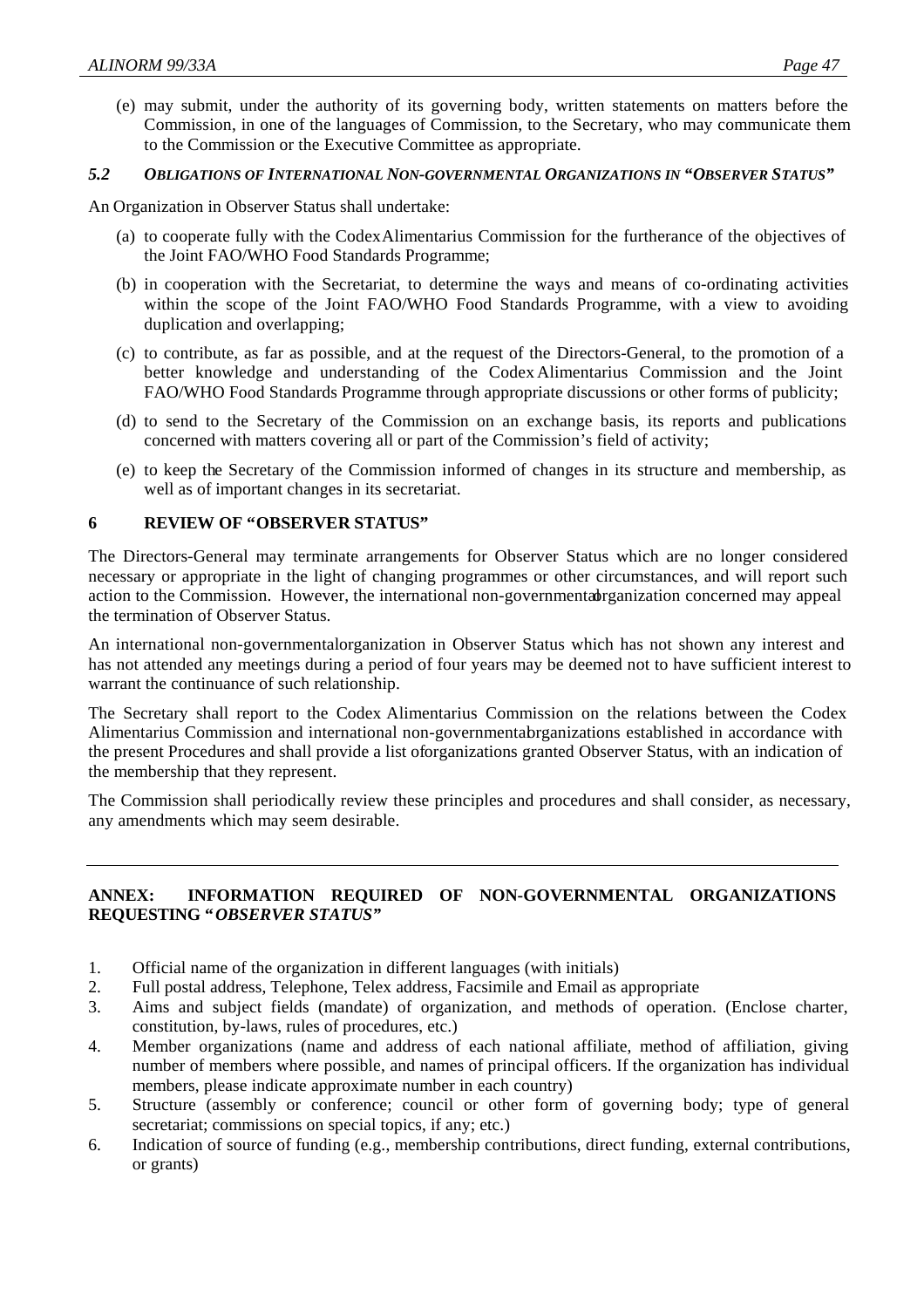- 7. Meetings (indicate frequency and average attendance; send report of previous meeting, including any resolutions passed) that are concerned with matters covering all or part of the Commission's field of activity
- 8. Relations with other international organizations:
	- UN and organs (indicate consultative status or other relationship, if any)
	- UN Specialized Agencies (indicate consultative status or other relationship, if any)
	- Other international organizations
- 9. Expected contribution to the Joint FAO/WHO Food Standards Programme
- 10. Past activities on behalf of, or in relation to, the Codex Alimentarius Commission and the Joint FAO/WHO Food Standards Programme (indicate any relationship by national affiliates with the Regional Coordinating Committees and/or the National Codex Contact Points or Committees)
- 11. Area of activity in which participation as an observer is requested (Commission and/or Subsidiary Bodies). If more than one organization with similar interests is requesting observer status in any field of activity, such organizations will be encouraged to form themselves into a federation or association for the purpose of participation. If the formation of such a single organization is not feasible, the application should explain why this is so.
- 12. Language (English, French or Spanish)in which documentation should be sent to the international nongovernmental organizations
- 13. Name, Function and address of the person providing the information
- 14. Signature and date